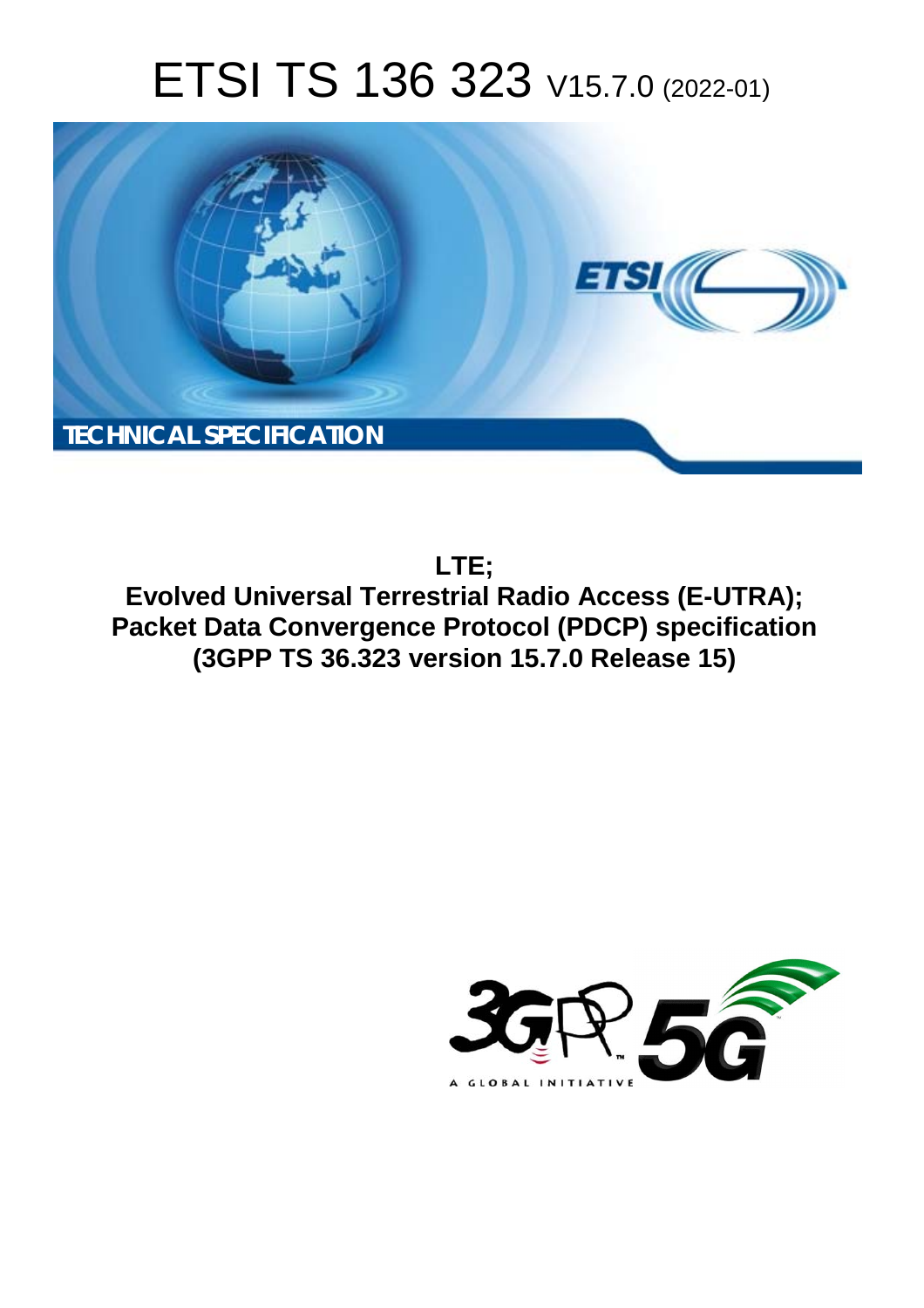Reference RTS/TSGR-0236323vf70

Keywords

 $\overline{\mathsf{ITF}}$ 

#### *ETSI*

650 Route des Lucioles F-06921 Sophia Antipolis Cedex - FRANCE

Tel.: +33 4 92 94 42 00 Fax: +33 4 93 65 47 16

Siret N° 348 623 562 00017 - APE 7112B Association à but non lucratif enregistrée à la Sous-Préfecture de Grasse (06) N° w061004871

#### *Important notice*

The present document can be downloaded from: <http://www.etsi.org/standards-search>

The present document may be made available in electronic versions and/or in print. The content of any electronic and/or print versions of the present document shall not be modified without the prior written authorization of ETSI. In case of any existing or perceived difference in contents between such versions and/or in print, the prevailing version of an ETSI deliverable is the one made publicly available in PDF format at [www.etsi.org/deliver](http://www.etsi.org/deliver).

Users of the present document should be aware that the document may be subject to revision or change of status. Information on the current status of this and other ETSI documents is available at <https://portal.etsi.org/TB/ETSIDeliverableStatus.aspx>

If you find errors in the present document, please send your comment to one of the following services: <https://portal.etsi.org/People/CommiteeSupportStaff.aspx>

#### *Notice of disclaimer & limitation of liability*

The information provided in the present deliverable is directed solely to professionals who have the appropriate degree of experience to understand and interpret its content in accordance with generally accepted engineering or other professional standard and applicable regulations.

No recommendation as to products and services or vendors is made or should be implied.

No representation or warranty is made that this deliverable is technically accurate or sufficient or conforms to any law and/or governmental rule and/or regulation and further, no representation or warranty is made of merchantability or fitness for any particular purpose or against infringement of intellectual property rights.

In no event shall ETSI be held liable for loss of profits or any other incidental or consequential damages.

Any software contained in this deliverable is provided "AS IS" with no warranties, express or implied, including but not limited to, the warranties of merchantability, fitness for a particular purpose and non-infringement of intellectual property rights and ETSI shall not be held liable in any event for any damages whatsoever (including, without limitation, damages for loss of profits, business interruption, loss of information, or any other pecuniary loss) arising out of or related to the use of or inability to use the software.

#### *Copyright Notification*

No part may be reproduced or utilized in any form or by any means, electronic or mechanical, including photocopying and microfilm except as authorized by written permission of ETSI. The content of the PDF version shall not be modified without the written authorization of ETSI.

The copyright and the foregoing restriction extend to reproduction in all media.

© ETSI 2022. All rights reserved.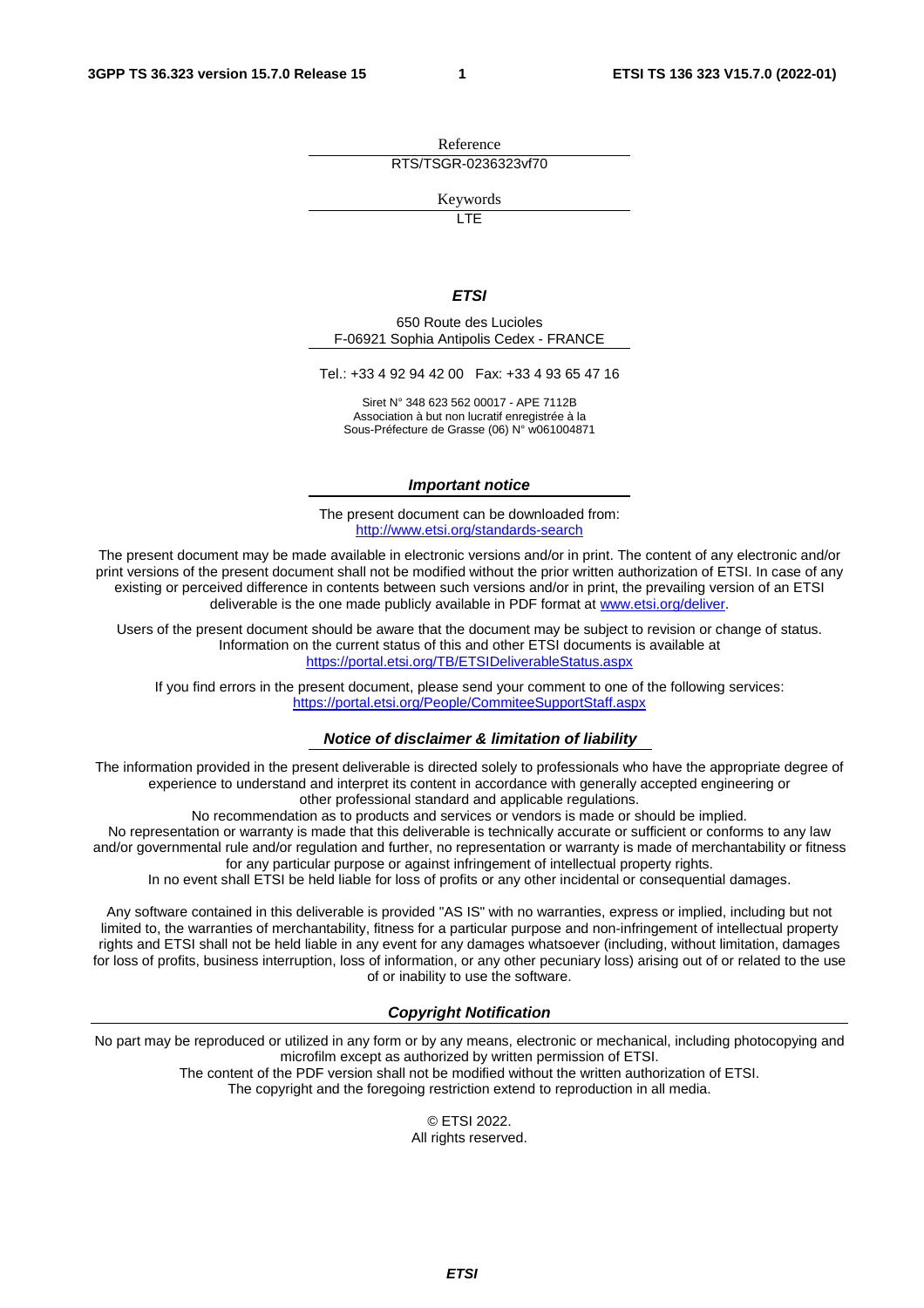## Intellectual Property Rights

#### Essential patents

IPRs essential or potentially essential to normative deliverables may have been declared to ETSI. The declarations pertaining to these essential IPRs, if any, are publicly available for **ETSI members and non-members**, and can be found in ETSI SR 000 314: *"Intellectual Property Rights (IPRs); Essential, or potentially Essential, IPRs notified to ETSI in respect of ETSI standards"*, which is available from the ETSI Secretariat. Latest updates are available on the ETSI Web server ([https://ipr.etsi.org/\)](https://ipr.etsi.org/).

Pursuant to the ETSI Directives including the ETSI IPR Policy, no investigation regarding the essentiality of IPRs, including IPR searches, has been carried out by ETSI. No guarantee can be given as to the existence of other IPRs not referenced in ETSI SR 000 314 (or the updates on the ETSI Web server) which are, or may be, or may become, essential to the present document.

#### **Trademarks**

The present document may include trademarks and/or tradenames which are asserted and/or registered by their owners. ETSI claims no ownership of these except for any which are indicated as being the property of ETSI, and conveys no right to use or reproduce any trademark and/or tradename. Mention of those trademarks in the present document does not constitute an endorsement by ETSI of products, services or organizations associated with those trademarks.

**DECT™**, **PLUGTESTS™**, **UMTS™** and the ETSI logo are trademarks of ETSI registered for the benefit of its Members. **3GPP™** and **LTE™** are trademarks of ETSI registered for the benefit of its Members and of the 3GPP Organizational Partners. **oneM2M™** logo is a trademark of ETSI registered for the benefit of its Members and of the oneM2M Partners. **GSM**® and the GSM logo are trademarks registered and owned by the GSM Association.

## Legal Notice

This Technical Specification (TS) has been produced by ETSI 3rd Generation Partnership Project (3GPP).

The present document may refer to technical specifications or reports using their 3GPP identities. These shall be interpreted as being references to the corresponding ETSI deliverables.

The cross reference between 3GPP and ETSI identities can be found under<http://webapp.etsi.org/key/queryform.asp>.

### Modal verbs terminology

In the present document "**shall**", "**shall not**", "**should**", "**should not**", "**may**", "**need not**", "**will**", "**will not**", "**can**" and "**cannot**" are to be interpreted as described in clause 3.2 of the [ETSI Drafting Rules](https://portal.etsi.org/Services/editHelp!/Howtostart/ETSIDraftingRules.aspx) (Verbal forms for the expression of provisions).

"**must**" and "**must not**" are **NOT** allowed in ETSI deliverables except when used in direct citation.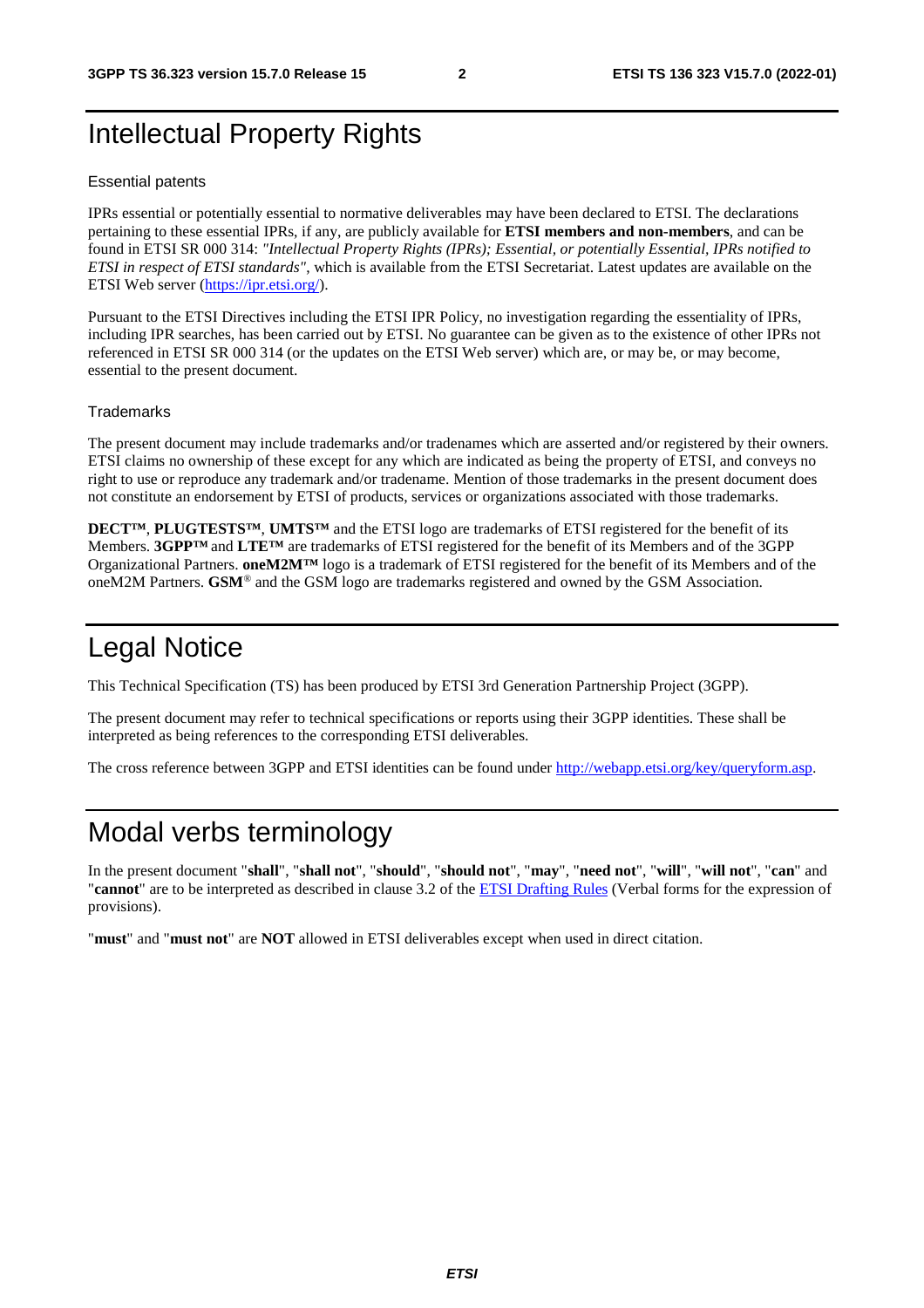$\mathbf{3}$ 

## Contents

| 1                      |                                                                                   |  |
|------------------------|-----------------------------------------------------------------------------------|--|
| $\overline{2}$         |                                                                                   |  |
| 3                      |                                                                                   |  |
| 3.1<br>3.2             |                                                                                   |  |
| 4                      |                                                                                   |  |
| 4.1                    |                                                                                   |  |
| 4.2                    |                                                                                   |  |
| 4.2.1<br>4.2.2         |                                                                                   |  |
| 4.3                    |                                                                                   |  |
| 4.3.1                  |                                                                                   |  |
| 4.3.2                  |                                                                                   |  |
| 4.4                    |                                                                                   |  |
| 4.5                    |                                                                                   |  |
|                        |                                                                                   |  |
| 5<br>5.1               |                                                                                   |  |
| 5.1.1                  |                                                                                   |  |
| 5.1.2                  |                                                                                   |  |
| 5.1.2.1                |                                                                                   |  |
| 5.1.2.1.1              |                                                                                   |  |
| 5.1.2.1.2              | Procedures for DRBs mapped on RLC AM when the reordering function is not used  16 |  |
| 5.1.2.1.2a             |                                                                                   |  |
| 5.1.2.1.3              | Procedures for DRBs mapped on RLC UM when the reordering function is not used 17  |  |
| 5.1.2.1.3a             |                                                                                   |  |
| 5.1.2.1.4              | Procedures for DRBs mapped on RLC AM or RLC UM, for LWA bearers and SLRB when     |  |
|                        |                                                                                   |  |
| 5.1.2.1.4.1            |                                                                                   |  |
| 5.1.2.1.4.2            |                                                                                   |  |
| 5.1.2.1.4.3<br>5.1.2.2 |                                                                                   |  |
| 5.1.2.2.1              |                                                                                   |  |
| 5.1.2.2.2              |                                                                                   |  |
| 5.1.3                  |                                                                                   |  |
| 5.1.4                  |                                                                                   |  |
| 5.2                    |                                                                                   |  |
| 5.2.1                  |                                                                                   |  |
| 5.2.1.1                |                                                                                   |  |
| 5.2.1.2                |                                                                                   |  |
| 5.2.1.3                |                                                                                   |  |
| 5.2.2                  |                                                                                   |  |
| 5.2.2.1                | Procedures for DRBs mapped on RLC AM while the reordering function is not used23  |  |
| 5.2.2.1a               | Procedures for DRBs mapped on RLC AM while the reordering function is used24      |  |
| 5.2.2.2                | Procedures for DRBs mapped on RLC UM when the reordering function is not used24   |  |
| 5.2.2.2a<br>5.2.2.3    |                                                                                   |  |
| 5.2.2.4                |                                                                                   |  |
| 5.3                    |                                                                                   |  |
| 5.3.1                  |                                                                                   |  |
|                        |                                                                                   |  |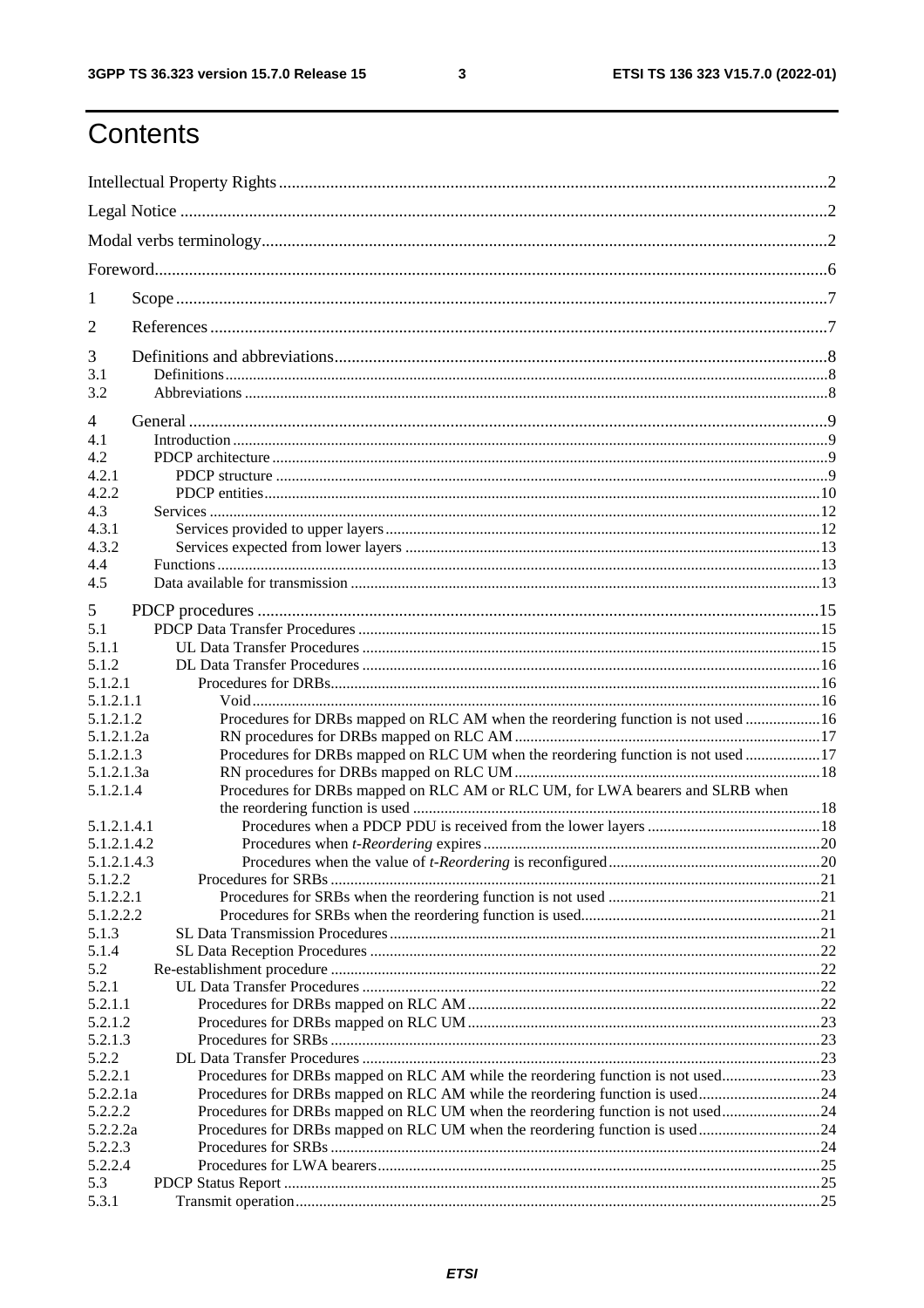| 5.3.2   |  |
|---------|--|
| 5.4     |  |
| 5.4a    |  |
| 5.5     |  |
| 5.5.1   |  |
| 5.5.2   |  |
| 5.5.3   |  |
| 5.5.4   |  |
| 5.5.5   |  |
| 5.5.6   |  |
| 5.5.6.1 |  |
| 5.5.6.2 |  |
| 5.6     |  |
| 5.6.0   |  |
| 5.6.1   |  |
| 5.6.2   |  |
| 5.6.3   |  |
| 5.6.3.1 |  |
| 5.6.3.2 |  |
| 5.7     |  |
| 5.8     |  |
| 5.9     |  |
| 5.10    |  |
| 5.10.1  |  |
| 5.10.2  |  |
| 5.10.3  |  |
| 5.11    |  |
| 5.11.1  |  |
| 5.11.2  |  |
| 5.11.3  |  |
| 5.11.4  |  |
| 5.11.5  |  |
| 5.11.6  |  |
| 5.11.7  |  |
| 6       |  |
| 6.1     |  |
| 6.1.1   |  |
| 6.1.2   |  |
| 6.2     |  |
| 6.2.1   |  |
| 6.2.2   |  |
| 6.2.3   |  |
| 6.2.4   |  |
| 6.2.5   |  |
| 6.2.6   |  |
| 6.2.7   |  |
| 6.2.8   |  |
| 6.2.9   |  |
| 6.2.10  |  |
| 6.2.11  |  |
| 6.2.12  |  |
| 6.2.13  |  |
| 6.2.14  |  |
| 6.2.15  |  |
| 6.2.16  |  |
| 6.2.17  |  |
| 6.3     |  |
| 6.3.1   |  |
| 6.3.2   |  |
| 6.3.3   |  |
| 6.3.4   |  |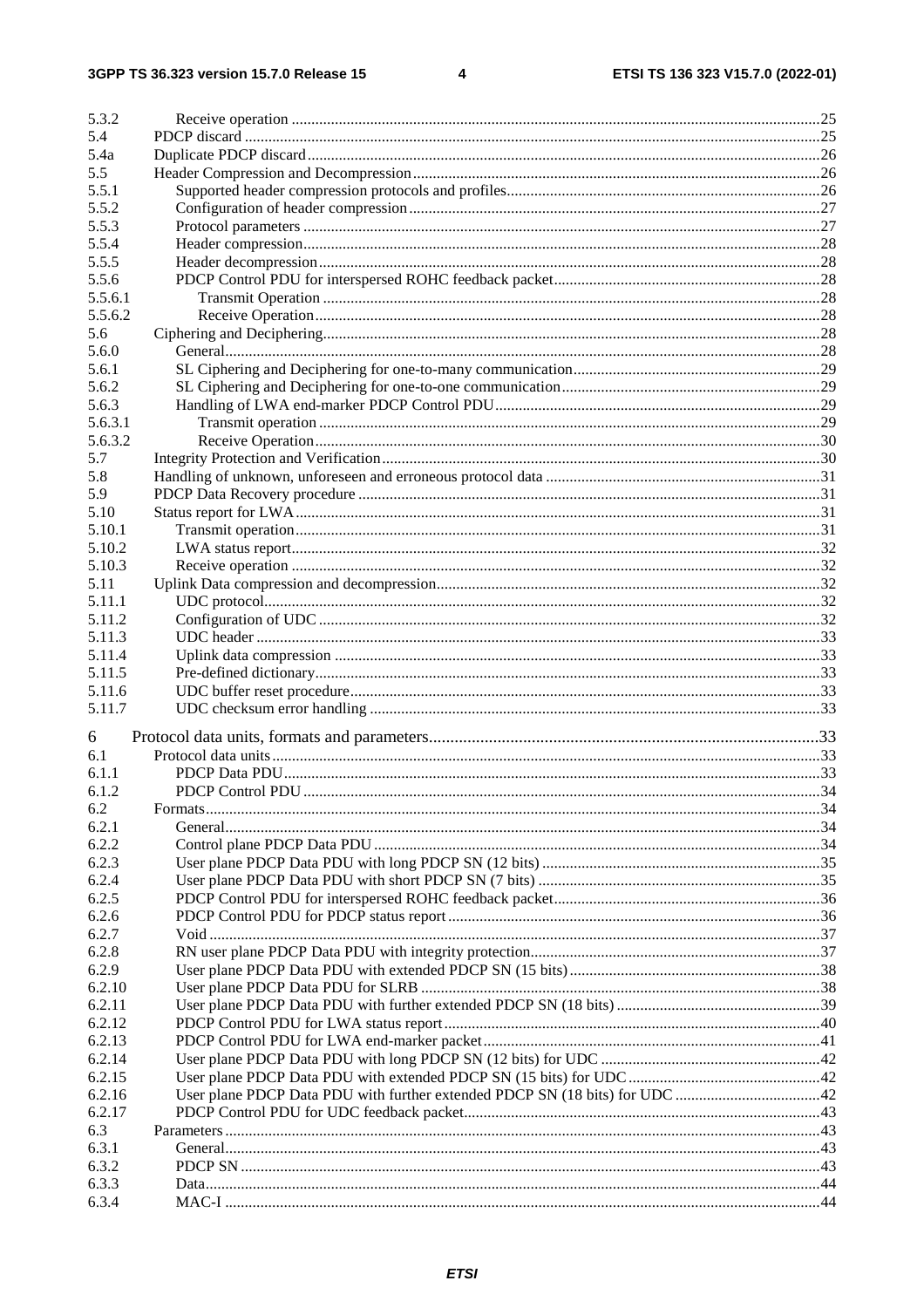#### $5\phantom{a}$

| 6.3.5          |                               |  |
|----------------|-------------------------------|--|
| 6.3.6          |                               |  |
| 6.3.7          |                               |  |
| 6.3.8          |                               |  |
| 6.3.9          |                               |  |
| 6.3.10         |                               |  |
| 6.3.11         |                               |  |
| 6.3.12         |                               |  |
| 6.3.13         |                               |  |
| 6.3.14         |                               |  |
| 6.3.15         |                               |  |
| 6.3.16         |                               |  |
| 6.3.17         |                               |  |
| 6.3.18         |                               |  |
| 6.3.19         |                               |  |
| 6.3.21         |                               |  |
| 6.3.22         |                               |  |
| 6.3.23         |                               |  |
| 6.3.24         |                               |  |
| $\overline{7}$ |                               |  |
| 7.1            |                               |  |
| 7.2            |                               |  |
| 7.3            |                               |  |
|                | <b>Annex A (informative):</b> |  |
|                | <b>Annex B</b> (informative): |  |
|                |                               |  |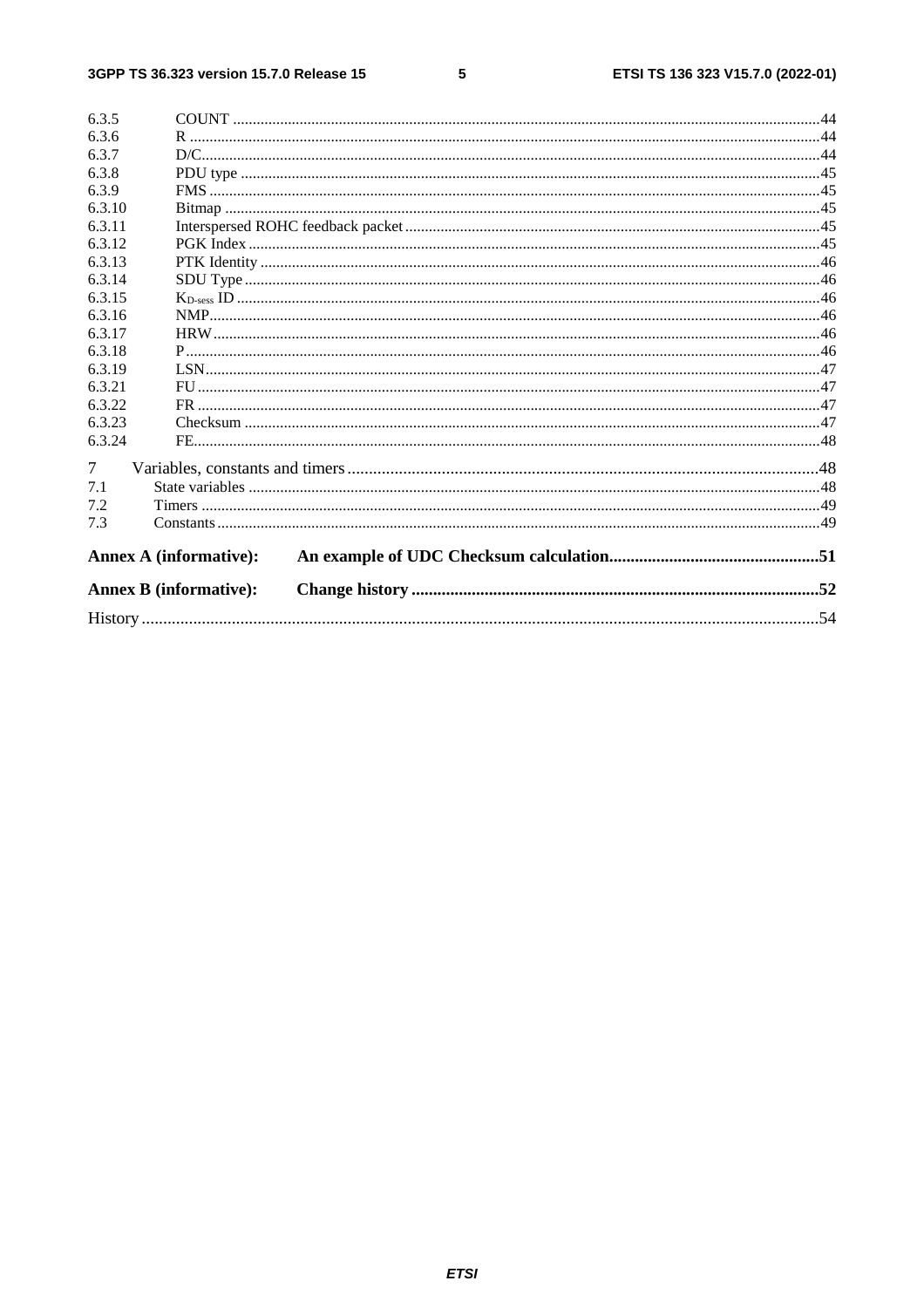## Foreword

This Technical Specification has been produced by the 3<sup>rd</sup> Generation Partnership Project (3GPP).

The contents of the present document are subject to continuing work within the TSG and may change following formal TSG approval. Should the TSG modify the contents of the present document, it will be re-released by the TSG with an identifying change of release date and an increase in version number as follows:

Version x.y.z

where:

- x the first digit:
	- 1 presented to TSG for information;
	- 2 presented to TSG for approval;
	- 3 or greater indicates TSG approved document under change control.
- y the second digit is incremented for all changes of substance, i.e. technical enhancements, corrections, updates, etc.
- z the third digit is incremented when editorial only changes have been incorporated in the document.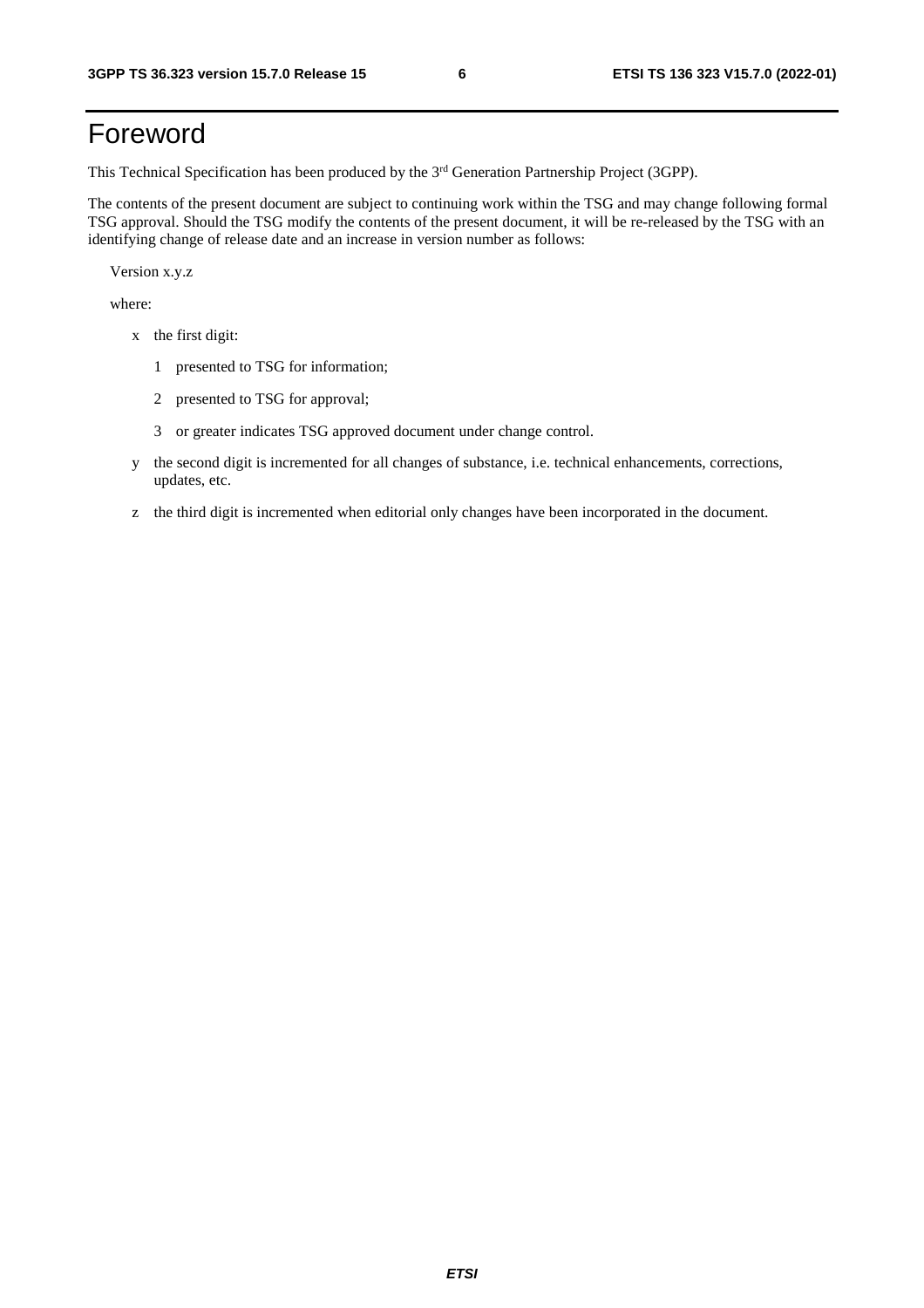## 1 Scope

The present document provides the description of the Packet Data Convergence Protocol (PDCP).

## 2 References

The following documents contain provisions which, through reference in this text, constitute provisions of the present document.

- References are either specific (identified by date of publication, edition number, version number, etc.) or non specific.
- For a specific reference, subsequent revisions do not apply.
- For a non-specific reference, the latest version applies. In the case of a reference to a 3GPP document (including a GSM document), a non-specific reference implicitly refers to the latest version of that document *in the same Release as the present document*.
- [1] 3GPP TR 21.905: "Vocabulary for 3GPP Specifications".
- [2] 3GPP TS 36.300: "Evolved Universal Terrestrial Radio Access (E-UTRA) and Evolved Universal Terrestrial Radio Access Network (E-UTRAN); Overall description".
- [3] 3GPP TS 36.331: "Evolved Universal Terrestrial Radio Access (E-UTRA) Radio Resource Control (RRC); Protocol Specification".
- [4] 3GPP TS 36.321: "Evolved Universal Terrestrial Radio Access (E-UTRA) Medium Access Control (MAC) protocol specification".
- [5] 3GPP TS 36.322: "Evolved Universal Terrestrial Radio Access (E-UTRA) Radio Link Control (RLC) protocol specification".
- [6] 3GPP TS 33.401: "3GPP System Architecture Evolution: Security Architecture".
- [7] IETF RFC 5795: "The RObust Header Compression (ROHC) Framework".
- [8] IETF RFC 6846: "RObust Header Compression (ROHC): A Profile for TCP/IP (ROHC-TCP)".
- [9] IETF RFC 3095: "RObust Header Compression (ROHC): Framework and four profiles: RTP, UDP, ESP and uncompressed".
- [10] IETF RFC 3843: "RObust Header Compression (ROHC): A Compression Profile for IP".
- [11] IETF RFC 4815: "RObust Header Compression (ROHC): Corrections and Clarifications to RFC 3095".
- [12] IETF RFC 5225: "RObust Header Compression (ROHC) Version 2: Profiles for RTP, UDP, IP, ESP and UDP Lite".
- [13] 3GPP TS 33.303: "Proximity-based Services; Security Aspects".
- [14] 3GPP TS 23.303: "Proximity-based Services; Stage 2".
- [15] 3GPP TS 36.360: "Evolved Universal Terrestrial Radio Access (E-UTRA); LTE-WLAN Aggregation Adaptation Protocol (LWAAP) specification".
- [16] IETF RFC 1951: "DEFLATE Compressed Data Format Specification version 1.3".
- [17] IETF RFC 3485: "The Session Initiation Protocol (SIP) and Session Description Protocol (SDP) Static Dictionary for Signaling Compression (SigComp)".
- [18] **IETF RFC 1979: "PPP Deflate Protocol".**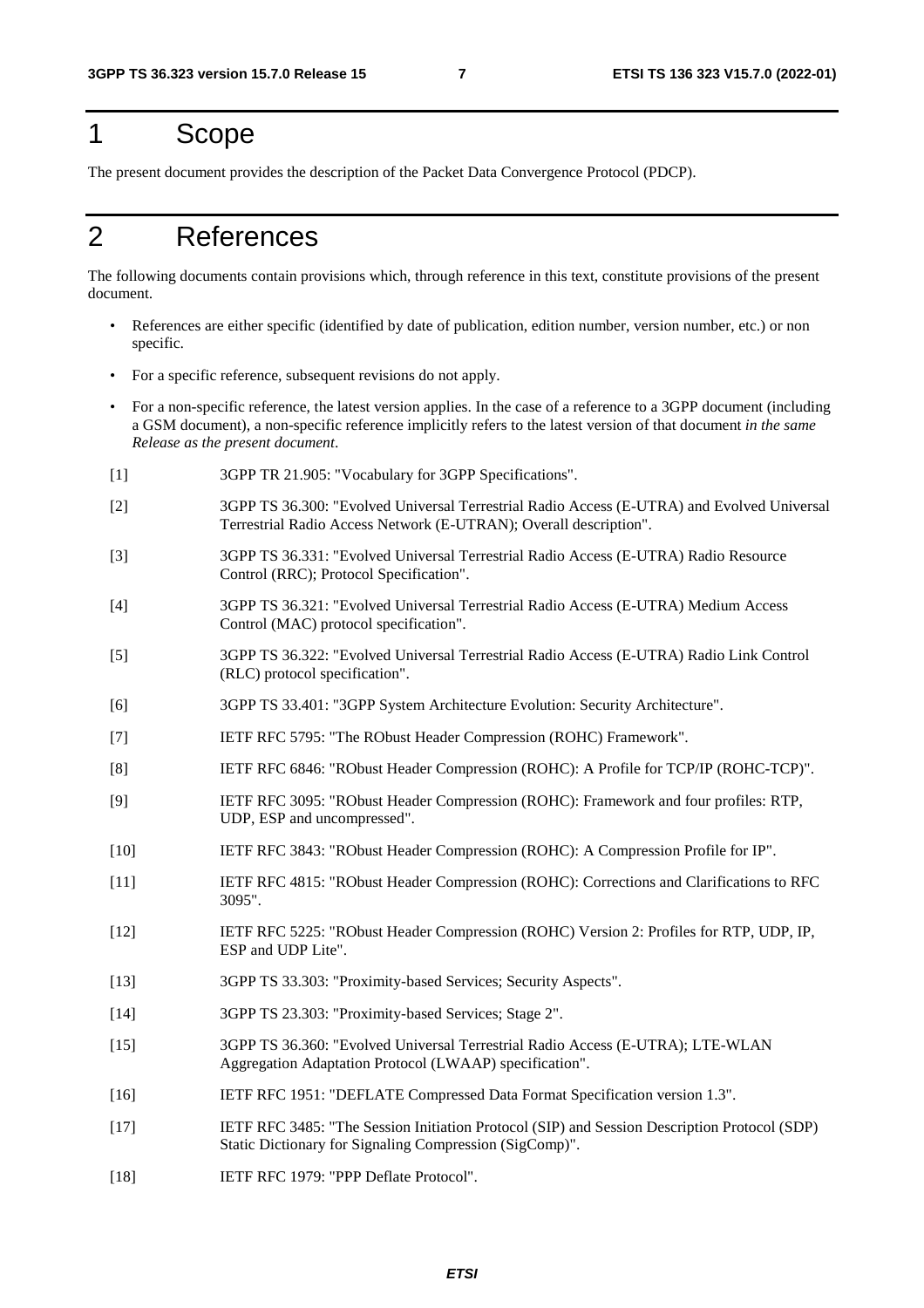## 3 Definitions and abbreviations

### 3.1 Definitions

For the purposes of the present document, the terms and definitions given in TR 21.905 [1] and the following apply. A term defined in the present document takes precedence over the definition of the same term, if any, in TR 21.905 [1].

**NB-IoT**: NB-IoT allows access to network services via E-UTRA with a channel bandwidth limited to 200 kHz.

**Split bearer**: in dual connectivity, a bearer whose radio protocols are located in both the MeNB and the SeNB to use both MeNB and SeNB resources.

**LWA bearer**: in LTE-WLAN Aggregation, a bearer whose radio protocols are located in both the eNB and the WLAN to use both eNB and WLAN resources.

### 3.2 Abbreviations

For the purposes of the present document, the abbreviations given in TR 21.905 [1] and the following apply. An abbreviation defined in the present document takes precedence over the definition of the same abbreviation, if any, in TR 21.905 [1].

| <b>AILC</b>    | Assistance Information bit for Local Cache           |  |  |  |
|----------------|------------------------------------------------------|--|--|--|
| AM             | Acknowledged Mode                                    |  |  |  |
| <b>ARP</b>     | <b>Address Resolution Protocol</b>                   |  |  |  |
| <b>CID</b>     | Context Identifier                                   |  |  |  |
| DRB            | Data Radio Bearer carrying user plane data           |  |  |  |
| <b>EPS</b>     | <b>Evolved Packet System</b>                         |  |  |  |
| <b>E-UTRA</b>  | <b>Evolved UMTS Terrestrial Radio Access</b>         |  |  |  |
| <b>E-UTRAN</b> | <b>Evolved UMTS Terrestrial Radio Access Network</b> |  |  |  |
| eNB            | <b>E-UTRAN Node B</b>                                |  |  |  |
| <b>FIFO</b>    | <b>First In First Out</b>                            |  |  |  |
| <b>FMS</b>     | First missing PDCP SN                                |  |  |  |
| <b>HFN</b>     | <b>Hyper Frame Number</b>                            |  |  |  |
| <b>HRW</b>     | Highest Received PDCP SN on WLAN                     |  |  |  |
| <b>IETF</b>    | <b>Internet Engineering Task Force</b>               |  |  |  |
| IP             | <b>Internet Protocol</b>                             |  |  |  |
| L2             | Layer 2 (data link layer)                            |  |  |  |
| L <sub>3</sub> | Layer 3 (network layer)                              |  |  |  |
| <b>LWA</b>     | LTE-WLAN Aggregation                                 |  |  |  |
| <b>MAC</b>     | Medium Access Control                                |  |  |  |
| MAC-I          | Message Authentication Code for Integrity            |  |  |  |
| <b>MCG</b>     | Master Cell Group                                    |  |  |  |
| $NB$ - $IoT$   | Narrow Band Internet of Things                       |  |  |  |
| <b>NMP</b>     | Number of Missing PDCP SDUs                          |  |  |  |
| <b>PDCP</b>    | Packet Data Convergence Protocol                     |  |  |  |
| <b>PDU</b>     | Protocol Data Unit                                   |  |  |  |
| <b>PEK</b>     | ProSe Encryption Key                                 |  |  |  |
| <b>PGK</b>     | ProSe Group Key                                      |  |  |  |
| ProSe          | Proximity-based Services                             |  |  |  |
| <b>PTK</b>     | ProSe Traffic Key                                    |  |  |  |
| R              | Reserved                                             |  |  |  |
| <b>RB</b>      | Radio Bearer                                         |  |  |  |
| <b>RFC</b>     | <b>Request For Comments</b>                          |  |  |  |
| <b>RLC</b>     | Radio Link Control                                   |  |  |  |
| RN             | <b>Relay Node</b>                                    |  |  |  |
| <b>ROHC</b>    | <b>RObust Header Compression</b>                     |  |  |  |
| <b>RRC</b>     | Radio Resource Control                               |  |  |  |
| <b>RTP</b>     | Real Time Protocol                                   |  |  |  |
| <b>SAP</b>     | Service Access Point                                 |  |  |  |
|                |                                                      |  |  |  |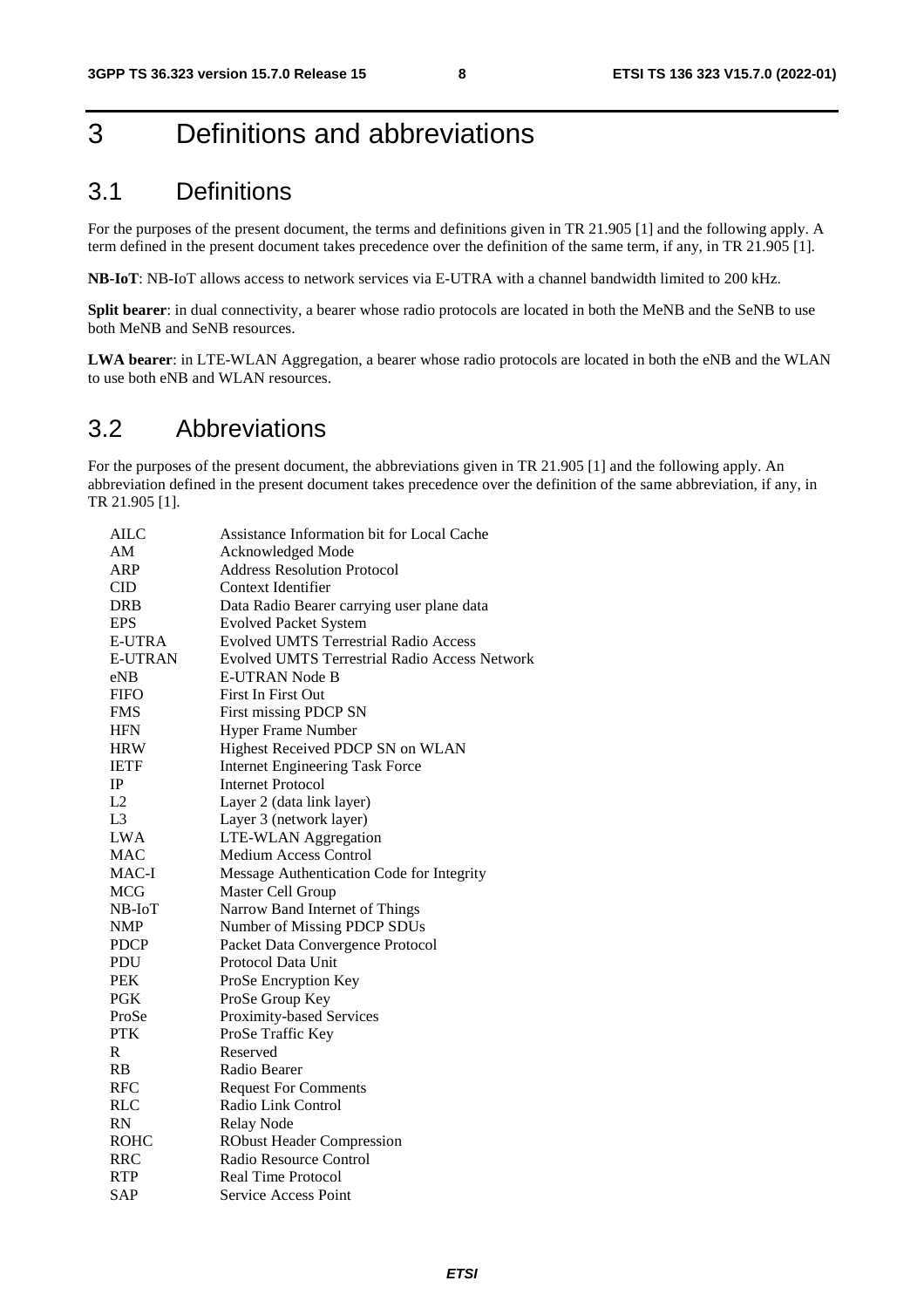| <b>SCG</b>  | Secondary Cell Group                                                                     |
|-------------|------------------------------------------------------------------------------------------|
| <b>SDU</b>  | Service Data Unit                                                                        |
| <b>SLRB</b> | Sidelink Radio Bearer carrying Sidelink Communication or V2X sidelink communication data |
| <b>SN</b>   | Sequence Number                                                                          |
| <b>SRB</b>  | Signalling Radio Bearer carrying control plane data                                      |
| <b>TCP</b>  | <b>Transmission Control Protocol</b>                                                     |
| <b>UDC</b>  | <b>Uplink Data Compression</b>                                                           |
| <b>UDP</b>  | User Datagram Protocol                                                                   |
| UE          | User Equipment                                                                           |
| <b>UM</b>   | Unacknowledged Mode                                                                      |
| X-MAC       | Computed MAC-I                                                                           |
|             |                                                                                          |

## 4 General

### 4.1 Introduction

The present document describes the functionality of the PDCP. Functionality specified for the UE equally applies to the RN for functionality necessary for the RN. There is also functionality which is only applicable to the RN in its communication with the E-UTRAN, in which case the specification denotes the RN instead of the UE. RN-specific behaviour is not applicable to the UE. The functionality specified for the UE applies to communication on Uu interface and PC5 interface [14].

### 4.2 PDCP architecture

### 4.2.1 PDCP structure

Figure 4.2.1.1 represents one possible structure for the PDCP sublayer; it should not restrict implementation. The figure is based on the radio interface protocol architecture defined in TS 36.300 [2].



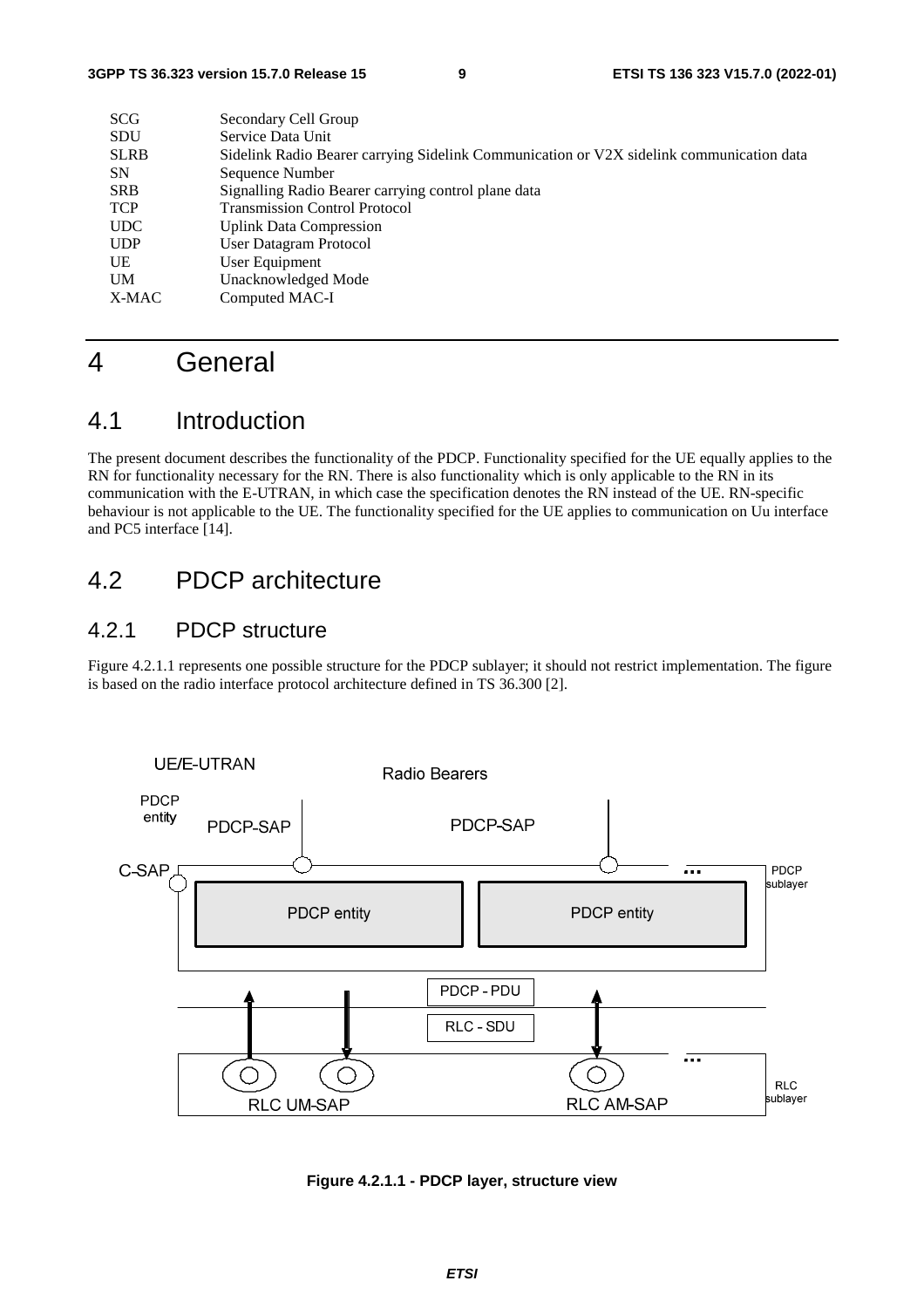Each RB (i.e. DRB, SLRB and SRB, except for SRB0 and SRB1bis) is associated with one PDCP entity. Each PDCP entity is associated with one, two, or four (e.g uni-directional/bi-directional or split/non-split) RLC entities depending on the RB characteristic (i.e. uni-directional or bi-directional) or RLC mode:

- For split bearers or for RBs configured with PDCP duplication, each PDCP entity is associated with two (bidirectional) AM RLC entities, two (for same direction) UM RLC entities or four (uni-directional) UM RLC entities.
- For LWA bearers, each PDCP entity is associated with one (bi-directional) AM RLC entity or two (unidirectional) UM RLC entities and the LWAAP entity.
- Otherwise, each PDCP entity is associated with one UM RLC entity, two UM RLC entities (one for each direction), or one AM RLC entity (bi-directional).

PDCP entities are located in the PDCP sublayer. The PDCP sublayer is configured by upper layers, see TS 36.331 [3].

### 4.2.2 PDCP entities

The PDCP entities are located in the PDCP sublayer. Several PDCP entities may be defined for a UE. Each PDCP entity carrying user plane data may be configured to use either uplink data compression (UDC) or to use header compression.

Each PDCP entity is carrying the data of one radio bearer. In this version of the specification, the robust header compression protocol (ROHC) and UDC, are supported. Every PDCP entity uses at most one ROHC or one UDC compressor instance and at most one ROHC or UDC decompressor instance. ROHC and UDC are not supported simultaneously for the same radio bearer.

A PDCP entity is associated either to the control plane or the user plane depending on which radio bearer it is carrying data for.

Figure 4.2.2.1 represents the functional view of the PDCP entity for the PDCP sublayer; it should not restrict implementation. The figure is based on the radio interface protocol architecture defined in TS 36.300 [2].

For RNs, integrity protection and verification are also performed for the u-plane.

For split and LWA bearers, routing is performed in the transmitting PDCP entity, and reordering is performed in the receiving PDCP entity.

For PDCP duplication, submission of duplicates is performed in the transmitting PDCP entity, and duplicate discard is performed in the receiving PDCP entity.

For split bearers, except when PDCP duplication is configured and activated, when requested by lower layers to submit PDCP PDUs, the transmitting PDCP entity shall:

- if *ul-DataSplitThreshold* is configured and the data available for transmission is larger than or equal to *ul-DataSplitThreshold*:
	- submit the PDCP PDUs to either the associated RLC entity configured for SCG or the associated RLC entity configured for MCG, whichever the PDUs were requested by;
- else:
	- if *ul-DataSplitDRB-ViaSCG* is set to *TRUE* by upper layers, see TS 36.331 [3]:
		- if the PDUs were requested by the associated lower layers configured for SCG:
			- submit the PDCP PDUs to the associated RLC entity configured for SCG;
	- else:
		- if the PDUs were requested by the associated lower layers configured for MCG:
			- submit the PDCP PDUs to the associated RLC entity configured for MCG.

For LWA bearers, when submitting PDCP PDUs to lower layers, the transmitting PDCP entity shall: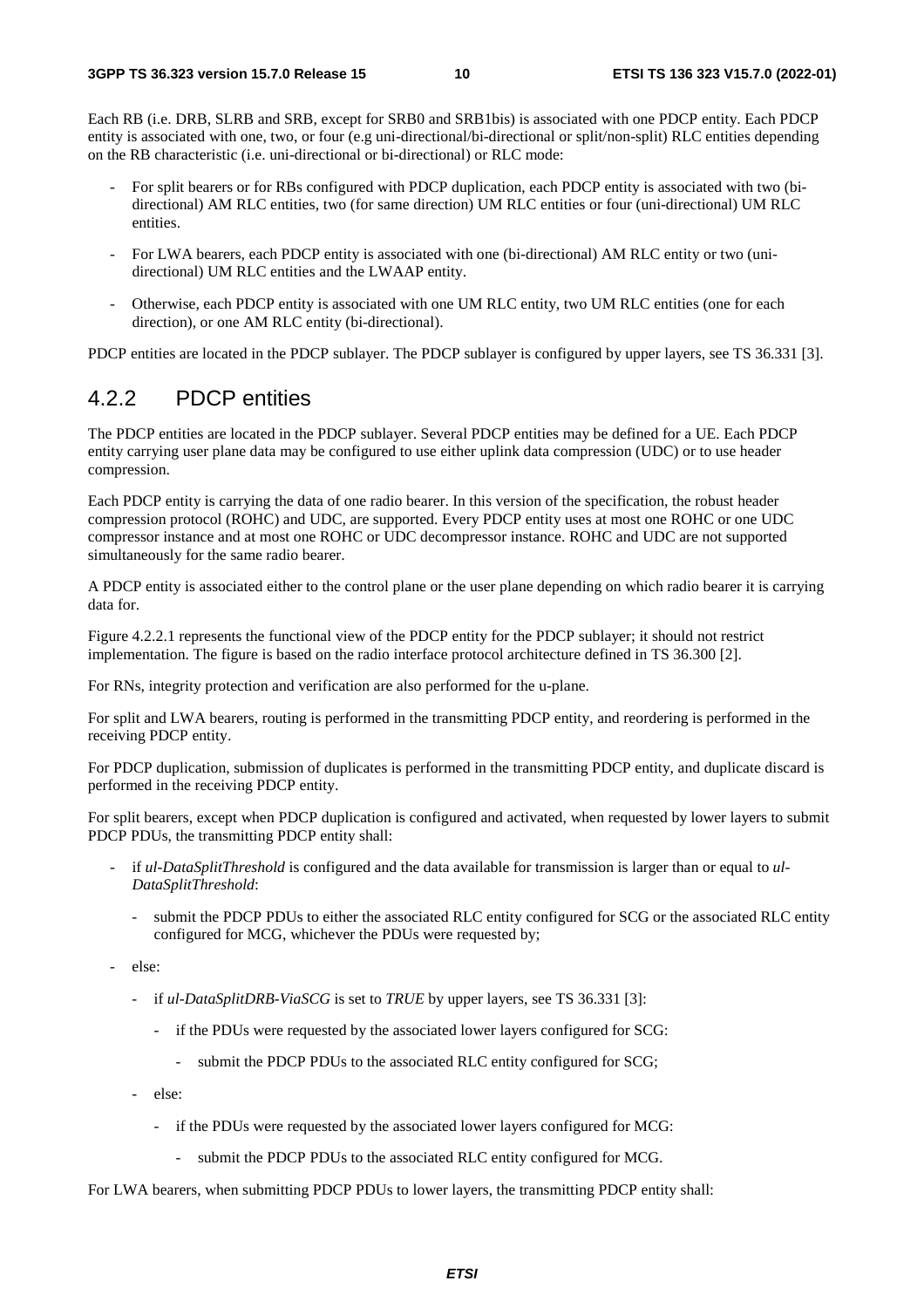- if *ul-LWA-DataSplitThreshold* is configured and the data available for transmission is larger than or equal to *ul-LWA-DataSplitThreshold*:
	- submit the PDCP PDUs to either the associated RLC entity upon request from lower layers or the associated LWAAP entity;
- else:
	- if *ul-LWA-DRB-ViaWLAN* is set to *TRUE* by upper layers,see TS 36.331 [3]:
		- submit the PDCP PDUs to the associated LWAAP entity;
	- else:
		- submit the PDCP PDUs to the associated RLC entity upon request from lower layers.
- NOTE: The selection of PDCP PDUs submitted to the associated LWAAP entity is left up to the UE implementation.

For bearers configured with PDCP duplication, when requested by lower layers to submit the PDCP PDUs, the transmitting PDCP entity shall:

- if PDCP duplication is activated:
	- if the PDCP PDU is a PDCP Data PDU:
		- duplicate the PDCP Data PDU and submit the PDCP Data PDU to the associated RLC entities;
	- else:
		- submit the PDCP Control PDU to the primary RLC entity;
- else:
	- submit the PDCP PDU to the associated RLC entity.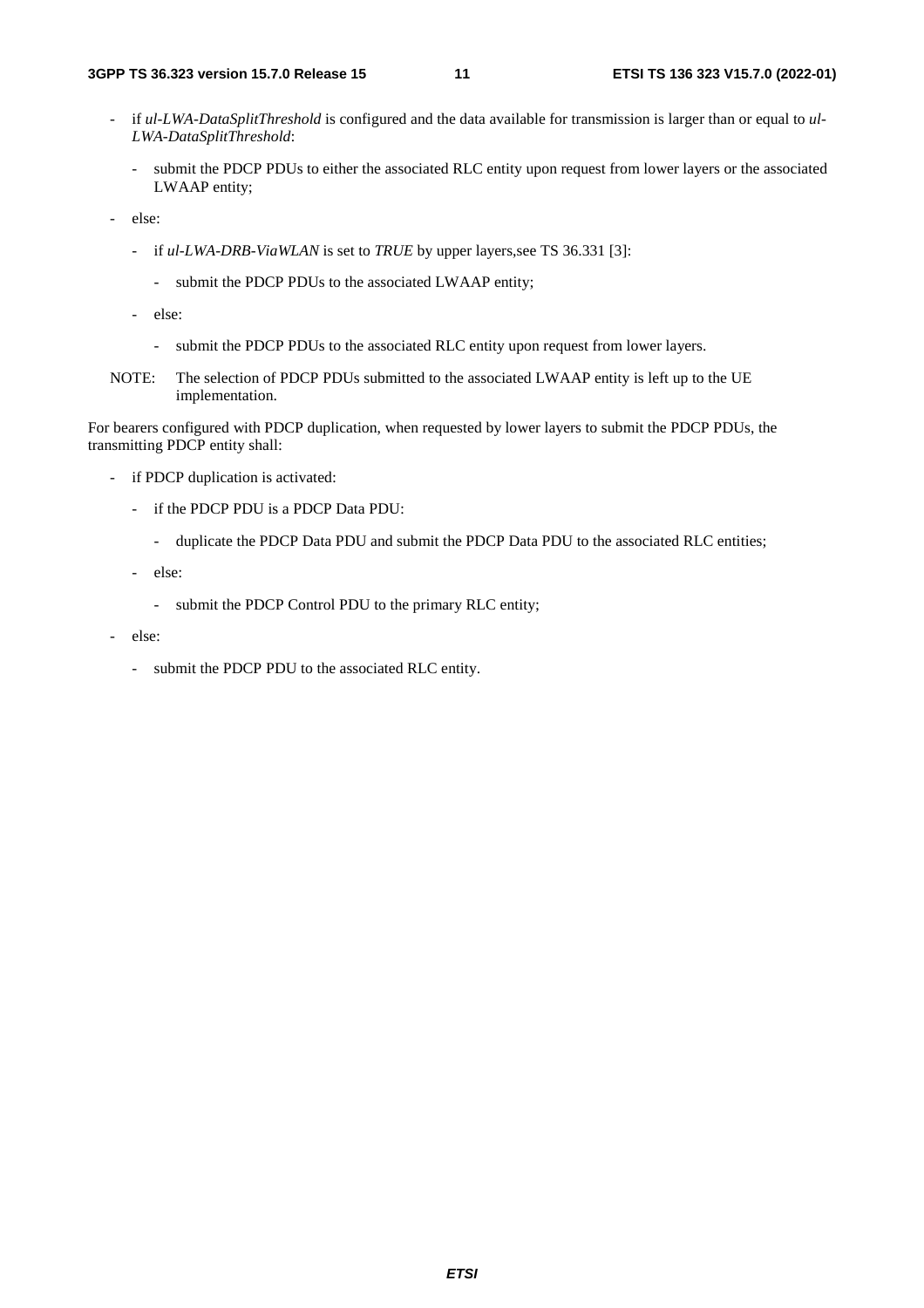

**Figure 4.2.2.1 - PDCP layer, functional view** 

### 4.3 Services

### 4.3.1 Services provided to upper layers

PDCP provides its services to the RRC and user plane upper layers at the UE or to the relay at the evolved Node B (eNB). The following services are provided by PDCP to upper layers:

- transfer of user plane data;
- transfer of control plane data;
- header compression;
- uplink data compression;
- ciphering;
- integrity protection.

The maximum supported size of a PDCP SDU is 8188 octets, except in NB-IoT for which the maximum supported size of a PDCP SDU is 1600 octets. The maximum supported size of a PDCP Control PDU is 8188 octets except in NB-IoT for which the maximum supported size of PDCP Control PDU is 1600 octets.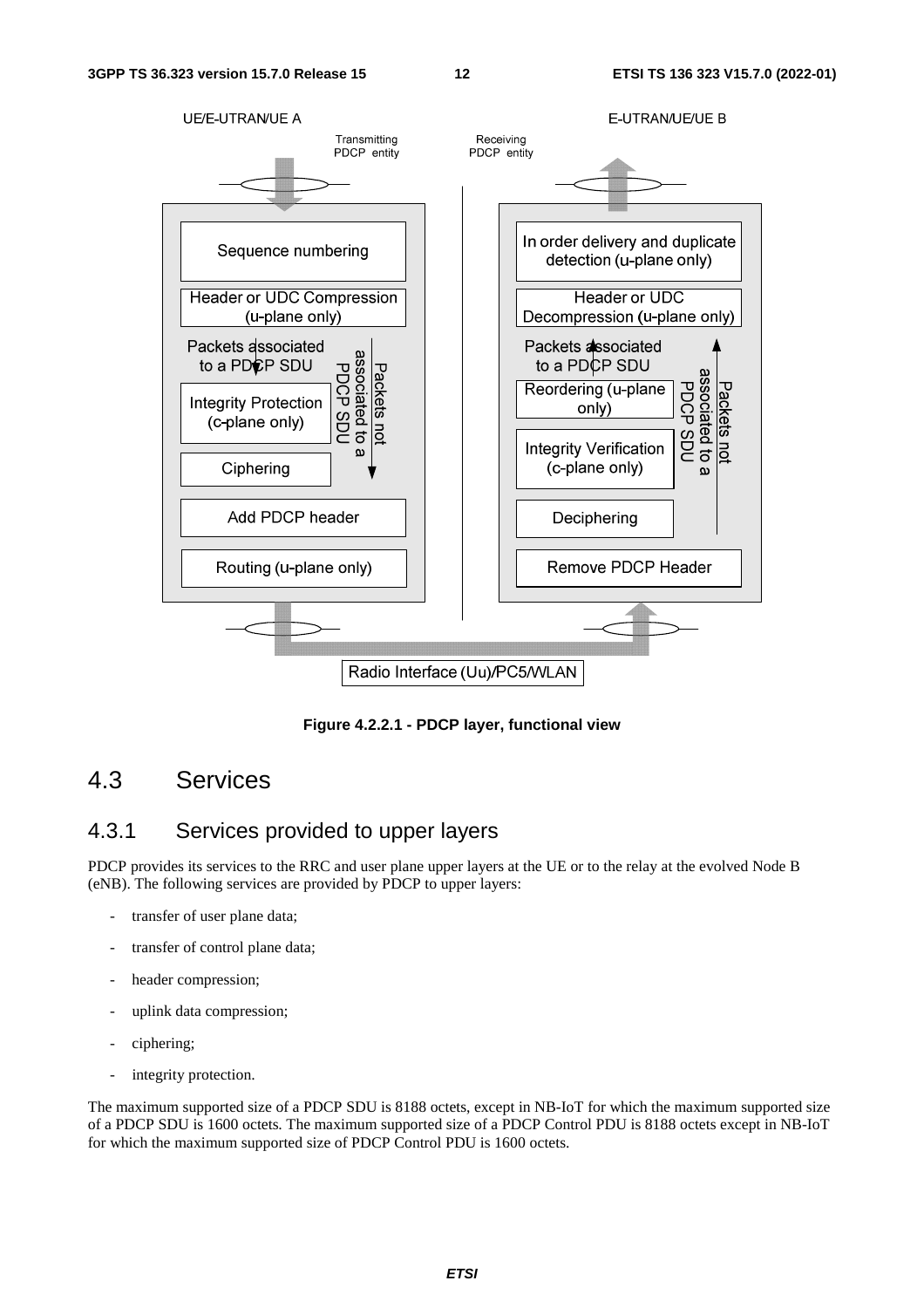### 4.3.2 Services expected from lower layers

A PDCP entity expects the following services from lower layers per RLC entity (for a detailed description see TS 36.322 [5]):

- acknowledged data transfer service, including indication of successful delivery of PDCP PDUs;
- unacknowledged data transfer service;
- in-sequence delivery, except at re-establishment of lower layers;
- duplicate discarding, except at re-establishment of lower layers.

A PDCP entity expects the following services from the LWAAP entity (for a detailed description see TS 36.360 [15]):

user plane data transfer service:

### 4.4 Functions

The Packet Data Convergence Protocol supports the following functions:

- header compression and decompression of IP data flows using the ROHC protocol;
- compression and decompression of uplink PDCP SDU;
- transfer of data (user plane or control plane);
- maintenance of PDCP SNs;
- in-sequence delivery of upper layer PDUs at re-establishment of lower layers;
- duplicate elimination of lower layer SDUs at re-establishment of lower layers for radio bearers mapped on RLC AM;
- ciphering and deciphering of user plane data and control plane data;
- integrity protection and integrity verification of control plane data;
- integrity protection and integrity verification of sidelink one-to-one communication data;
- for RNs, integrity protection and integrity verification of user plane data;
- timer based discard:
- duplicate transmission and duplicate discarding;
- for split and LWA bearers, routing and reordering.

PDCP uses the services provided by the RLC sublayer and the LWAAP sublayer.

PDCP is used for SRBs, DRBs, and SLRBs mapped on DCCH, DTCH, and STCH type of logical channels. PDCP is not used for any other type of logical channels. PDCP is not used for SRB1bis.

### 4.5 Data available for transmission

For the purpose of MAC buffer status reporting, the UE shall consider PDCP Control PDUs, as well as the following as data available for transmission in the PDCP layer:

For SDUs for which no PDU has been submitted to lower layers:

- the SDU itself, if the SDU has not yet been processed by PDCP, or
- the PDU if the SDU has been processed by PDCP.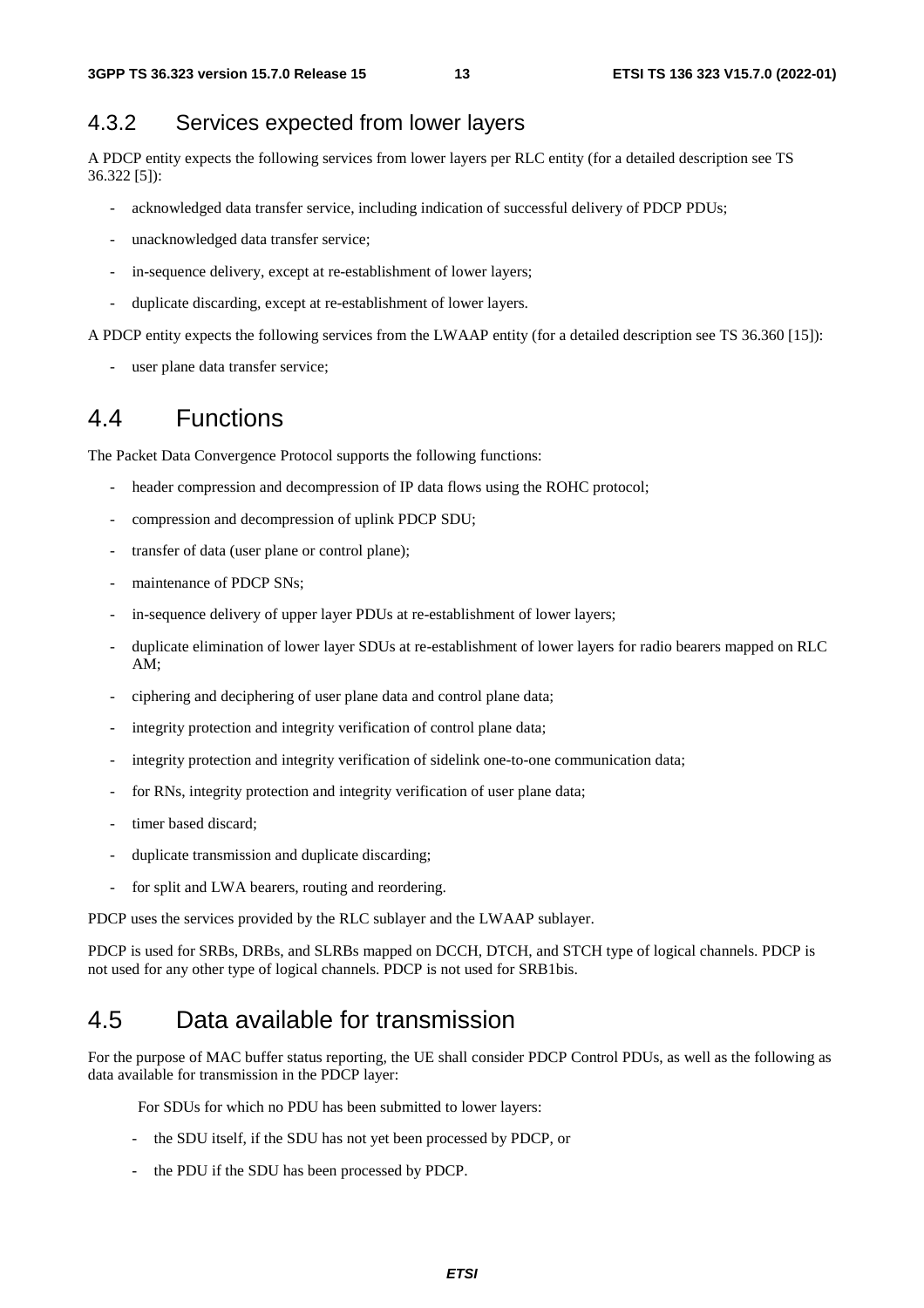In addition, for radio bearers that are mapped on RLC AM, if the PDCP entity has previously performed the reestablishment procedure, the UE shall also consider the following as data available for transmission in the PDCP layer:

For SDUs for which a corresponding PDU has only been submitted to lower layers prior to the PDCP reestablishment, starting from the first SDU for which the delivery of the corresponding PDUs has not been confirmed by the lower layer, except the SDUs which are indicated as successfully delivered by the PDCP status report, if received:

- the SDU, if it has not yet been processed by PDCP, or
- the PDU once it has been processed by PDCP.

For radio bearers that are mapped on RLC AM, if the PDCP entity has previously performed the data recovery procedure, the UE shall also consider as data available for transmission in the PDCP layer, all the PDCP PDUs that have only been submitted to re-established AM RLC entity prior to the PDCP data recovery, starting from the first PDCP PDU whose successful delivery has not been confirmed by lower layers, except the PDUs which are indicated as successfully delivered by the PDCP status report, if received.

In addition, for bearers configured with PDCP duplication, when PDCP duplication is activated, for SDUs for which a PDU has only been submitted to lower layers associated with one logical channel, for the purpose of MAC buffer status reporting associated with the other logical channel the UE shall consider:

the PDU, if the PDU has not yet been confirmed to be successfully delivered by those lower layers.

For split bearers, when indicating the data available for transmission to a MAC entity for BSR triggering and Buffer Size calculation, the UE shall:

- if *ul-DataSplitThreshold* is configured and the data available for transmission is larger than or equal to *ul-DataSplitThreshold*:
	- indicate the data available for transmission to both the MAC entity configured for SCG and the MAC entity configured for MCG;
- else:
	- if *ul-DataSplitDRB-ViaSCG* is set to *TRUE* by upper layer, see TS 36.331 [3]:
		- indicate the data available for transmission to the MAC entity configured for SCG only;
		- if *ul-DataSplitThreshold* is configured, indicate the data available for transmission as 0 to the MAC entity configured for MCG;
	- else:
		- indicate the data available for transmission to the MAC entity configured for MCG only;
		- if *ul-DataSplitThreshold* is configured, indicate the data available for transmission as 0 to the MAC entity configured for SCG.

For uplink LWA bearers, when indicating the data available for transmission to the MAC entity for BSR triggering and Buffer Size calculation, the UE shall:

- if *ul-LWA-DataSplitThreshold* is configured and the data available for transmission is larger than or equal to *ul-LWA-DataSplitThreshold*:
	- indicate the data available for transmission to the MAC entity;
- else:
	- if *ul-LWA-DRB-ViaWLAN* is set to *TRUE* by upper layers, see TS 36.331 [3]:
		- indicate the data available for transmission as 0 to the MAC entity;
	- else:
		- indicate the data available for transmission to the MAC entity.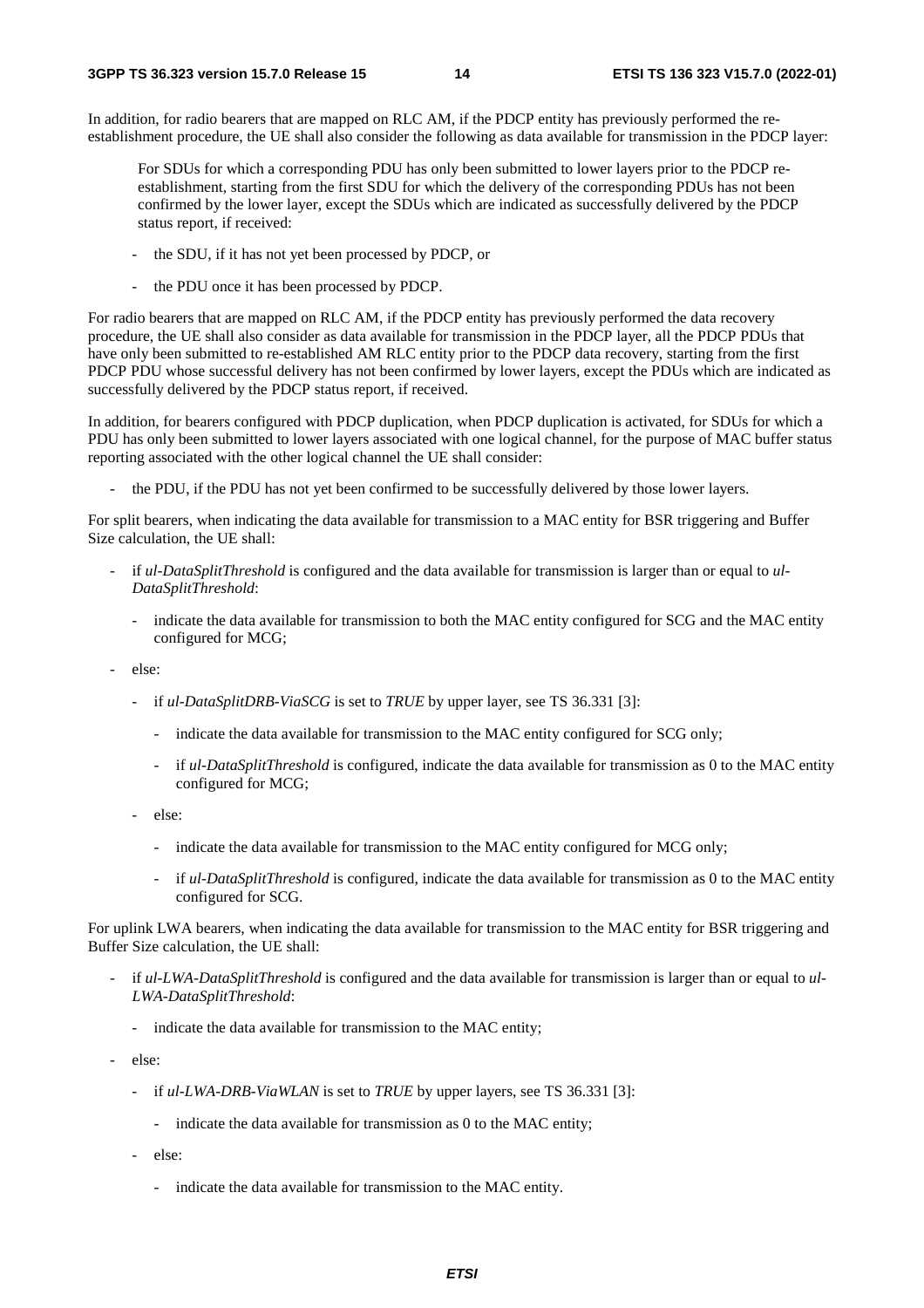NOTE: For LWA bearers, only the data that may be sent over LTE (i.e., excluding UL data already sent or decided to be sent over WLAN) is considered as "data available for transmission".

For bearers configured with PDCP duplication, when indicating the data available for transmission to a MAC entity for BSR triggering and Buffer Size calculation, the UE shall:

- if PDCP duplication is activated:
	- indicate the data available for transmission to the MAC entity associated with the primary RLC entity and (if different) the MAC entity associated with the secondary RLC entity.
- else:
	- if the two associated RLC entities belong to the different cell groups:
		- if *ul-DataSplitThreshold* is configured and the data available for transmission is larger than or equal to *ul-DataSplitThreshold*:
			- indicate the data available for transmission to both the MAC entity configured for SCG and the MAC entity configured for MCG.
		- else:
			- if *ul-DataSplitDRB-ViaSCG* is set to *TRUE* by upper layer, see TS 36.331 [3]:
				- indicate the data available for transmission to the MAC entity configured for SCG only;
				- if *ul-DataSplitThreshold* is configured, indicate the data available for transmission as 0 to the MAC entity configured for MCG.
			- else:
				- indicate the data available for transmission to the MAC entity configured for MCG only;
				- if ul-DataSplitThreshold is configured, indicate the data available for transmission as 0 to the MAC entity configured for SCG.
	- else:
		- indicate the data available for transmission to the MAC entity.

## 5 PDCP procedures

### 5.1 PDCP Data Transfer Procedures

### 5.1.1 UL Data Transfer Procedures

At reception of a PDCP SDU from upper layers, the UE shall:

start the *discardTimer* associated with this PDCP SDU (if configured);

For a PDCP SDU received from upper layers, the UE shall:

- associate the PDCP SN corresponding to Next\_PDCP\_TX\_SN to this PDCP SDU;
- NOTE: Associating more than half of the PDCP SN space of contiguous PDCP SDUs with PDCP SNs, when e.g., the PDCP SDUs are discarded or transmitted without acknowledgement, may cause HFN desynchronization problem. How to prevent HFN desynchronization problem is left up to UE implementation.
- perform header compression of the PDCP SDU (if configured) as specified in the clause 5.5.4;
- perform compression of the uplink PDCP SDU (if configured) as specified in the clause 5.11.4;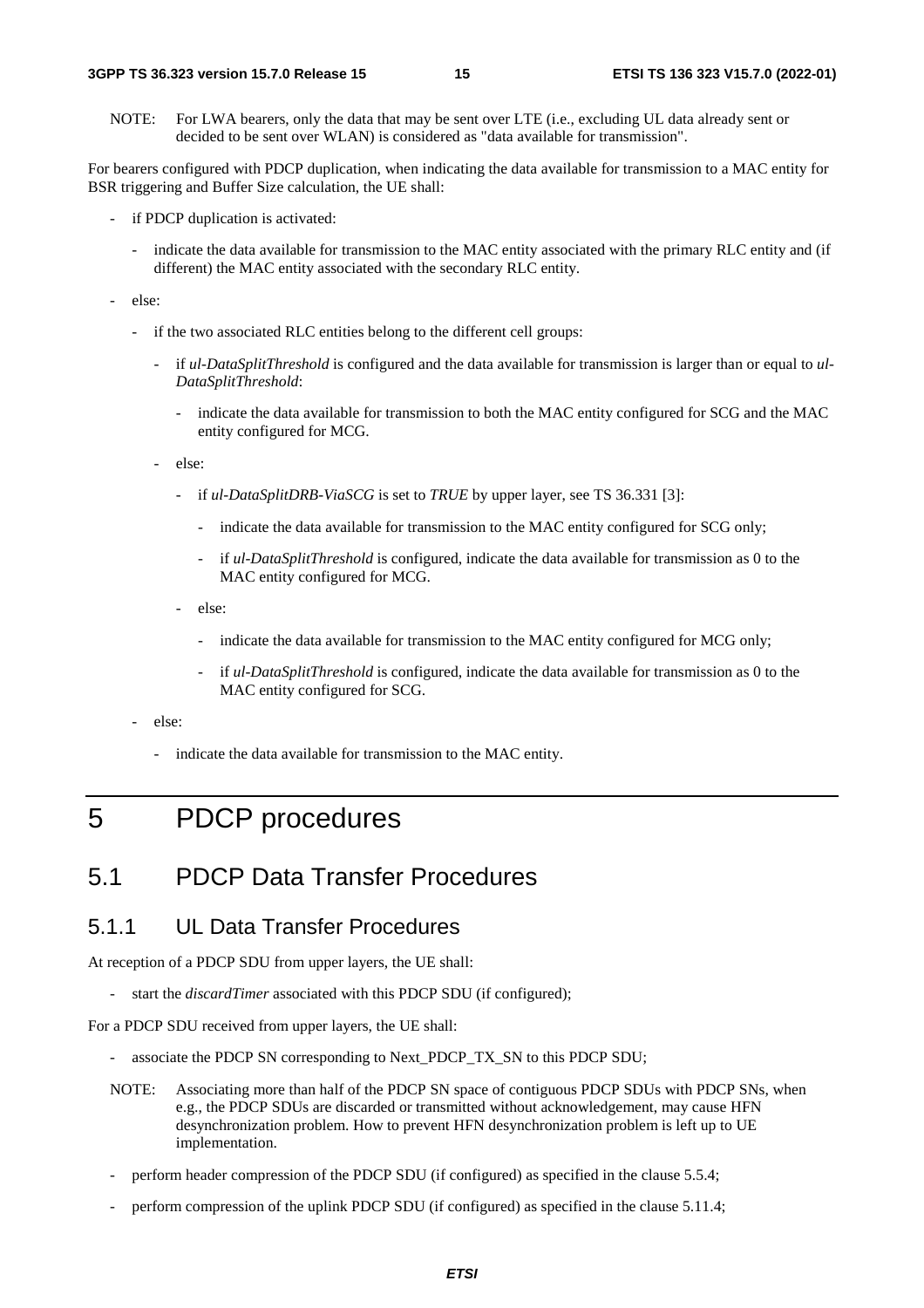- perform integrity protection (if applicable), and ciphering (if applicable) using COUNT based on TX\_HFN and the PDCP SN associated with this PDCP SDU as specified in the clause 5.7 and 5.6, respectively;
- increment Next\_PDCP\_TX\_SN by one;
- if Next\_PDCP\_TX\_SN > Maximum\_PDCP\_SN:
	- set Next\_PDCP\_TX\_SN to 0;
	- increment TX HFN by one;
- if PDCP duplication is activated for the corresponding bearer:
	- submit a duplicate of the resulting PDCP Data PDU to lower layer.
- submit the resulting PDCP Data PDU to lower layer.

### 5.1.2 DL Data Transfer Procedures

- 5.1.2.1 Procedures for DRBs
- 5.1.2.1.1 Void
- 5.1.2.1.2 Procedures for DRBs mapped on RLC AM when the reordering function is not used

For DRBs mapped on RLC AM, when the reordering function is not used, at reception of a PDCP Data PDU from lower layers, the UE shall:

- if received PDCP SN Last Submitted PDCP\_RX\_SN > Reordering\_Window or  $0 \le$ Last Submitted PDCP RX SN – received PDCP SN < Reordering Window:
	- if received PDCP SN > Next\_PDCP\_RX\_SN:
		- decipher the PDCP PDU as specified in the clause 5.6, using COUNT based on RX\_HFN 1 and the received PDCP SN;
	- else:
		- decipher the PDCP PDU as specified in the clause 5.6, using COUNT based on RX\_HFN and the received PDCP SN;
	- perform header decompression (if configured) as specified in the clause 5.5.5;
	- discard this PDCP SDU;
- else if Next PDCP\_RX\_SN received PDCP SN > Reordering\_Window:
	- increment RX\_HFN by one;
	- use COUNT based on RX HFN and the received PDCP SN for deciphering the PDCP PDU;
	- set Next PDCP\_RX\_SN to the received PDCP SN + 1;
- else if received PDCP SN Next\_PDCP\_RX\_SN >= Reordering\_Window:
	- use COUNT based on RX\_HFN 1 and the received PDCP SN for deciphering the PDCP PDU;
- else if received PDCP  $SN \geq$ Next PDCP RX SN:
	- use COUNT based on RX\_HFN and the received PDCP SN for deciphering the PDCP PDU;
	- set Next\_PDCP\_RX\_SN to the received PDCP  $SN + 1$ ;
	- if Next\_PDCP\_RX\_SN is larger than Maximum\_PDCP\_SN: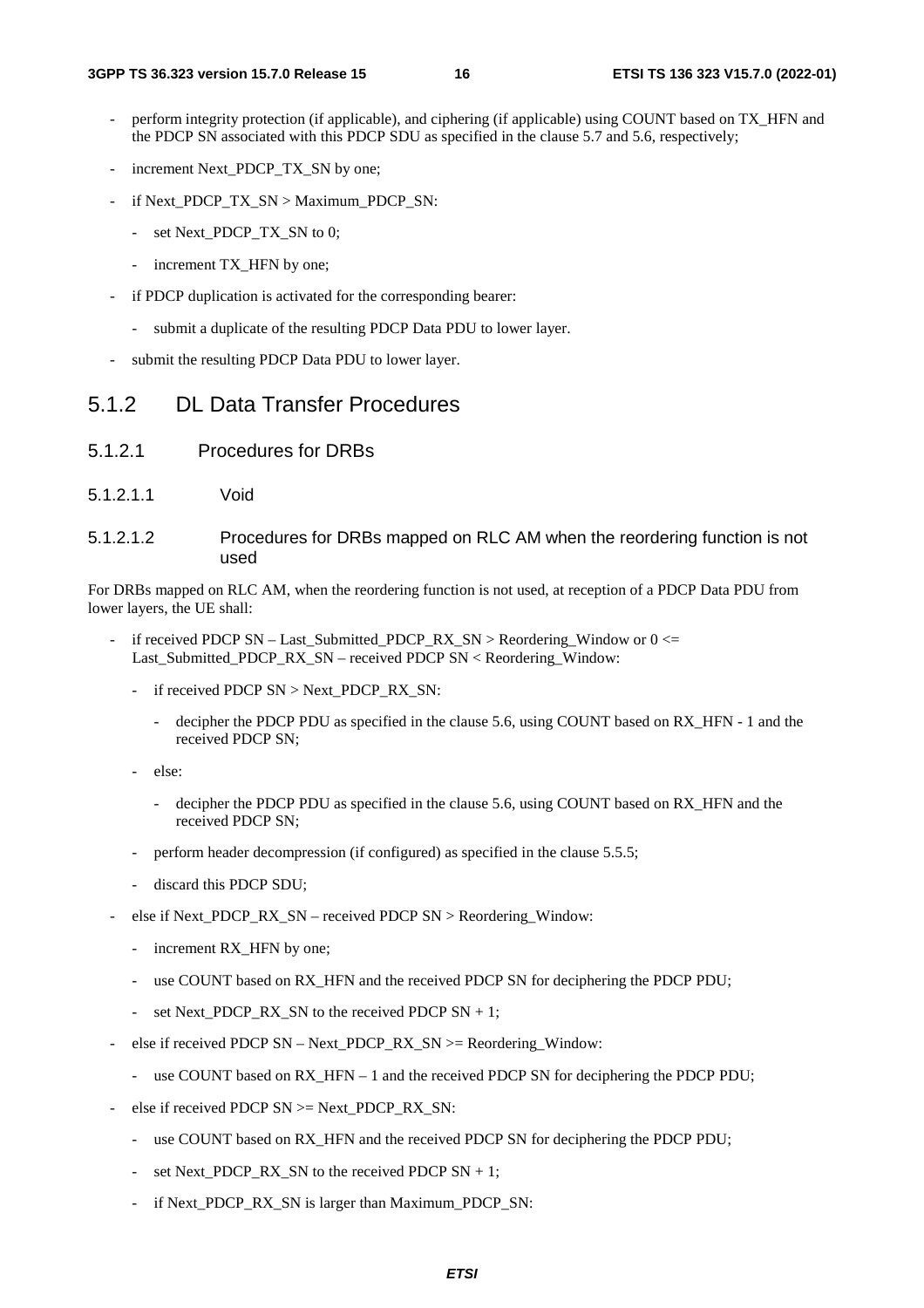- set Next\_PDCP\_RX\_SN to 0;
- increment RX HFN by one;
- else if received PDCP SN < Next\_PDCP\_RX\_SN:
	- use COUNT based on RX HFN and the received PDCP SN for deciphering the PDCP PDU;
- if the PDCP PDU has not been discarded in the above:
	- perform deciphering and header decompression (if configured) for the PDCP PDU as specified in the clauses 5.6 and 5.5.5, respectively;
	- if a PDCP SDU with the same PDCP SN is stored:
		- discard this PDCP SDU;
	- else:
		- store the PDCP SDU;
	- if the PDCP PDU received by PDCP is not due to the re-establishment of lower layers:
		- deliver to upper layers in ascending order of the associated COUNT value:
			- all stored PDCP SDU(s) with an associated COUNT value less than the COUNT value associated with the received PDCP SDU;
			- all stored PDCP SDU(s) with consecutively associated COUNT value(s) starting from the COUNT value associated with the received PDCP SDU;
		- set Last Submitted PDCP RX SN to the PDCP SN of the last PDCP SDU delivered to upper layers;.
	- else if received PDCP  $SN = Last\_Submitted\_PDCP_RX\_SN + 1$  or received PDCP  $SN =$ Last\_Submitted\_PDCP\_RX\_SN – Maximum\_PDCP\_SN:
		- deliver to upper layers in ascending order of the associated COUNT value:
			- all stored PDCP SDU(s) with consecutively associated COUNT value(s) starting from the COUNT value associated with the received PDCP SDU;
		- set Last Submitted PDCP RX SN to the PDCP SN of the last PDCP SDU delivered to upper layers.

#### 5.1.2.1.2a RN procedures for DRBs mapped on RLC AM

For DRBs mapped on RLC AM, at reception of a PDCP Data PDU from lower layers, the RN should follow the procedures specified for a UE in 5.1.2.1.2 with the addition that for DRBs for which integrity verification is configured, the RN should, immediately after performing deciphering as specified in 5.6, also perform integrity verification as specified in 5.7 with the same COUNT value as used for deciphering.

In case of integrity verification failure, the RN should discard the PDCP Data PDU without performing header decompression and without delivering any stored PDCP SDU(s) to upper layers. The RN should also set the RX\_HFN, Next PDCP\_RX\_SN and Last\_Submitted\_PDCP\_RX\_SN to the respective values they had before the reception of the PDCP Data PDU.

#### 5.1.2.1.3 Procedures for DRBs mapped on RLC UM when the reordering function is not used

For DRBs mapped on RLC UM, at reception of a PDCP Data PDU from lower layers, the UE shall:

- if received PDCP SN < Next\_PDCP\_RX\_SN:
	- increment RX\_HFN by one;
- decipher the PDCP Data PDU using COUNT based on RX\_HFN and the received PDCP SN as specified in the clause 5.6;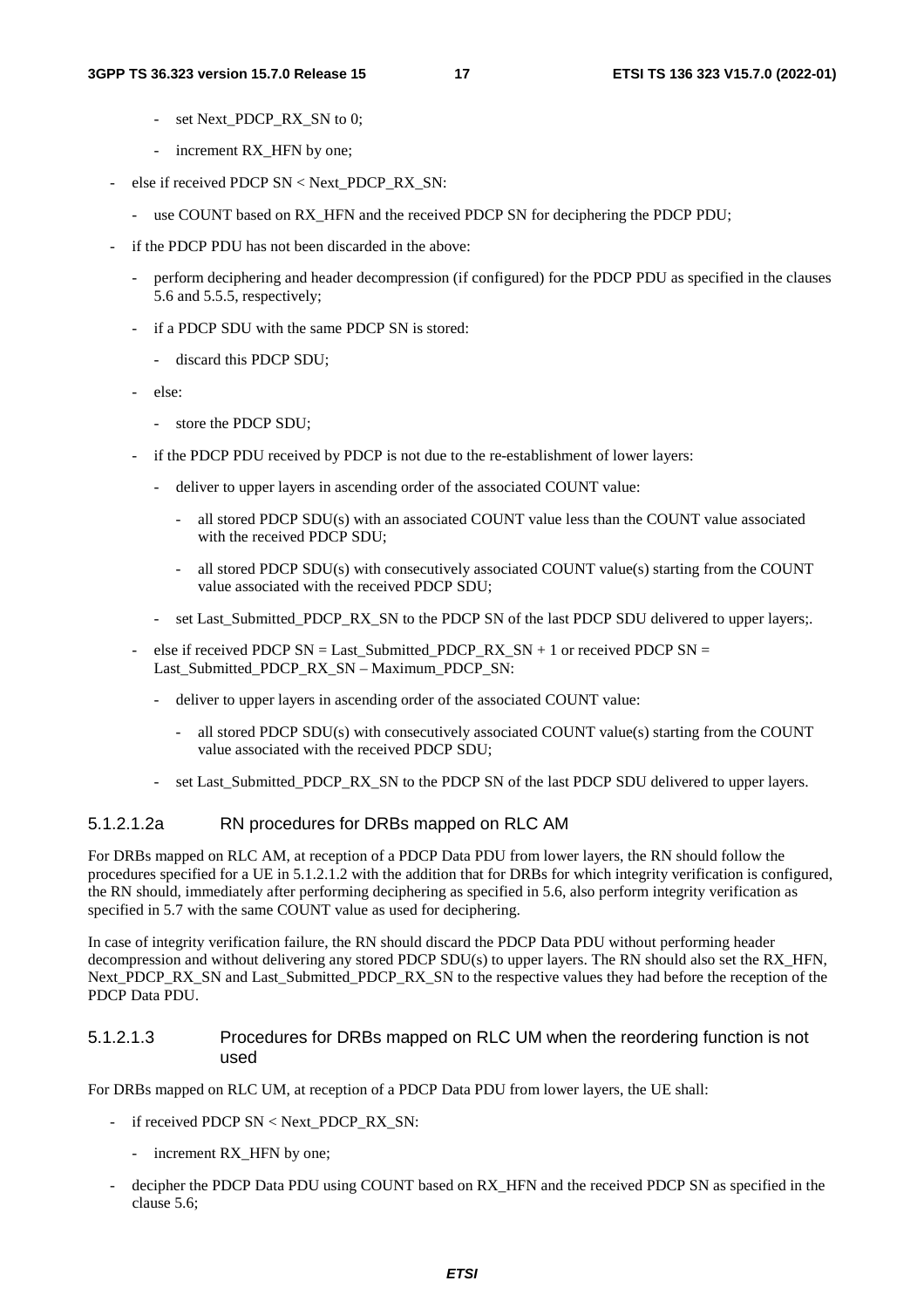- set Next\_PDCP\_RX\_SN to the received PDCP  $SN + 1$ ;
- if Next\_PDCP\_RX\_SN > Maximum\_PDCP\_SN:
	- set Next\_PDCP\_RX\_SN to 0:
	- increment RX HFN by one;
- perform header decompression (if configured) of the deciphered PDCP Data PDU as specified in the clause 5.5.5;
- deliver the resulting PDCP SDU to upper layer.

#### 5.1.2.1.3a RN procedures for DRBs mapped on RLC UM

For DRBs mapped on RLC UM, at reception of a PDCP Data PDU from lower layers, the RN should follow the procedures specified for a UE in 5.1.2.1.3 with the addition that for DRBs for which integrity verification is configured, the RN should, immediately after performing deciphering as specified in 5.6, also perform integrity verification as specified in 5.7 with the same COUNT value as used for deciphering.

In case of integrity verification failure, the RN should discard the PDCP Data PDU without performing header decompression and set the RX\_HFN and Next\_PDCP\_RX\_SN to the respective values they had before the reception of the PDCP Data PDU.

#### 5.1.2.1.4 Procedures for DRBs mapped on RLC AM or RLC UM, for LWA bearers and SLRB when the reordering function is used

For DRBs mapped on RLC AM and RLC UM, for LWA bearers and when PDCP duplication is used, the PDCP entity shall use the reordering function as specified in this clause when:

- the PDCP entity is associated with two RLC entities; or
- the PDCP entity is configured for a LWA bearer; or
- the PDCP entity is associated with one AM RLC entity after it was, according to the most recent reconfiguration, associated with two AM RLC entities or configured for a LWA bearer without performing PDCP reestablishment; or
- the PDCP entity is configured with PDCP duplication; or
- the PDCP entity is associated with at least one RLC entity configured with *rlc-OutOfOrderDelivery*.

For SLRBs mapped on RLC UM, the PDCP entity shall use the reordering function as specified in this clause when:

the PDCP entity receives a PDCP SN which is not "0".

The PDCP entity shall not use the reordering function in other cases.

5.1.2.1.4.1 Procedures when a PDCP PDU is received from the lower layers

For DRBs mapped on RLC AM or RLC UM, SLRB and for LWA bearers, or for DRBs and SRBs when PDCP duplication is used, when the reordering function is used, at reception of a PDCP Data PDU from lower layers, the UE shall:

- if received PDCP SN Last Submitted PDCP\_RX\_SN > Reordering\_Window or  $0 \le$ Last Submitted PDCP RX SN – received PDCP SN < Reordering Window:
	- if the PDCP PDU was received on WLAN:
		- if received PDCP SN > Next\_PDCP\_RX\_SN:
			- for the purpose of setting the HRW field in the LWA status report, use COUNT based on RX HFN -1 and the received PDCP SN;
		- else: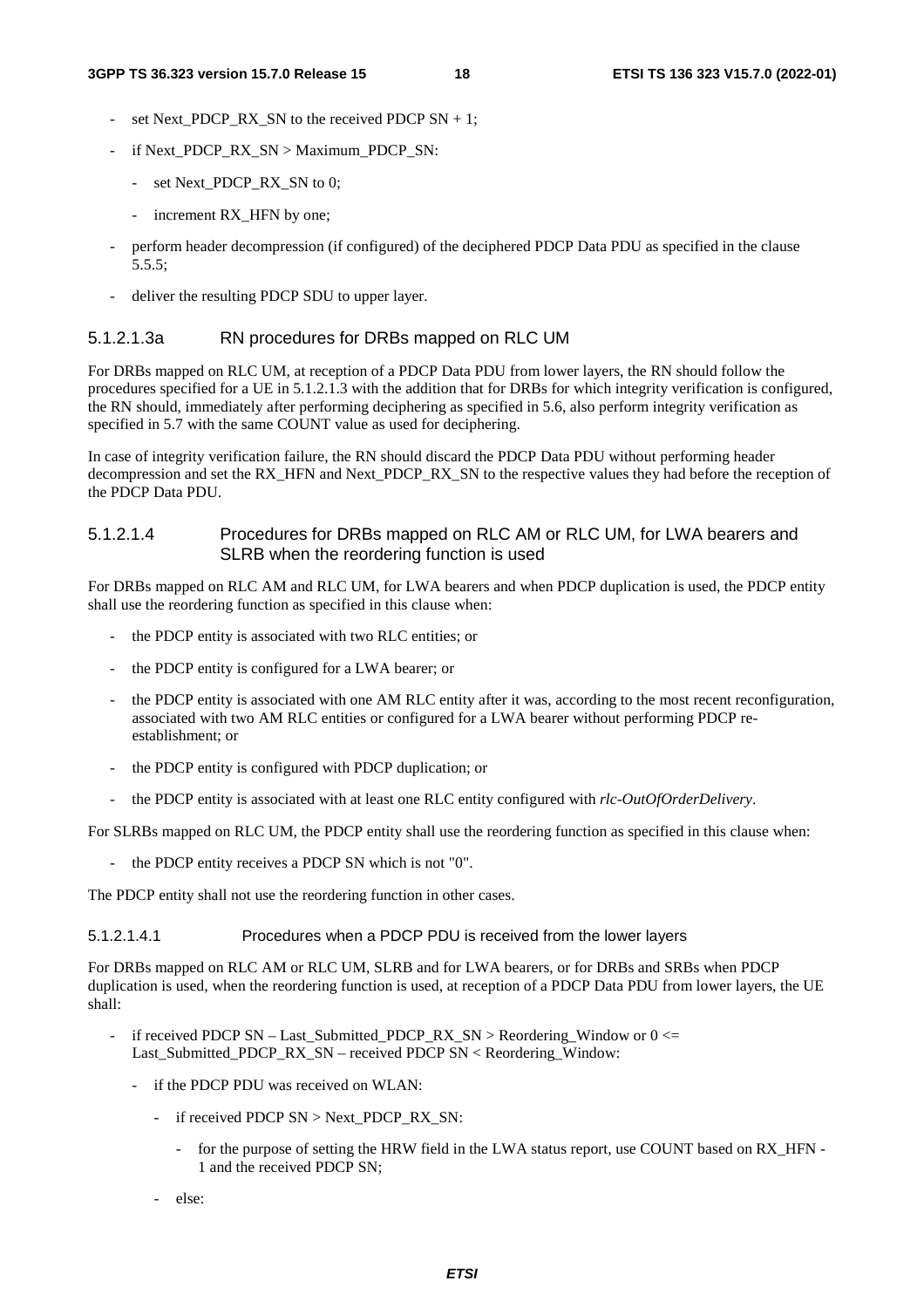- for the purpose of setting the HRW field in the LWA status report, use COUNT based on RX\_HFN and the received PDCP SN;
- if received PDCP  $SN > Next$  PDCP RX SN:
	- decipher the PDCP PDU as specified in the clause 5.6, and perform integrity verification of the PDCP Data PDU (if applicable) using COUNT based on RX HFN - 1 and the received PDCP SN.
- else:
	- decipher the PDCP PDU as specified in the clause 5.6, and perform integrity verification of the PDCP Data PDU (if applicable) using COUNT based on RX HFN and the received PDCP SN.
- if integrity verification fails:
	- indicate the integrity verification failure to upper layer.
- discard the PDCP PDU;
- else if Next\_PDCP\_RX\_SN received PDCP SN > Reordering\_Window:
	- increment RX\_HFN by one;
	- use COUNT based on RX\_HFN and the received PDCP SN for deciphering and integrity verification (if applicable) of the PDCP PDU;
	- set Next\_PDCP\_RX\_SN to the received PDCP  $SN + 1$ ;
- else if received PDCP  $SN Next\_PDCP\_RX\_SN \geq$  Reordering\_Window:
	- use COUNT based on RX\_HFN 1 and the received PDCP SN for deciphering and integrity verification (if applicable) of the PDCP PDU.
- else if received PDCP  $SN \geq Next\_PDCP_RX_SN$ :
	- use COUNT based on RX\_HFN and the received PDCP SN for deciphering and integrity verification (if applicable) of the PDCP PDU;
	- set Next\_PDCP\_RX\_SN to the received PDCP  $SN + 1$ ;
	- if Next\_PDCP\_RX\_SN is larger than Maximum\_PDCP\_SN:
		- set Next\_PDCP\_RX\_SN to 0;
		- increment RX\_HFN by one.
- else if received PDCP SN < Next\_PDCP\_RX\_SN:
	- use COUNT based on RX\_HFN and the received PDCP SN for deciphering and integrity verification of the PDCP PDU;
- if the PDCP PDU has not been discarded in the above:
	- if a PDCP SDU with the same PDCP SN is stored:
		- perform deciphering and integrity verification (if applicable) of the PDCP PDU;
		- if integrity verification fails:
			- indicate the integrity verification failure to upper layer.
		- discard the PDCP PDU;
	- else:
		- perform deciphering and integrity verification (if applicable) of the PDCP PDU and store the resulting PDCP SDU;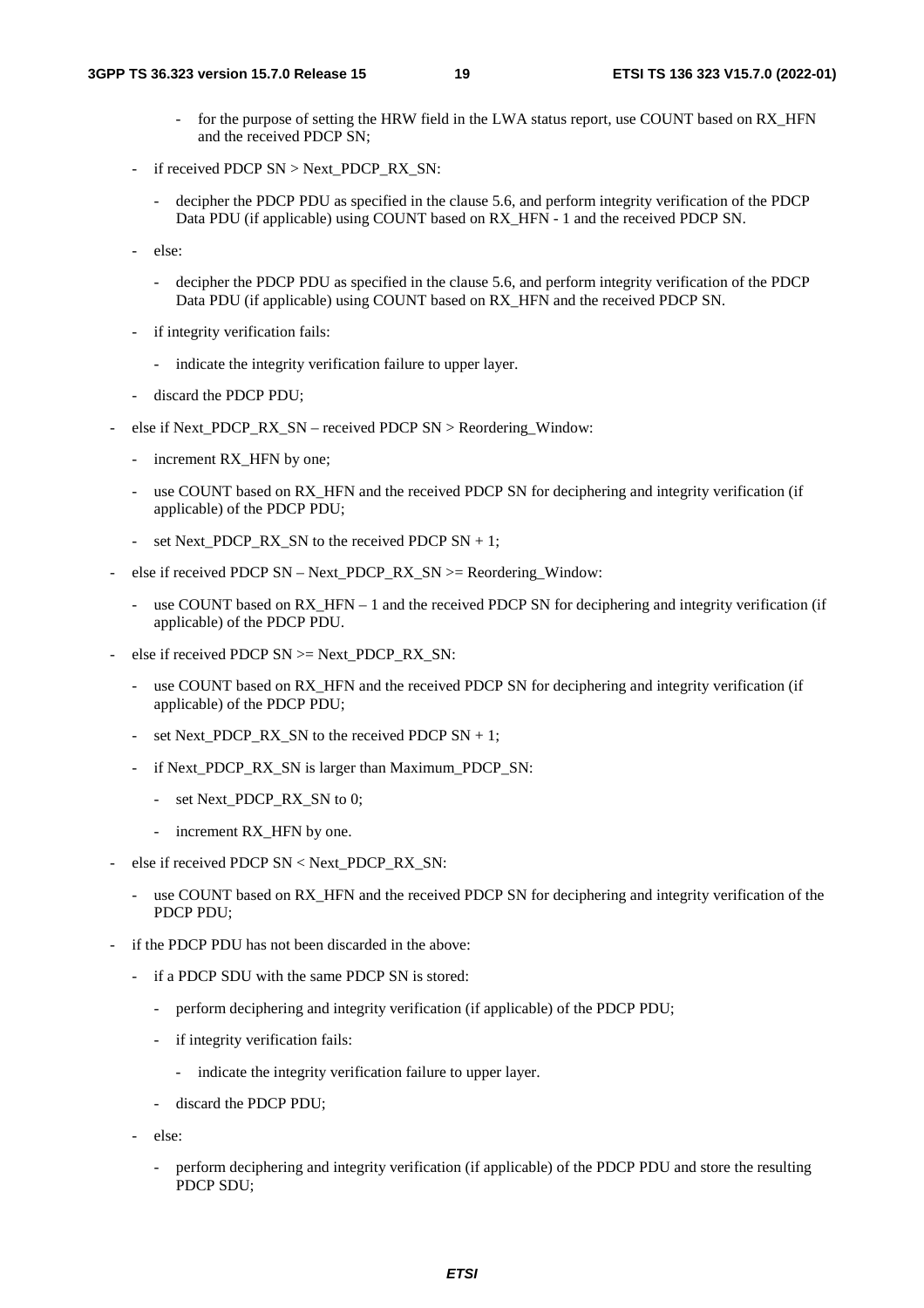- if integrity verification fails:
	- indicate the integrity verification failure to upper layer;
	- discard the PDCP Data PDU.
- if the PDCP PDU has not been discarded in the above:
	- if received PDCP  $SN = Last\_Submitted\_PDCP_RX\_SN + 1$  or received PDCP  $SN =$ Last Submitted PDCP RX SN – Maximum PDCP SN:
		- deliver to upper layers in ascending order of the associated COUNT value after performing header decompression (if configured) as specified in the clause 5.5.5:
			- all stored PDCP SDU(s) with consecutively associated COUNT value(s) starting from the COUNT value associated with the received PDCP PDU;
		- set Last\_Submitted\_PDCP\_RX\_SN to the PDCP SN of the last PDCP SDU delivered to upper layers;
	- if *t-Reordering* is running:
		- if the PDCP SDU with Reordering\_PDCP\_RX\_COUNT 1 has been delivered to upper layers:
			- stop and reset *t-Reordering*;
	- if *t-Reordering* is not running (includes the case when *t-Reordering* is stopped due to actions above):
		- if there is at least one stored PDCP SDU:
			- start *t-Reordering*;
			- set Reordering\_PDCP\_RX\_COUNT to the COUNT value associated to RX\_HFN and Next\_PDCP\_RX\_SN.

#### 5.1.2.1.4.2 Procedures when *t-Reordering* expires

When *t-Reordering* expires, the UE shall:

- deliver to upper layers in ascending order of the associated COUNT value after performing header decompression (if configured) as specified in the clause 5.5.5:
	- all stored PDCP SDU(s) with associated COUNT value(s) less than Reordering PDCP\_RX\_COUNT;
	- all stored PDCP SDU(s) with consecutively associated COUNT value(s) starting from Reordering\_PDCP\_RX\_COUNT;
- set Last\_Submitted\_PDCP\_RX\_SN to the PDCP SN of the last PDCP SDU delivered to upper layers;
- if there is at least one stored PDCP SDU:
	- start *t-Reordering*;
	- set Reordering PDCP\_RX\_COUNT to the COUNT value associated to RX\_HFN and Next\_PDCP\_RX\_SN.

#### 5.1.2.1.4.3 Procedures when the value of *t-Reordering* is reconfigured

When the value of the *t-Reordering* is reconfigured by upper layers while the *t-Reordering* is running, the UE shall:

- stop and restart *t-Reordering*;
- set Reordering\_PDCP\_RX\_COUNT to the COUNT value associated to RX\_HFN and Next\_PDCP\_RX\_SN.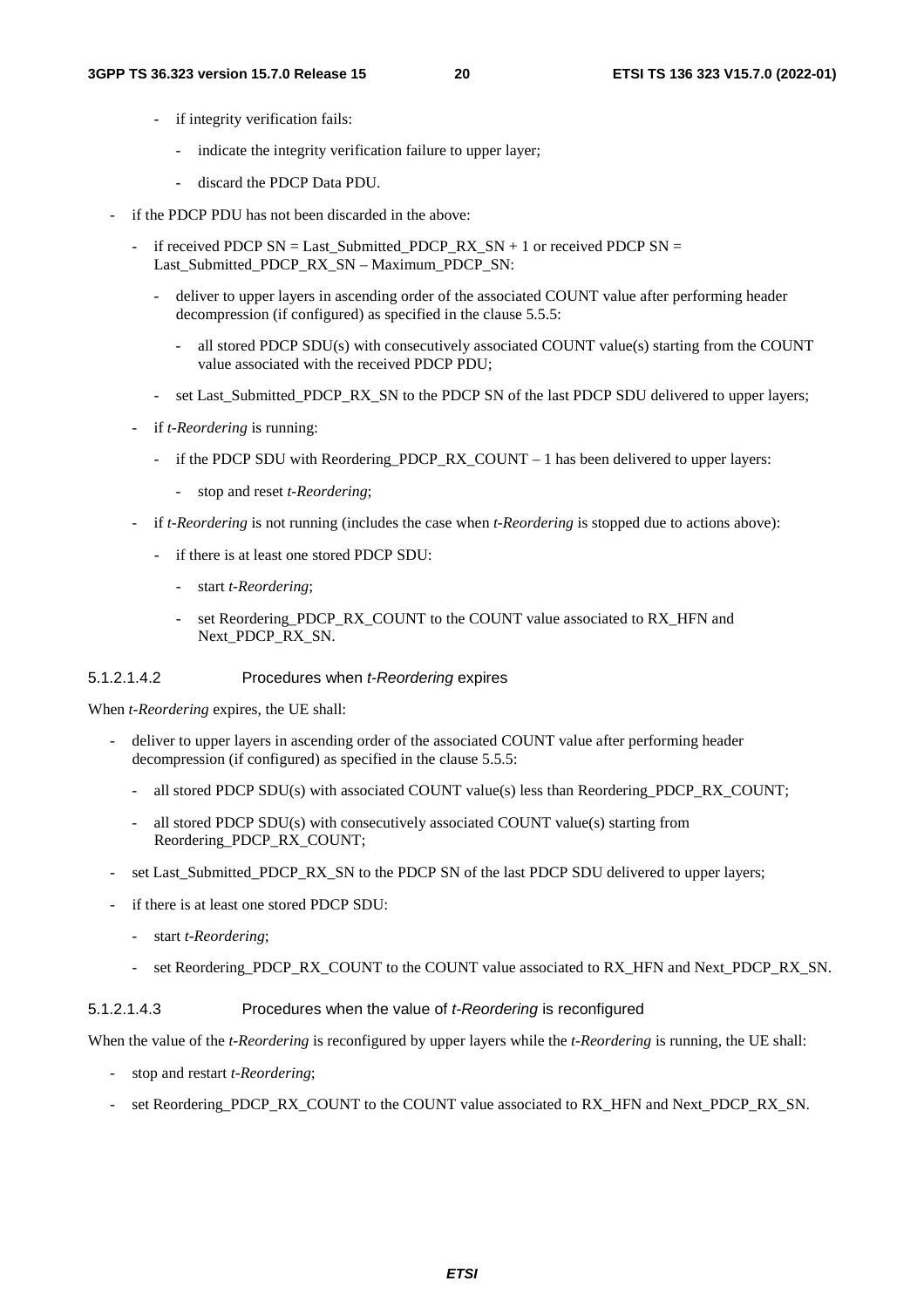#### **3GPP TS 36.323 version 15.7.0 Release 15 21 ETSI TS 136 323 V15.7.0 (2022-01)**

### 5.1.2.2 Procedures for SRBs

#### 5.1.2.2.1 Procedures for SRBs when the reordering function is not used

For SRBs, when the reordering function is not used, at reception of a PDCP Data PDU from lower layers, the UE shall:

- if received PDCP SN < Next\_PDCP\_RX\_SN:
	- decipher and verify the integrity of the PDU (if applicable) using COUNT based on RX HFN + 1 and the received PDCP SN as specified in the clauses 5.6 and 5.7, respectively;
- else:
	- decipher and verify the integrity of the PDU (if applicable) using COUNT based on RX\_HFN and the received PDCP SN as specified in the clauses 5.6 and 5.7, respectively;
- if integrity verification is applicable and the integrity verification is passed successfully; or
- if integrity verification is not applicable:
	- if received PDCP SN < Next\_PDCP\_RX\_SN:
		- increment RX HFN by one:
	- set Next PDCP\_RX\_SN to the received PDCP SN + 1;
	- if Next\_PDCP\_RX\_SN > Maximum\_PDCP\_SN:
		- set Next\_PDCP\_RX\_SN to 0;
		- increment RX\_HFN by one;
	- deliver the resulting PDCP SDU to upper layer;
- else, if integrity verification is applicable and the integrity verification fails:
	- discard the received PDCP Data PDU;
	- indicate the integrity verification failure to upper layer.

#### 5.1.2.2.2 Procedures for SRBs when the reordering function is used

For SRBs, the PDCP entity shall use the reordering function when:

the PDCP entity is configured with PDCP duplication.

For SRBs, when the reordering function is used, at reception of a PDCP Data PDU from lower layers, the UE shall follow the procedures in clause 5.1.2.1.4.1.

### 5.1.3 SL Data Transmission Procedures

For Sidelink transmission of the SLRB for which *SL-V2X-TxProfile* is not configured or configured as *rel14*, see TS 36.331 [3], the UE shall follow the procedures in clause 5.1.1 with following modifications:

- the requirement for maintaining Next PDCP TX SN is not applicable;
- determine a PDCP SN ensuring that a PDCP SN value is not reused with the same key;
- perform ciphering (if configured) as specified in clause 5.6.1 and 5.6.2;
- perform the header compression (if configured) if SDU Type is set to 000, i.e. IP SDUs.

For sidelink transmission of the SLRBs for which the indicated *SL-V2X-TxProfile* is *rel15*, see TS 36.331 [3], the UE shall follow the procedures in clause 5.1.1 with following modifications compared to above Sidelink transmission procedure: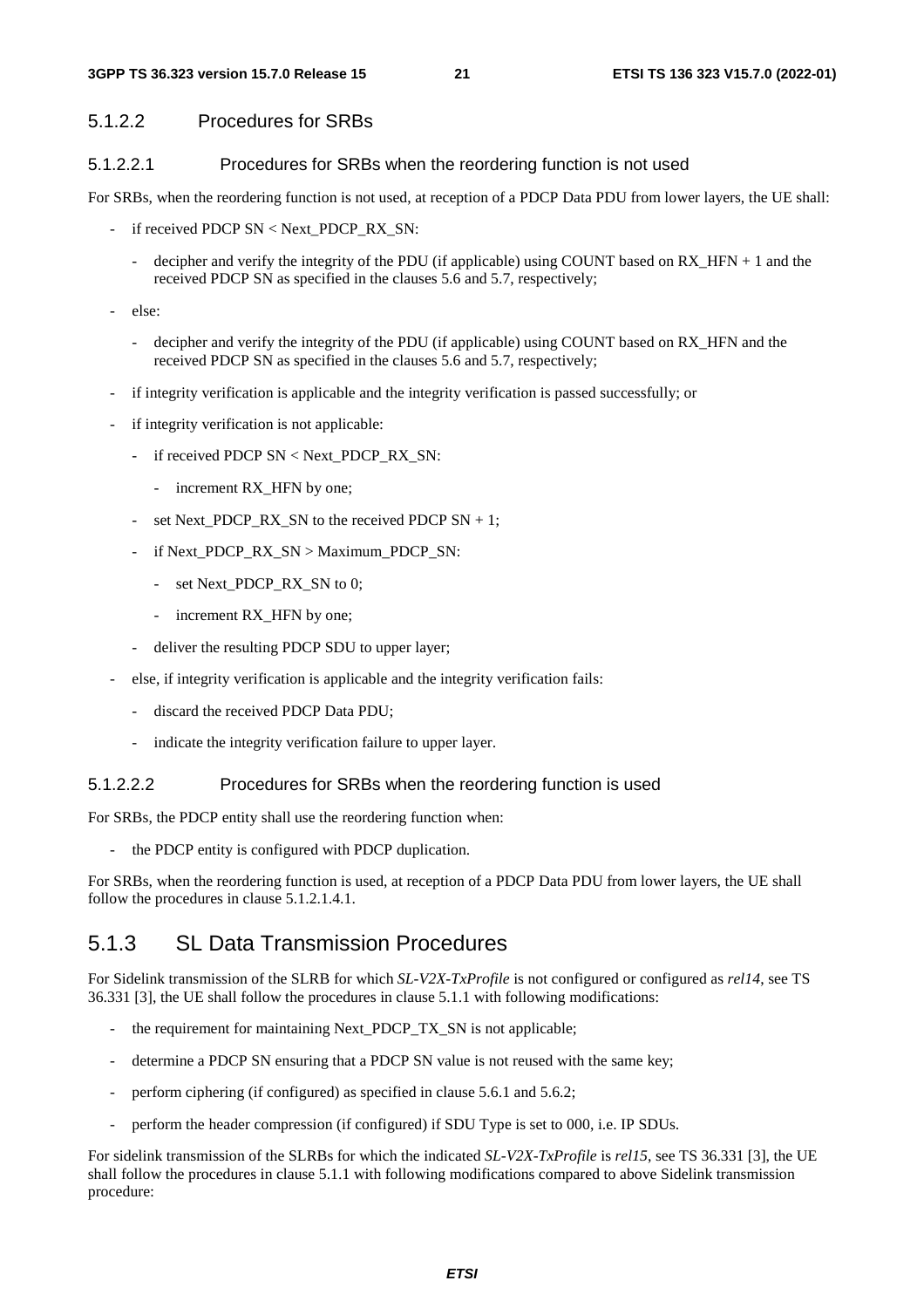- the requirement for maintaining Next\_PDCP\_TX\_SN is applicable;
- for the SLRBs associated to packets which have PPPR value lower than the configured PPPR threshold *threshSL-Reliability*, see TS 36.331 [3], the PDCP entity duplicates the PDCP PDUs, and submits the PDCP PDUs to both associated RLC entities.

For sidelink transmission, the requirement for maintaining TX HFN is not applicable.

### 5.1.4 SL Data Reception Procedures

For Sidelink reception, the UE shall follow the procedures in clause 5.1.2.1.3 with following modifications, except if it receives a PDCP SN which is not "0":

- the requirements for maintaining Next\_PDCP\_RX\_SN and RX\_HFN are not applicable;
- perform the deciphering (if configured) as specified in clause 5.6.1 and 5.6.2;
- perform the header decompression (if configured) if SDU Type is set to 000, i.e. IP SDUs.

Otherwise, if the UE receives a PDCP SN which is not "0", the Sidelink reception of the UE shall follow the procedures in clause 5.1.2.1.4.1 with following modifications compared to above Sidelink reception procedure:

- the requirements for maintaining Next\_PDCP\_RX\_SN and RX\_HFN are applicable;
- perform the re-ordering procedure as specified in clause 5.1.2.1.4.1.

### 5.2 Re-establishment procedure

When upper layers request a PDCP re-establishment, the UE shall additionally perform once the procedures described in this clause for the corresponding RLC mode. After performing the procedures in this clause, the UE shall follow the procedures in clause 5.1.

### 5.2.1 UL Data Transfer Procedures

For LWA bearers, the UE shall use the procedures corresponding to the associated RLC entity below.

#### 5.2.1.1 Procedures for DRBs mapped on RLC AM

When upper layers request a PDCP re-establishment, the UE shall:

- reset the header compression protocol for uplink and start with an IR state in U-mode (if configured) [9] [11], except if upper layers indicate stored UE AS context is used and *drb-ContinueROHC* is configured, see TS 36.331 [3];
- reset the compression buffer to all zeros (if configured) and prefill the dictionary (if configured) as specified in clause 5.11.5;
- if connected as an RN, apply the integrity protection algorithm and key provided by upper layers (if configured) during the re-establishment procedure;
- if upper layers indicate stored UE AS context is used, set Next\_PDCP\_TX\_SN, and TX\_HFN to 0;
- apply the ciphering algorithm and key provided by upper layers during the re-establishment procedure;
- for LWA bearers, consider all PDCP SDUs submitted to the LWAAP entity as successfully delivered;
- from the first PDCP SDU for which the successful delivery of the corresponding PDCP PDU has not been confirmed by lower layers, perform retransmission or transmission of all the PDCP SDUs already associated with PDCP SNs in ascending order of the COUNT values associated to the PDCP SDU prior to the PDCP reestablishment as specified below:
	- perform header compression of the PDCP SDU (if configured) as specified in the clause 5.5.4;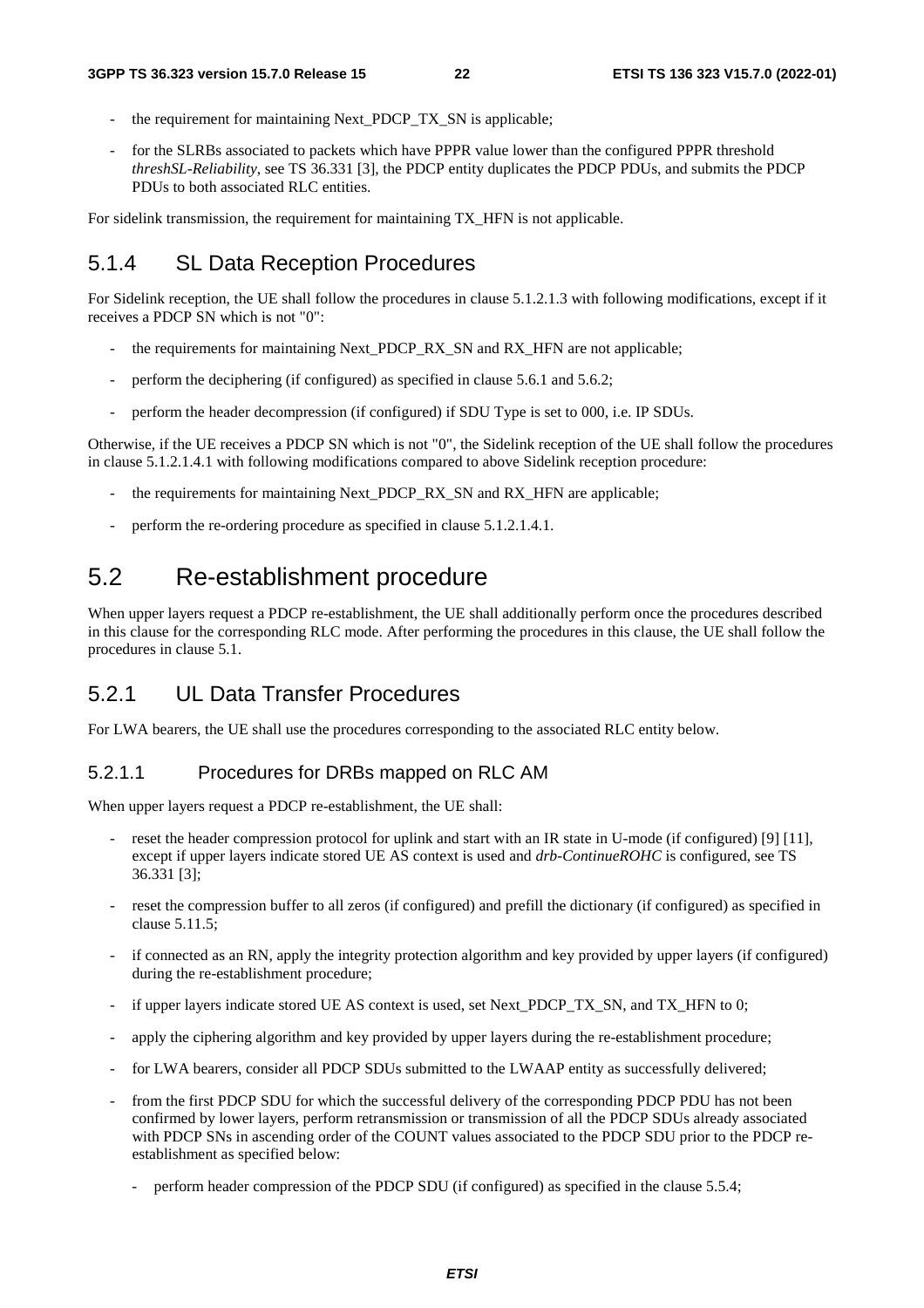- perform compression of the uplink PDCP SDU (if configured) as specified in the clause 5.11.4;
- if connected as an RN, perform integrity protection (if configured) of the PDCP SDU using the COUNT value associated with this PDCP SDU as specified in the clause 5.7;
- perform ciphering of the PDCP SDU using the COUNT value associated with this PDCP SDU as specified in the clause 5.6;
- submit the resulting PDCP Data PDU to lower layer. If PDCP duplication is activated, duplicate the resulting PDCP Data PDUs and submit the PDCP Data PDUs to both associated RLC entities.

#### 5.2.1.2 Procedures for DRBs mapped on RLC UM

When upper layers request a PDCP re-establishment, the UE shall:

- reset the header compression protocol for uplink and start with an IR state in U-mode [9] [11] if the DRB is configured with the header compression protocol and *drb-ContinueROHC* is not configured, see TS 36.331 [3];
- set Next\_PDCP\_TX\_SN, and TX\_HFN to 0;
- apply the ciphering algorithm and key provided by upper layers during the re-establishment procedure;
- if connected as an RN, apply the integrity protection algorithm and key provided by upper layers (if configured) during the re-establishment procedure;
- for each PDCP SDU already associated with a PDCP SN but for which a corresponding PDU has not previously been submitted to lower layers:
	- consider the PDCP SDUs as received from upper layer;
	- perform transmission of the PDCP SDUs in ascending order of the COUNT value associated to the PDCP SDU prior to the PDCP re-establishment, as specified in the clause 5.1.1 without restarting the *discardTimer*.

#### 5.2.1.3 Procedures for SRBs

When upper layers request a PDCP re-establishment, the UE shall:

- set Next\_PDCP\_TX\_SN, and TX\_HFN to 0;
- discard all stored PDCP SDUs and PDCP PDUs;
- apply the ciphering and integrity protection algorithms and keys provided by upper layers during the reestablishment procedure.

### 5.2.2 DL Data Transfer Procedures

#### 5.2.2.1 Procedures for DRBs mapped on RLC AM while the reordering function is not used

When upper layers request a PDCP re-establishment while the reordering function is not used, the UE shall:

- process the PDCP Data PDUs that are received from lower layers due to the re-establishment of the lower layers, as specified in the clause 5.1.2.1.2;
- reset the header compression protocol for downlink and start with NC state in U-mode (if configured) [9] [11], except if upper layers indicate stored UE AS context is used and *drb-ContinueROHC* is configured,see TS 36.331 [3];
- if upper layers indicate stored UE AS context is used, set Next\_PDCP\_RX\_SN, RX\_HFN to 0 and Last\_submitted\_PDCP\_RX\_SN to Maximum\_PDCP\_SN;
- apply the ciphering algorithm and key provided by upper layers during the re-establishment procedure.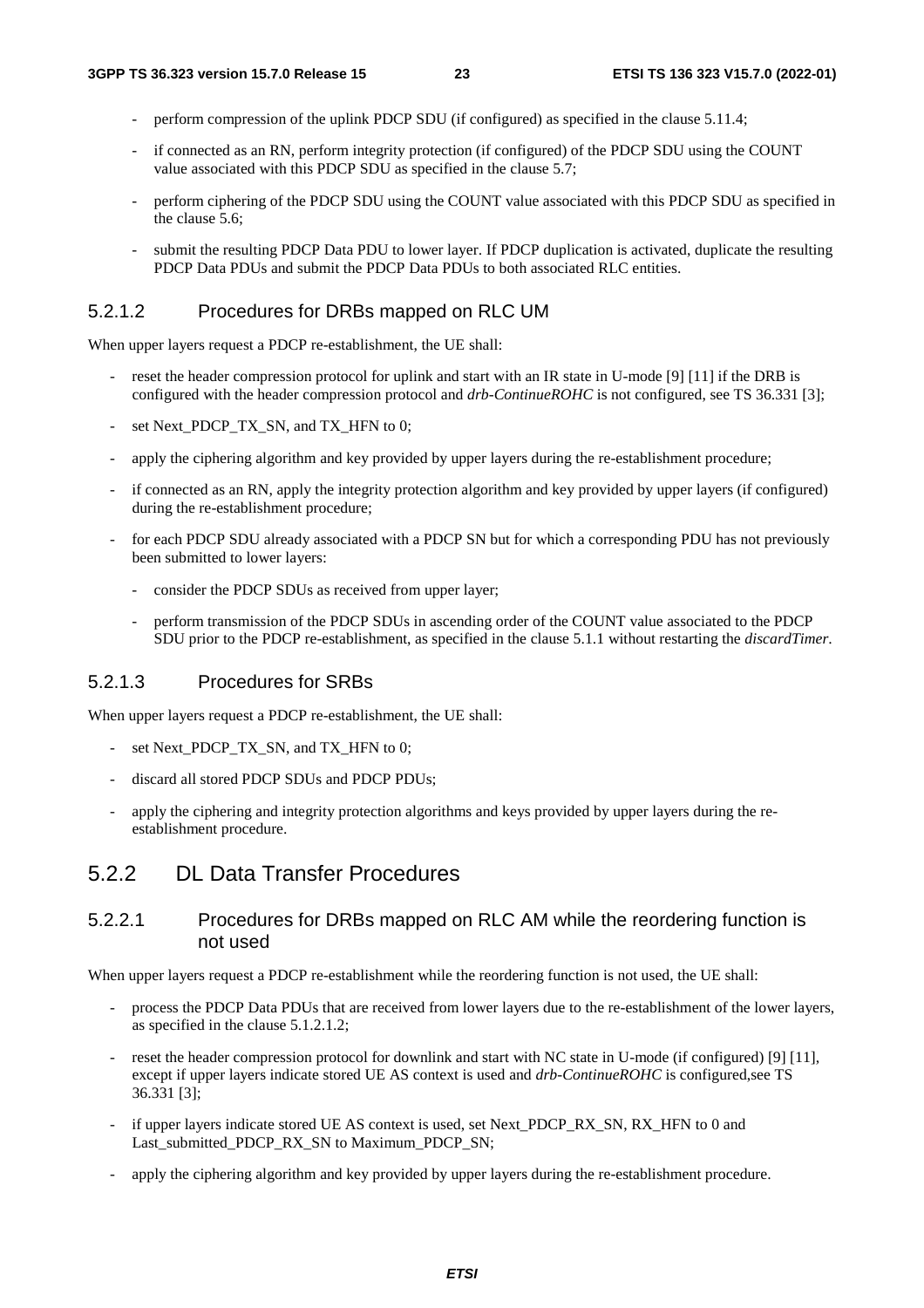if connected as an RN, apply the integrity protection algorithm and key provided by upper layers (if configured) during the re-establishment procedure.

#### 5.2.2.1a Procedures for DRBs mapped on RLC AM while the reordering function is used

When upper layers request a PDCP re-establishment while the reordering function is used, the UE shall:

- process the PDCP Data PDU(s) that are received from lower layers due to the re-establishment of the lower layers, as specified in the clause 5.1.2.1.4;
- if the PDCP entity is to be associated with one AM RLC entity after PDCP re-establishment:
	- stop and reset *t-Reordering*;
- apply the ciphering algorithm and key provided by upper layers during the re-establishment procedure.

#### 5.2.2.2 Procedures for DRBs mapped on RLC UM when the reordering function is not used

When upper layers request a PDCP re-establishment, the UE shall:

- process the PDCP Data PDUs that are received from lower layers due to the re-establishment of the lower layers, as specified in the clause 5.1.2.1.3;
- reset the header compression protocol for downlink and start with NC state in U-mode [9] [11] if the DRB is configured with the header compression protocol and *drb-ContinueROHC* is not configured, see TS 36.331 [3];
- set Next\_PDCP\_RX\_SN, and RX\_HFN to 0;
- apply the ciphering algorithm and key provided by upper layers during the re-establishment procedure.
- if connected as an RN, apply the integrity protection algorithm and key provided by upper layers (if configured) during the re-establishment procedure.

#### 5.2.2.2a Procedures for DRBs mapped on RLC UM when the reordering function is used

When upper layers request a PDCP re-establishment when the reordering function is used, the UE shall:

- process the PDCP Data PDUs that are received from lower layers due to the re-establishment of the lower layers, as specified in the clause 5.1.2.1.4;
- stop and reset *t-Reordering*, if running;
- deliver all stored PDCP SDUs, if any, to upper layers in ascending order of associated COUNT values;
- set Next\_PDCP\_RX\_SN, and RX\_HFN to 0 and Last\_submitted\_PDCP\_RX\_SN to Maximum\_PDCP\_SN;
- apply the ciphering algorithm and key provided by upper layers during the re-establishment procedure.

#### 5.2.2.3 Procedures for SRBs

When upper layers request a PDCP re-establishment, the UE shall:

- discard the PDCP Data PDUs that are received from lower layers due to the re-establishment of the lower layers;
- set Next\_PDCP\_RX\_SN, and RX\_HFN to 0;
- discard all stored PDCP SDUs and PDCP PDUs;
- apply the ciphering and integrity protection algorithms and keys provided by upper layers during the reestablishment procedure.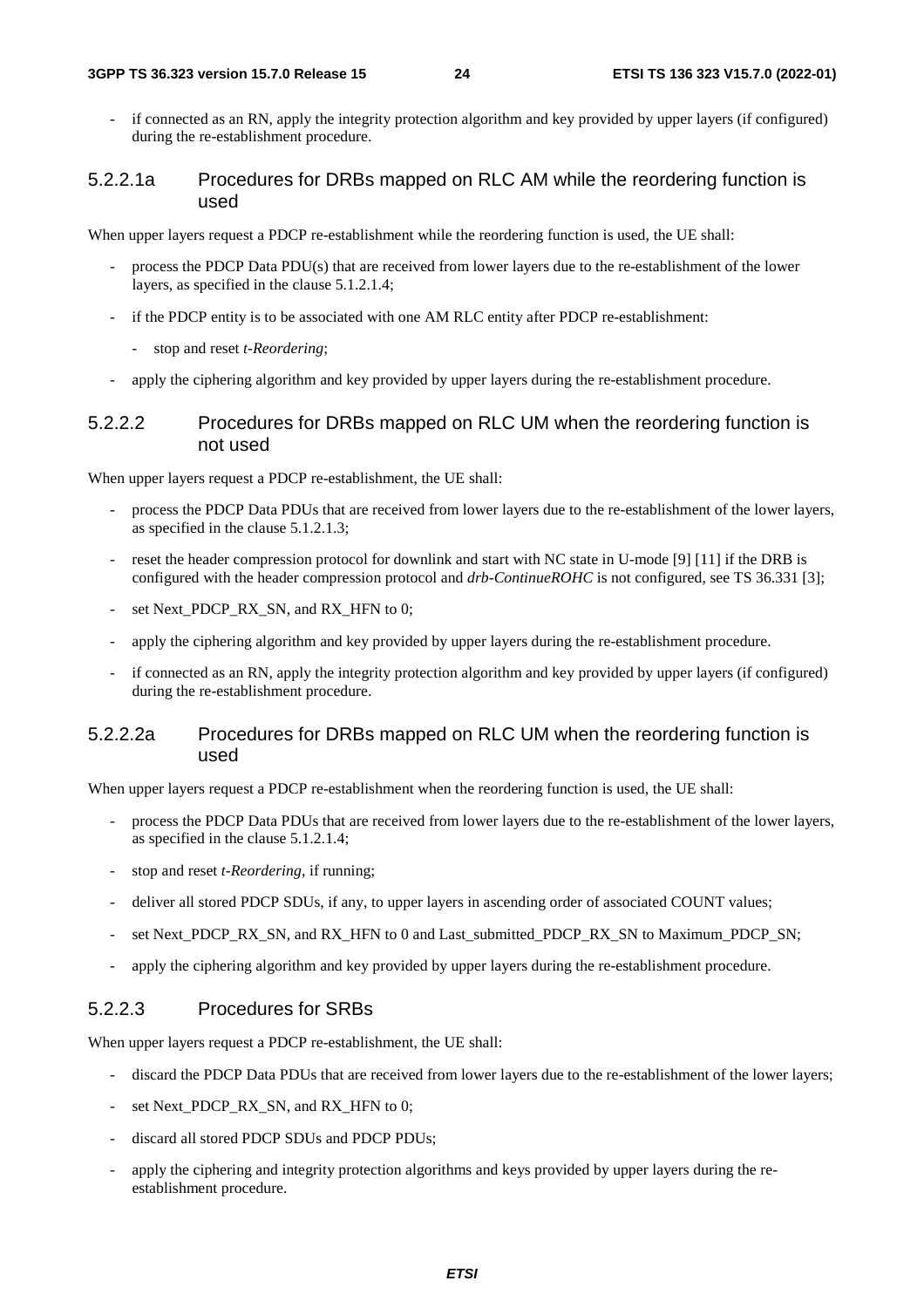#### 5.2.2.4 Procedures for LWA bearers

When upper layers request a PDCP re-establishment, the UE shall:

- process the PDCP Data PDUs that are received from lower layers due to the re-establishment of the lower layers, as specified in the clause 5.1.2.1.4;
- stop and reset t-Reordering, if running;
- if the PDCP entity is associated with UM RLC entity:
	- deliver all stored PDCP SDUs, if any, to upper layers in ascending order of associated COUNT values;
	- set Next\_PDCP\_RX\_SN, RX\_HFN to 0 and Last\_submitted\_PDCP\_RX\_SN to Maximum\_PDCP\_SN;
- apply the ciphering algorithm and key provided by upper layers during the re-establishment procedure.

### 5.3 PDCP Status Report

### 5.3.1 Transmit operation

When upper layers request a PDCP re-establishment or PDCP Data Recovery; or when PDCP status report is triggered by polling or periodic reporting; or when PDCP status report is triggered by WLAN Connection Status Reporting of temporary unavailability (*suspended*, see TS 36.331 [3]), for radio bearers that are mapped on RLC AM, the UE shall:

- if the radio bearer is configured by upper layers to send a PDCP status report in the uplink (*statusReportRequired*, see TS 36.331 [3]) or the status report is triggered by PDCP status report polling or PDCP periodic status reporting or the status report is triggered by WLAN Connection Status Reporting of temporary unavailability (*suspended*, see TS 36.331 [3]) when *wlan-SuspendTriggersStatusReport* is configured, see TS 36.331 [3], compile a status report as indicated below after processing the PDCP Data PDUs that are received from lower layers due to the re-establishment of the lower layers as specified in the clause 5.2.2.1, and submit it to lower layers as the first PDCP PDU for the transmission, by:
	- setting the FMS field to the PDCP SN of the first missing PDCP SDU;
	- if there is at least one out-of-sequence PDCP SDU stored, allocating a Bitmap field of length in bits equal to the number of PDCP SNs from and not including the first missing PDCP SDU up to and including the last out-of-sequence PDCP SDUs, rounded up to the next multiple of 8, or up to and including a PDCP SDU for which the resulting PDCP Control PDU size is equal to 8188 bytes, whichever comes first;
	- setting as '0' in the corresponding position in the bitmap field for all PDCP SDUs that have not been received as indicated by lower layers, and optionally PDCP SDUs for which decompression have failed;
	- indicating in the bitmap field as '1' for all other PDCP SDUs.

### 5.3.2 Receive operation

When a PDCP status report is received in the downlink, for radio bearers that are mapped on RLC AM:

for each PDCP SDU, if any, with the bit in the bitmap set to '1', or with the associated COUNT value less than the COUNT value of the PDCP SDU identified by the FMS field, the successful delivery of the corresponding PDCP SDU is confirmed, and the UE shall process the PDCP SDU as specified in the clause 5.4.

PDCP status report receive operation is not applicable in NB-IoT.

### 5.4 PDCP discard

When the *discardTimer* expires for a PDCP SDU, or the successful delivery of a PDCP SDU is confirmed by PDCP status report or LWA status report, the UE shall discard the PDCP SDU along with the corresponding PDCP PDU. If the corresponding PDCP PDU has already been submitted to lower layers, the discard is indicated to lower layers.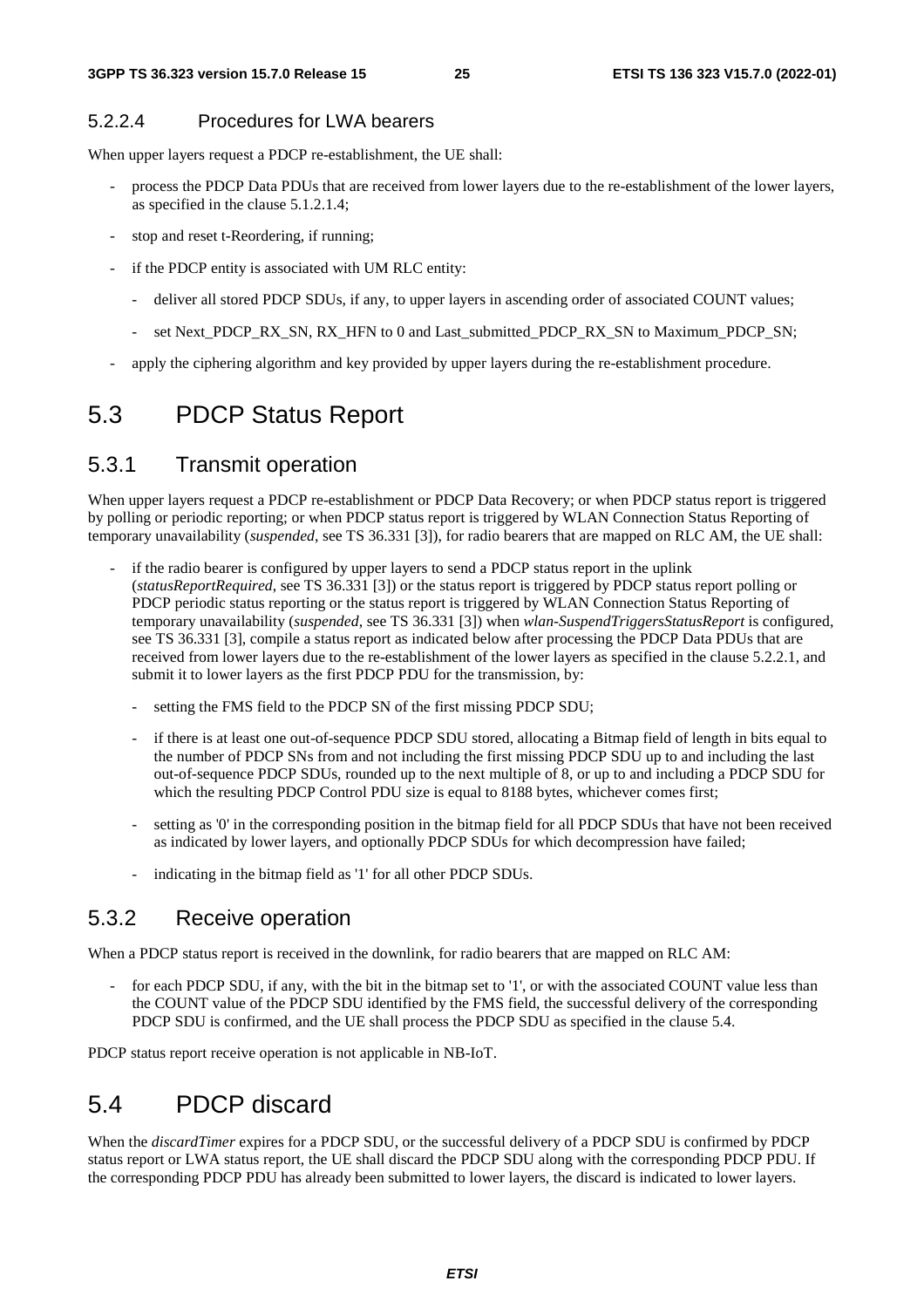NOTE: For split and LWA bearers, discarding a PDCP SDU already associated with a PDCP SN causes a SN gap in the transmitted PDCP PDUs, which increases PDCP reordering delay in the receiving PDCP entity. It is up to UE implementation how to minimize SN gap after SDU discard.

## 5.4a Duplicate PDCP discard

For the transmitting PDCP entity associated with two RLC entities, the transmitting PDCP entity shall:

- if the successful delivery of a PDCP Data PDU is confirmed by one of the two associated RLC entities:
	- discard the PDCP Data PDU and indicate to the other RLC entity to discard the duplicated PDCP Data PDU.
- if the deactivation of PDCP duplication is indicated:
	- if the two associated RLC entities belong to the different cell groups:
		- if *ul-DataSplitDRB-ViaSCG* is set to TRUE by upper layer, see TS 36.331 [3]:
			- indicate to the MCG RLC entity to discard all duplicated PDCP Data PDUs.
		- else:
			- indicate to the SCG RLC entity to discard all duplicated PDCP Data PDUs.
	- else:
		- indicate to the secondary RLC entity to discard all duplicated PDCP Data PDUs.

### 5.5 Header Compression and Decompression

### 5.5.1 Supported header compression protocols and profiles

The header compression protocol is based on the Robust Header Compression (ROHC) framework [7]. There are multiple header compression algorithms, called profiles, defined for the ROHC framework. Each profile is specific to the particular network layer, transport layer or upper layer protocol combination e.g. TCP/IP and RTP/UDP/IP.

The detailed definition of the ROHC channel is specified as part of the ROHC framework in RFC 5795 [7]. This includes how to multiplex different flows (header compressed or not) over the ROHC channel, as well as how to associate a specific IP flow with a specific context state during initialization of the compression algorithm for that flow.

The implementation of the functionality of the ROHC framework and of the functionality of the supported header compression profiles is not covered in this specification.

In this version of the specification the support of the following profiles is described: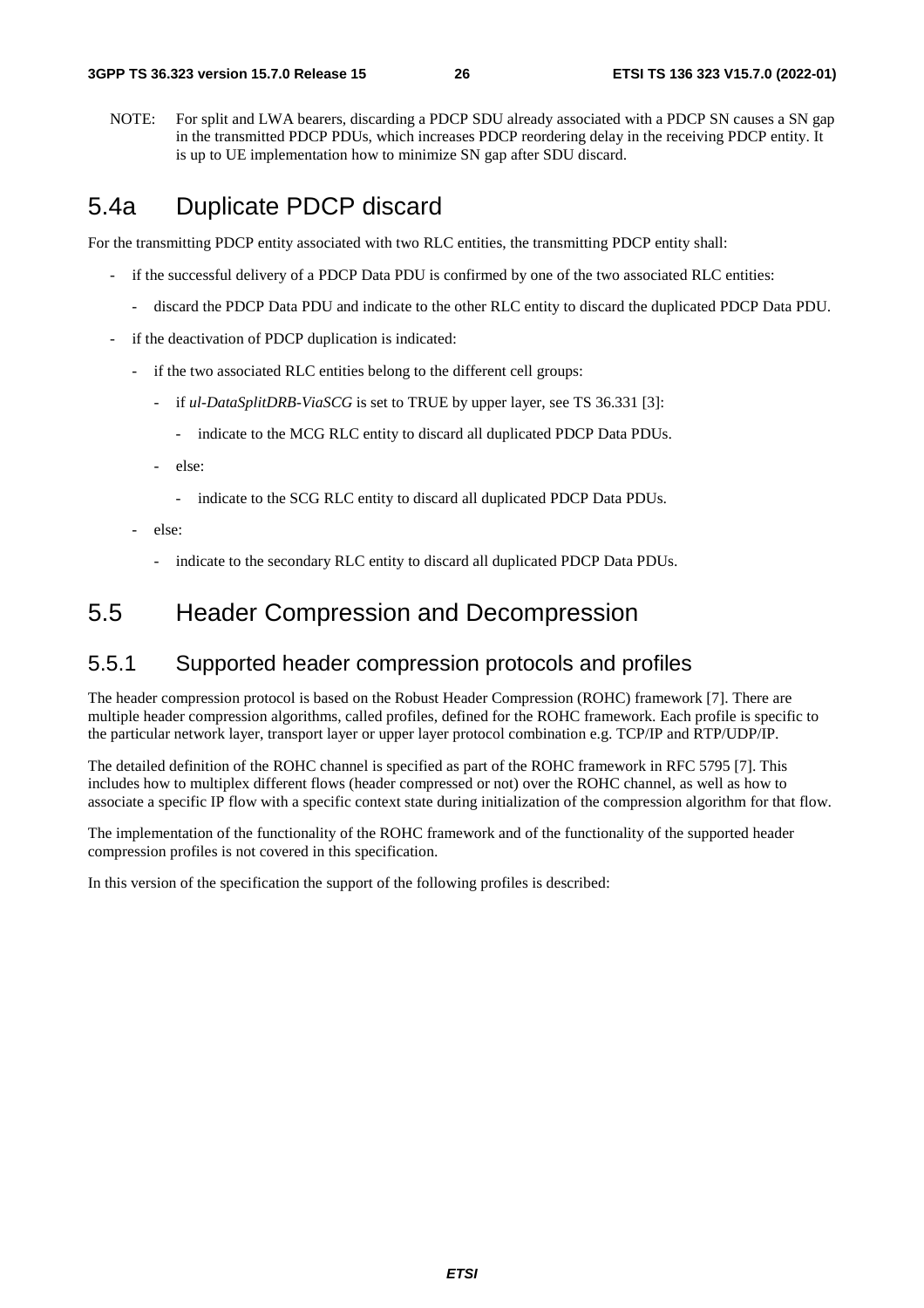| <b>Profile</b><br><b>Identifier</b> | Usage:         | <b>Reference</b>   |  |
|-------------------------------------|----------------|--------------------|--|
| 0x0000                              | No compression | <b>RFC 5795</b>    |  |
| 0x0001                              | RTP/UDP/IP     | RFC 3095, RFC 4815 |  |
| 0x0002                              | UDP/IP         | RFC 3095, RFC 4815 |  |
| 0x0003                              | ESP/IP         | RFC 3095, RFC 4815 |  |
| 0x0004                              | IP             | RFC 3843, RFC 4815 |  |
| 0x0006                              | <b>TCP/IP</b>  | <b>RFC 6846</b>    |  |
| 0x0101                              | RTP/UDP/IP     | <b>RFC 5225</b>    |  |
| 0x0102                              | UDP/IP         | <b>RFC 5225</b>    |  |
| 0x0103                              | ESP/IP         | <b>RFC 5225</b>    |  |
| 0x0104                              | IP             | <b>RFC 5225</b>    |  |

**Table 5.5.1.1: Supported header compression protocols and profiles** 

### 5.5.2 Configuration of header compression

PDCP entities associated with DRBs can be configured by upper layers, see TS 36.331 [3] to use header compression either bidirectional (if headerCompression is configured) or uplink-only (if *uplinkOnlyHeaderCompression* is configured). If *uplinkOnlyHeaderCompression* is configured, the UE shall process the received PDCP Control PDU for interspersed ROHC feedback packet corresponding to the uplink header compression as specified in clause 5.5.6.2, but shall not perform header decompression for the received PDCP Data PDU. PDCP entities associated with SLRBs can be configured to use header compression for IP SDUs.

### 5.5.3 Protocol parameters

RFC 5795 has configuration parameters that are mandatory and that must be configured by upper layers between compressor and decompressor peers [7]; these parameters define the ROHC channel. The ROHC channel is a unidirectional channel, i.e. there is one channel for the downlink, and one for the uplink if *headerCompression* is configured, and there is only one channel for the uplink if *uplinkOnlyHeaderCompression* is configured. There is thus one set of parameters for each channel, and the same values shall be used for both channels belonging to the same PDCP entity if *headerCompression* is configured.

These parameters are categorized in two different groups, as defined below:

- M: Mandatory and configured by upper layers.
- N/A: Not used in this specification.

The usage and definition of the parameters shall be as specified below.

- MAX\_CID (M): This is the maximum CID value that can be used. One CID value shall always be reserved for uncompressed flows. The parameter MAX\_CID is configured by upper layers (*maxCID*, see TS 36.331 [3]).
- LARGE\_CIDS: This value is not configured by upper layers, but rather it is inferred from the configured value of MAX\_CID according to the following rule:

If MAX\_CID > 15 then LARGE\_CIDS = TRUE else LARGE\_CIDS = FALSE.

PROFILES (M): Profiles are used to define which profiles are allowed to be used by the UE. The list of supported profiles is described in clause 5.5.1. The parameter PROFILES is configured by upper layers (*profiles* for uplink and downlink, *rohc-Profiles* in *SL-Preconfiguration* or *SL-V2X-Preconfiguration* for sidelink, see TS 36.331 [3]).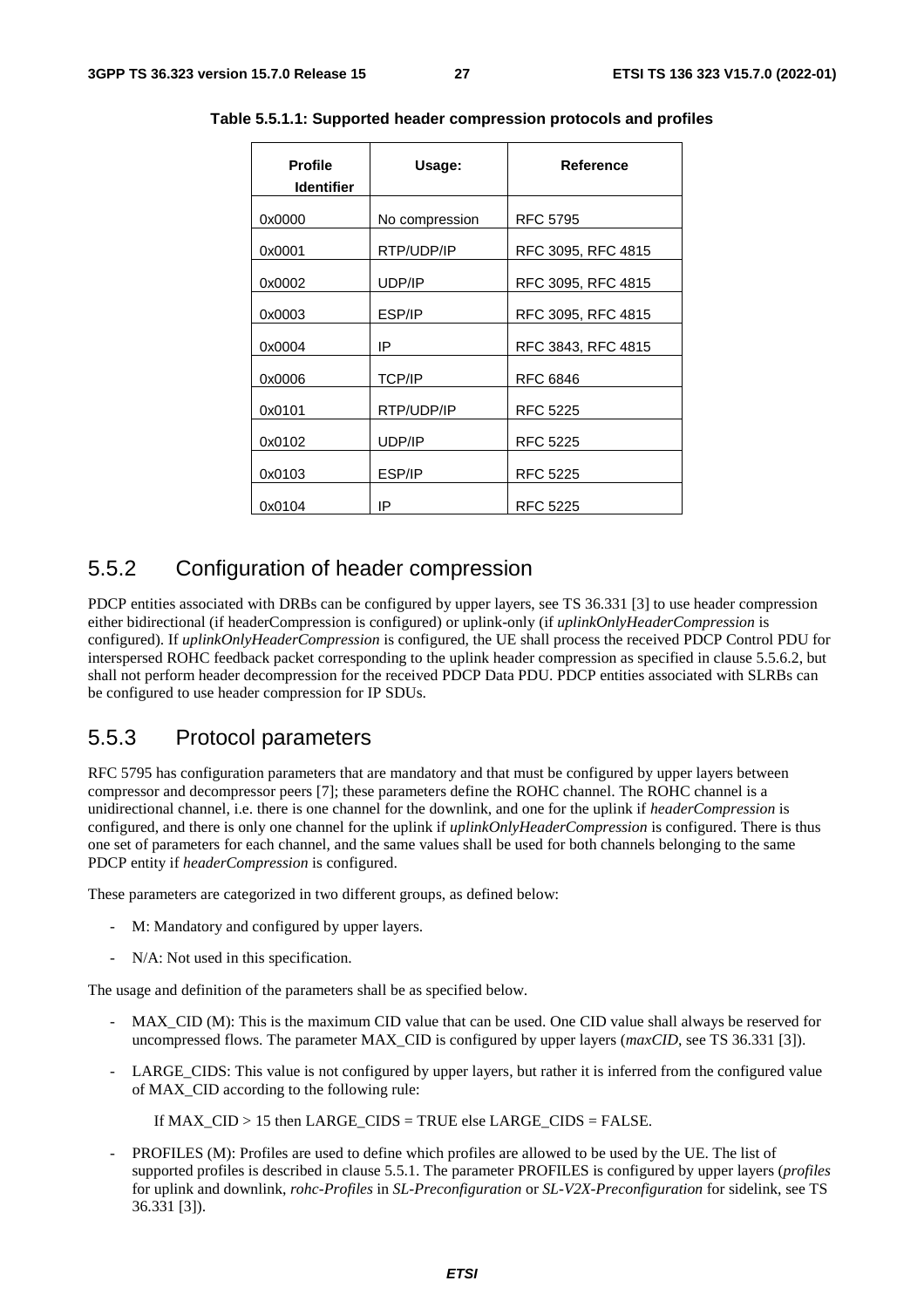- FEEDBACK\_FOR (N/A): This is a reference to the channel in the opposite direction between two compression endpoints and indicates to what channel any feedback sent refers to. Feedback received on one ROHC channel for this PDCP entity shall always refer to the ROHC channel in the opposite direction for this same PDCP entity.
- $MRRU (N/A)$ : ROHC segmentation is not used.

### 5.5.4 Header compression

The header compression protocol generates two types of output packets:

- compressed packets, each associated with one PDCP SDU
- standalone packets not associated with a PDCP SDU, i.e. interspersed ROHC feedback packets

A compressed packet is associated with the same PDCP SN and COUNT value as the related PDCP SDU.

Interspersed ROHC feedback packets are not associated with a PDCP SDU. They are not associated with a PDCP SN and are not ciphered.

NOTE: If the MAX CID number of ROHC contexts are already established for the compressed flows and a new IP flow does not match any established ROHC context, the compressor should associate the new IP flow with one of the ROHC CIDs allocated for the existing compressed flows or send PDCP SDUs belonging to the IP flow as uncompressed packet.

### 5.5.5 Header decompression

If header compression is configured by upper layers for PDCP entities associated with u-plane data the PDCP PDUs are de-compressed by the header compression protocol after performing deciphering as explained in the clause 5.6.

### 5.5.6 PDCP Control PDU for interspersed ROHC feedback packet

#### 5.5.6.1 Transmit Operation

When an interspersed ROHC feedback packet is generated by the header compression protocol, the UE shall:

submit to lower layers the corresponding PDCP Control PDU as specified in clause 6.2.5 i.e. without associating a PDCP SN, nor performing ciphering.

#### 5.5.6.2 Receive Operation

At reception of a PDCP Control PDU for interspersed ROHC feedback packet from lower layers, the UE shall:

deliver the corresponding interspersed ROHC feedback packet to the header compression protocol without performing deciphering.

### 5.6 Ciphering and Deciphering

#### 5.6.0 General

The ciphering function includes both ciphering and deciphering and is performed in PDCP. For the control plane, the data unit that is ciphered is the data part of the PDCP PDU (see clause 6.3.3) and the MAC-I (see clause 6.3.4). For the user plane, the data unit that is ciphered is the data part of the PDCP PDU (see clause 6.3.3); ciphering is not applicable to PDCP Control PDUs.

For RNs, for the user plane, in addition to the data part of the PDCP PDU, the MAC-I (see 6.3.4) is also ciphered if integrity protection is configured.

The ciphering algorithm and key to be used by the PDCP entity are configured by upper layers, see TS 36.331 [3] and the ciphering method shall be applied as specified in TS 33.401 [6].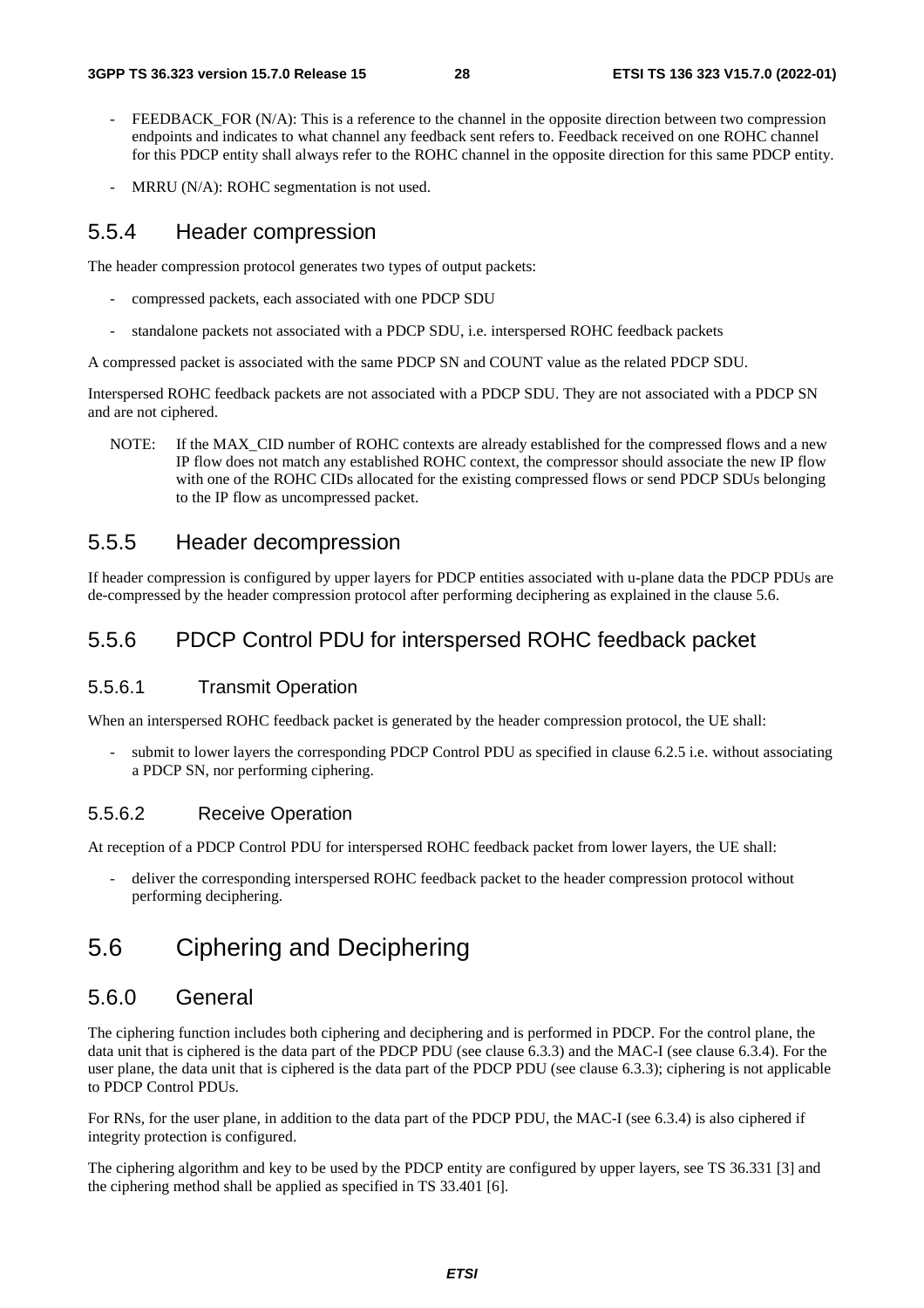The ciphering function is activated/suspended/resumed by upper layers (TS 36.331 [3]). When security is activated and not suspended, the ciphering function shall be applied to all PDCP PDUs indicated by upper layers, see TS 36.331 [3], for the downlink and the uplink, respectively.

NOTE: Security is suspended upon connection suspension (and resumed upon connection resumption).

For downlink and uplink ciphering and deciphering, the parameters that are required by PDCP for ciphering are defined in TS 33.401 [6] and are input to the ciphering algorithm. The required inputs to the ciphering function include the COUNT value, and DIRECTION (direction of the transmission: set as specified in TS 33.401 [6]).The parameters required by PDCP which are provided by upper layers, see TS 36.331 [3], are listed below:

- BEARER (defined as the radio bearer identifier in TS 33.401 [6]. It will use the value RB identity –1 as in TS 36.331 [3]);
- KEY (the ciphering keys for the control plane and for the user plane are  $K_{RRCenc}$  and  $K_{UPenc}$ , respectively).

### 5.6.1 SL Ciphering and Deciphering for one-to-many communication

For SLRB used for one-to-many communication, the ciphering function includes both ciphering and deciphering and is performed in PDCP as defined in TS 33.303 [13]. The data unit that is ciphered is the data part of the PDCP PDU (see clause 6.3.3). The ciphering function as specified in TS 33.401 [6] is applied with KEY (PEK), COUNT (derived from PTK Identity and PDCP SN as specified in TS 33.303 [13]), BEARER and DIRECTION (set to 0) as input. The ciphering function is configured by ProSe Function.

If ciphering is configured, the ciphering algorithm and related parameters including PGK, PGK Identity, and Group Member Identity are configured to the UE by ProSe Key Management Function. The UE shall set PTK Identity based on PGK, PGK Identity, and PDCP SN as specified in TS 33.303 [13]. The UE shall derive PTK from PGK using PTK Identity and Group Member Identity, and derive PEK from PTK using the ciphering algorithm. The PGK Index, PTK Identity, and PDCP SN are included in the PDCP PDU header.

If ciphering is not configured, PGK Index and PTK Identity shall be set to "0" in the PDCP PDU header.

If ciphering is not configured, for the SLRB for which *SL-V2X-TxProfile* is not configured or configured as *rel14* (see TS 36.331 [3]), PDCP SN shall be set to "0" in the PDCP PDU header.

If ciphering is not configured, for the SLRB of which the indicated *SL-V2X-TxProfile* is *rel15* (see TS 36.331 [3]), PDCP SN shall not be set to "0" in the PDCP PDU header.

### 5.6.2 SL Ciphering and Deciphering for one-to-one communication

For SLRB used for one-to-one communication, the ciphering function includes both ciphering and deciphering and is performed in PDCP of SLRB that needs ciphering and deciphering as defined in TS 33.303 [13]. The data unit that is ciphered is the data part of the PDCP PDU (see clause 6.3.3). The ciphering function as specified in TS 33.401 [6] is applied with KEY (PEK), COUNT (derived from K<sub>D-sess</sub> Identity and PDCP SN as specified in TS 33.303 [13]), BEARER and DIRECTION (which value shall be set is specified in TS 33.303 [13]) as input.

For the SLRB that needs ciphering and deciphering, the UE shall derive the KEY (PEK) based on K<sub>D-sess</sub> and the algorithms determined by the initiating UE and the receiving UE as specified in TS 33.303 [13]. The  $K_{D\text{-}\mathrm{sess}}$  Identity and PDCP SN are included in the PDCP PDU header.

For the SLRB that does not need ciphering and deciphering, the UE shall set K<sub>D-sess</sub> Identity to "0" in the PDCP PDU header.

### 5.6.3 Handling of LWA end-marker PDCP Control PDU

#### 5.6.3.1 Transmit operation

When upper layers request a PDCP re-establishment for a LWA bearer mapped on RLC AM where LWA configuration is retained with the same WT (*handoverWithoutWT-Change*, see TS 36.331 [3]), the UE shall: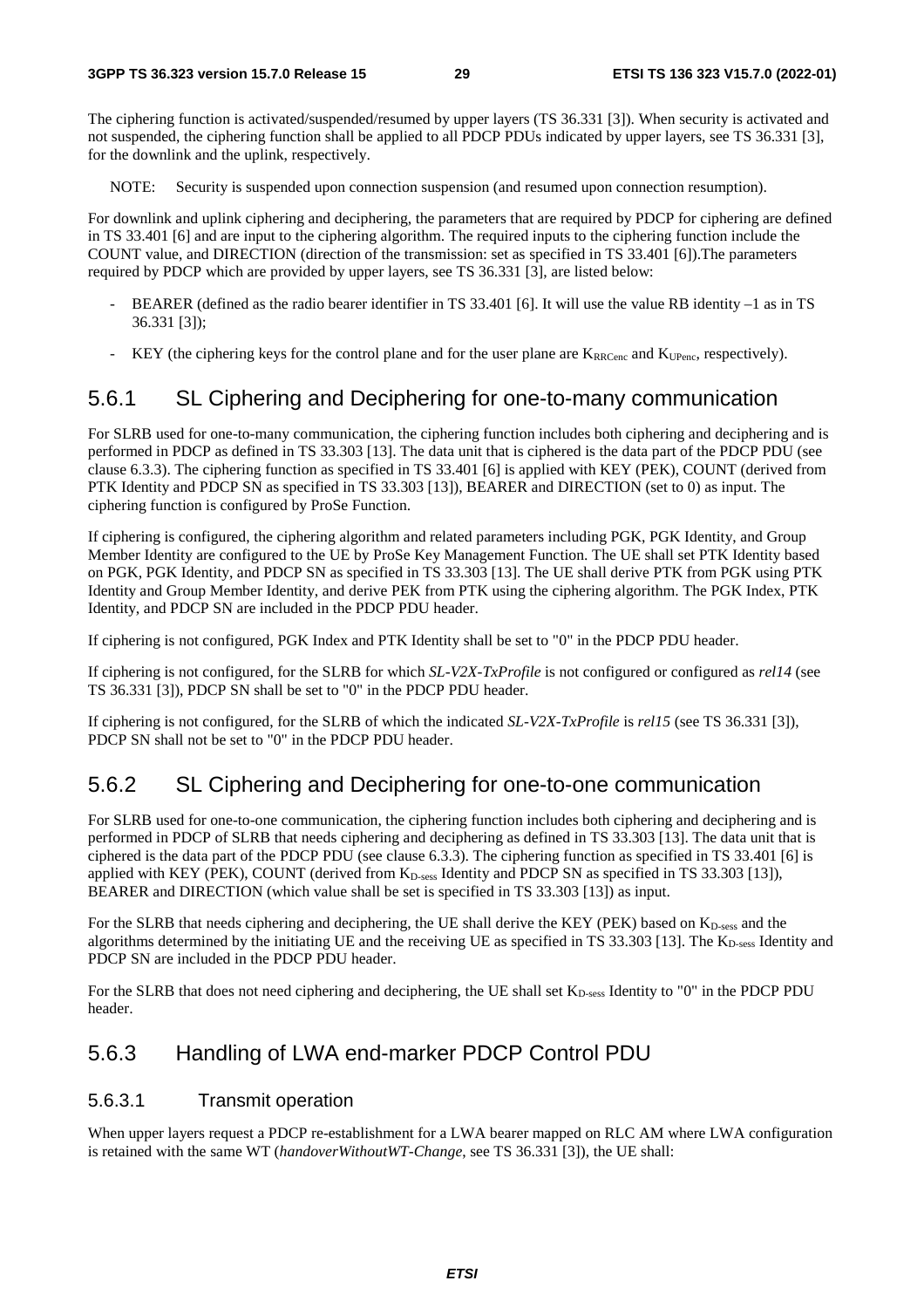- compile a LWA end-marker PDCP Control PDU by setting the LSN field to the PDCP SN of the last PDCP Data PDU for which the PDCP SN has been associated, and submit it to lower layers as the next PDCP PDU for the transmission after the PDCP Data PDU corresponding to LSN has been submitted to lower layers;
- NOTE 1: Whether to submit the LWA end-marker PDCP Control PDU to RLC entity or LWAAP entity is left up to the UE implementation.
- NOTE 2: The UE is expected to ensure the successful transmission of the LWA end-marker PDCP Control PDU e.g., using repeated transmission of the same LWA end-marker PDCP Control PDU.
- start using the key provided by upper layers during the re-establishment procedure for the ciphering of the data part of the uplink PDCP PDUs with associated COUNT values above the COUNT value corresponding to LSN.

#### 5.6.3.2 Receive Operation

When upper layers request a PDCP re-establishment for a LWA bearer mapped on RLC AM where LWA configuration is retained with the same WT (*handoverWithoutWT-Change*, see TS 36.331 [3]), after the LWA end-marker PDCP Control PDU is received, the UE shall start using the key provided by upper layers during the re-establishment procedure for the deciphering of the data part of downlink PDCP PDUs with associated COUNT values above the COUNT value corresponding to LSN.

- NOTE 1: If PDCP re-establishment is completed before the LWA end-marker PDCP Control PDU is received, the behaviour is left up to UE implementation.
- NOTE 2: After the LWA end-marker PDCP Control PDU is received, the handling of PDCP PDUs with associated COUNT values up to and including the COUNT value corresponding to LSN is left up to the UE implementation.

### 5.7 Integrity Protection and Verification

The integrity protection function includes both integrity protection and integrity verification and is performed in PDCP for PDCP entities associated with SRBs and the SLRB that needs integrity protection. The data unit that is integrity protected is the PDU header and the data part of the PDU before ciphering.

For RNs, the integrity protection function is performed also for PDCP entities associated with DRBs if integrity protection is configured.

The integrity protection algorithm and key to be used by the PDCP entity are configured by upper layers, see TS 36.331 [3] and the integrity protection method shall be applied as specified in TS 33.401 [6].

The integrity protection function is activated/suspended/resumed by upper layers, see TS 36.331 [3]. When security is activated and not suspended, the integrity protection function shall be applied to all PDUs including and subsequent to the PDU indicated by upper layers, see TS 36.331 [3], for the downlink and the uplink, respectively.

NOTE: As the RRC message which activates the integrity protection function is itself integrity protected with the configuration included in this RRC message, this message needs first be decoded by RRC before the integrity protection verification could be performed for the PDU in which the message was received.

For downlink and uplink integrity protection and verification, the parameters that are required by PDCP for integrity protection are defined in TS 33.401 [6] and are input to the integrity protection algorithm. The required inputs to the integrity protection function include the COUNT value, and DIRECTION (direction of the transmission: set as specified in TS 33.401 [6]). The parameters required by PDCP which are provided by upper layers, see TS 36.331 [3], are listed below:

- BEARER (defined as the radio bearer identifier in TS 33.401 [6]. It will use the value RB identity –1 as in TS 36.331 [3]);
- KEY (KRRCint).
- for RNs,  $KEY (K<sub>UPint</sub>)$

For the SLRB that needs integrity protection and verification, the parameters that are required by PDCP for integrity protection are defined in TS 33.401 [6] and are input to the integrity protection algorithm. The required inputs to the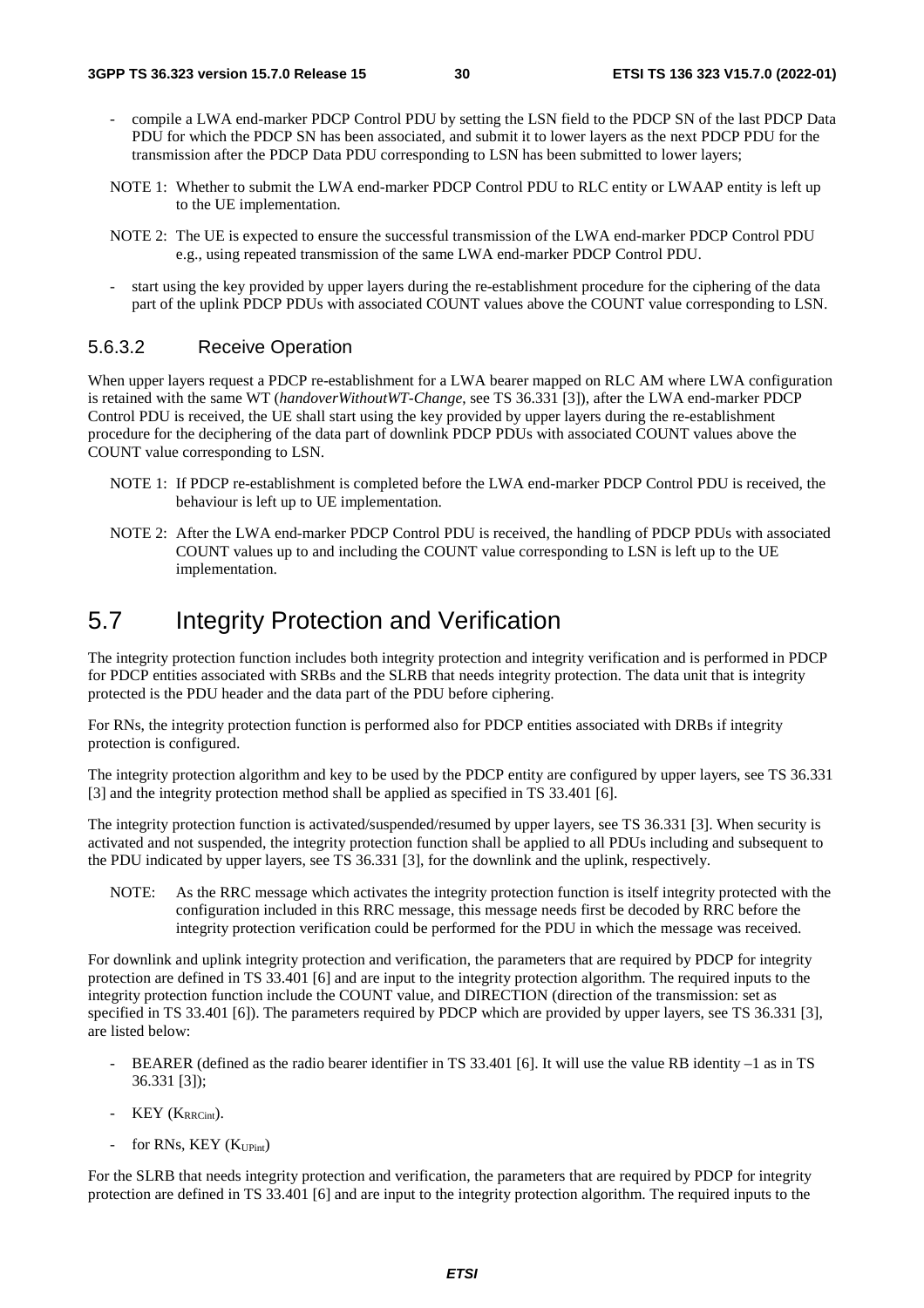integrity protection function include the COUNT value and DIRECTION (which value shall be set is specified in TS 33.303 [13]). The parameters required by PDCP which are provided by upper layers, see TS 36.331 [3] are listed below:

- BEARER (defined as the radio bearer identifier in TS 33.401 [6]);
- KEY (PIK).

At transmission, the UE computes the value of the MAC-I field and at reception it verifies the integrity of the PDCP PDU by calculating the X-MAC based on the input parameters as specified above. If the calculated X-MAC corresponds to the received MAC-I, integrity protection is verified successfully.

### 5.8 Handling of unknown, unforeseen and erroneous protocol data

When a PDCP entity receives a PDCP PDU that contains reserved or invalid values, the PDCP entity shall:

discard the received PDU.

### 5.9 PDCP Data Recovery procedure

When upper layers request a PDCP Data Recovery for a radio bearer, the UE shall:

- if the radio bearer is configured by upper layers to send a PDCP status report in the uplink (*statusReportRequired*, see TS 36.331 [3]), compile a status report as described in clause 5.3.1, and submit it to lower layers as the first PDCP PDU for the transmission;
- perform retransmission of all the PDCP PDUs previously submitted to re-established AM RLC entity in ascending order of the associated COUNT values from the first PDCP PDU for which the successful delivery has not been confirmed by lower layers.

After performing the above procedures, the UE shall follow the procedures in clause 5.1.1.

### 5.10 Status report for LWA

### 5.10.1 Transmit operation

When PDCP Data PDU with polling bit P set to 1 is received, the UE shall:

- if configured to send the PDCP status report in response to polling (*statusPDU-TypeForPolling* is configured and set to *type1*, see TS 36.331 [3])
	- compile and transmit the PDCP status report as specified in clause 5.3.1;
- else if configured to send the LWA status report in response to polling (*statusPDU-TypeForPolling* is configured and set to *type2*, see TS 36.331 [3])
	- compile and transmit the LWA status report as specified in clause 5.10.2.

When *t-StatusReportType1* expires, the UE shall:

- compile and transmit the PDCP status report as specified in clause 5.3.1,
- start *t-StatusReportType1* with value *statusPDU-Periodicity-Type1*;

When *t-StatusReportType2* expires, the UE shall:

- compile and transmit the LWA status report as specified in clause 5.10.2,
- start *t-StatusReportType2* with value *statusPDU-Periodicity-Type2*;

When *t*-StatusReportType1 is configured or reconfigured by upper layers, the UE shall: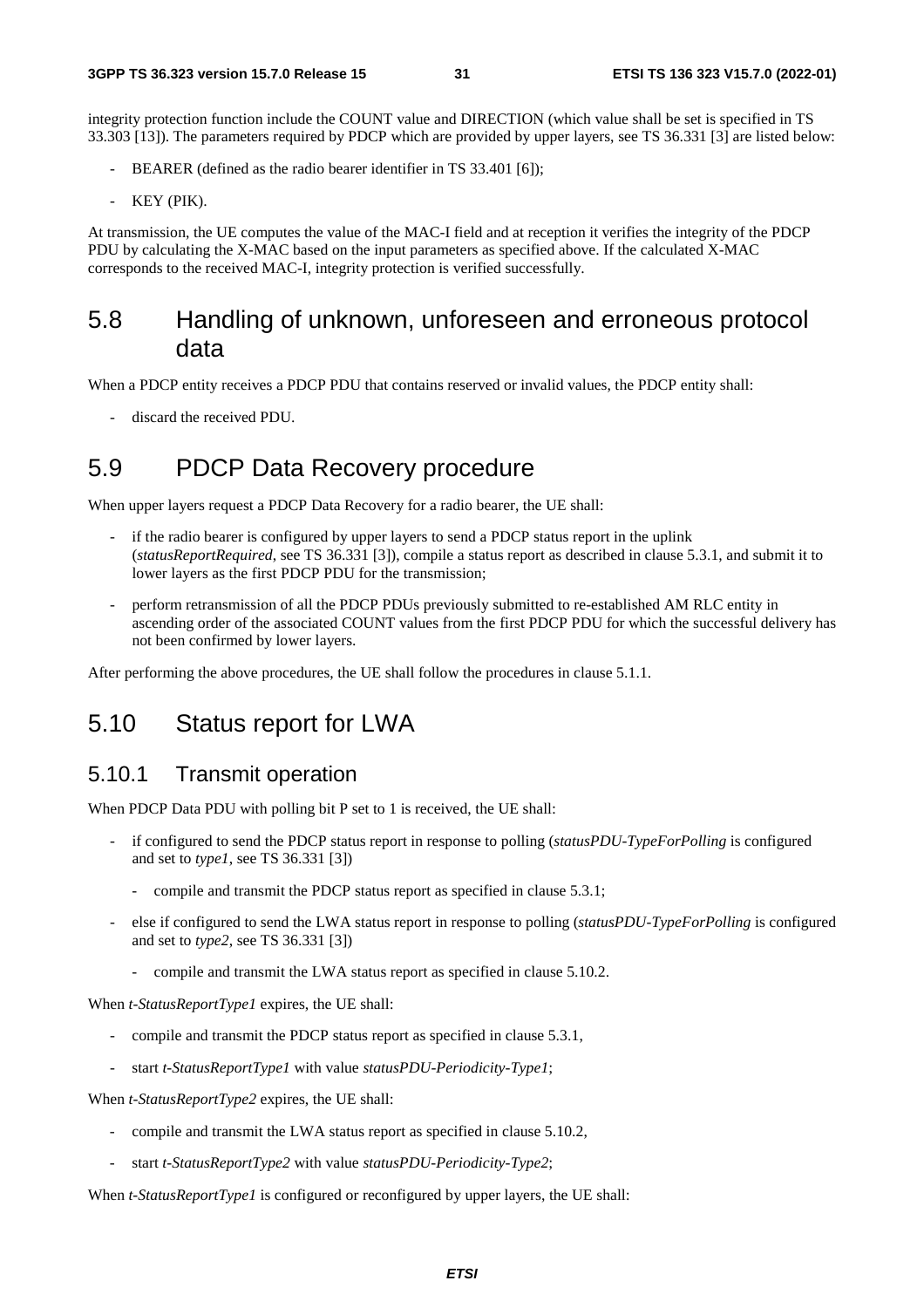- stop *t-StatusReportType1,* if running;
- start *t-StatusReportType1* with value *statusPDU-Periodicity-Type1*;

When *t-StatusReportType2* is configured or reconfigured by upper layers, the UE shall:

- stop *t-StatusReportType2,* if running;
- if *statusPDU-Periodicity-Offset* is configured by upper layers:
	- start *t-StatusReportType2* with value *statusPDU-Periodicity-Type2* plus *statusPDU-Periodicity-Offset*;
- else:
	- start *t-StatusReportType2* with value *statusPDU-Periodicity-Type2*;

When periodic PDCP status report becomes disabled by upper layers, the UE shall:

- stop *t-StatusReportType1*, if running;
- stop *t-StatusReportType2*, if running;

#### 5.10.2 LWA status report

When LWA status report is triggered, the UE shall:

- compile a status report as indicated below, and submit it to lower layers as the first PDCP PDU for the transmission, by:
	- setting the FMS field to the PDCP SN of the first missing PDCP SDU;
	- setting the HRW field to the PDCP SN of the PDCP SDU received on WLAN with highest PDCP COUNT value or to FMS if no PDCP SDUs have been received on WLAN;
	- setting the NMP field to the number of missing PDCP SDU(s) as described in 6.3.16.

### 5.10.3 Receive operation

When a LWA status report is received in the downlink:

for each PDCP SDU, if any, with the associated COUNT value less than the COUNT value of the PDCP SDU identified by the FMS field, the successful delivery of the corresponding PDCP SDU is confirmed, and the UE shall process the PDCP SDU as specified in 5.4.

### 5.11 Uplink Data compression and decompression

### 5.11.1 UDC protocol

The UDC protocol is based on IETF RFC 1951 (DEFLATE Compressed Data Format Specification) [16].

Static Huffman coding tree defined in [16] is used as the DEFLATE compression strategy.

UDC Data Block should be byte-alignment. Z\_SYNC\_FLUSH is used as the DEFLATE byte-alignment with corresponding reference [18], wherein the fixed last four bytes,  $0x00\ 0x00\ 0xFF$  oxFF, are removed before transmission.

### 5.11.2 Configuration of UDC

The PDCP entities associated with DRBs can be configured by upper layers, see TS 36.331 [3], to use UDC. If UDC is configured, the UE shall apply UDC compression function (details see clause 5.11.4) to process the received PDCP SDU from upper layers corresponding to the configured DRB. The size of compression buffer is configured by upper layer via *bufferSize*. If pre-defined dictionary is configured by upper layers, the UE shall prefill the configured pre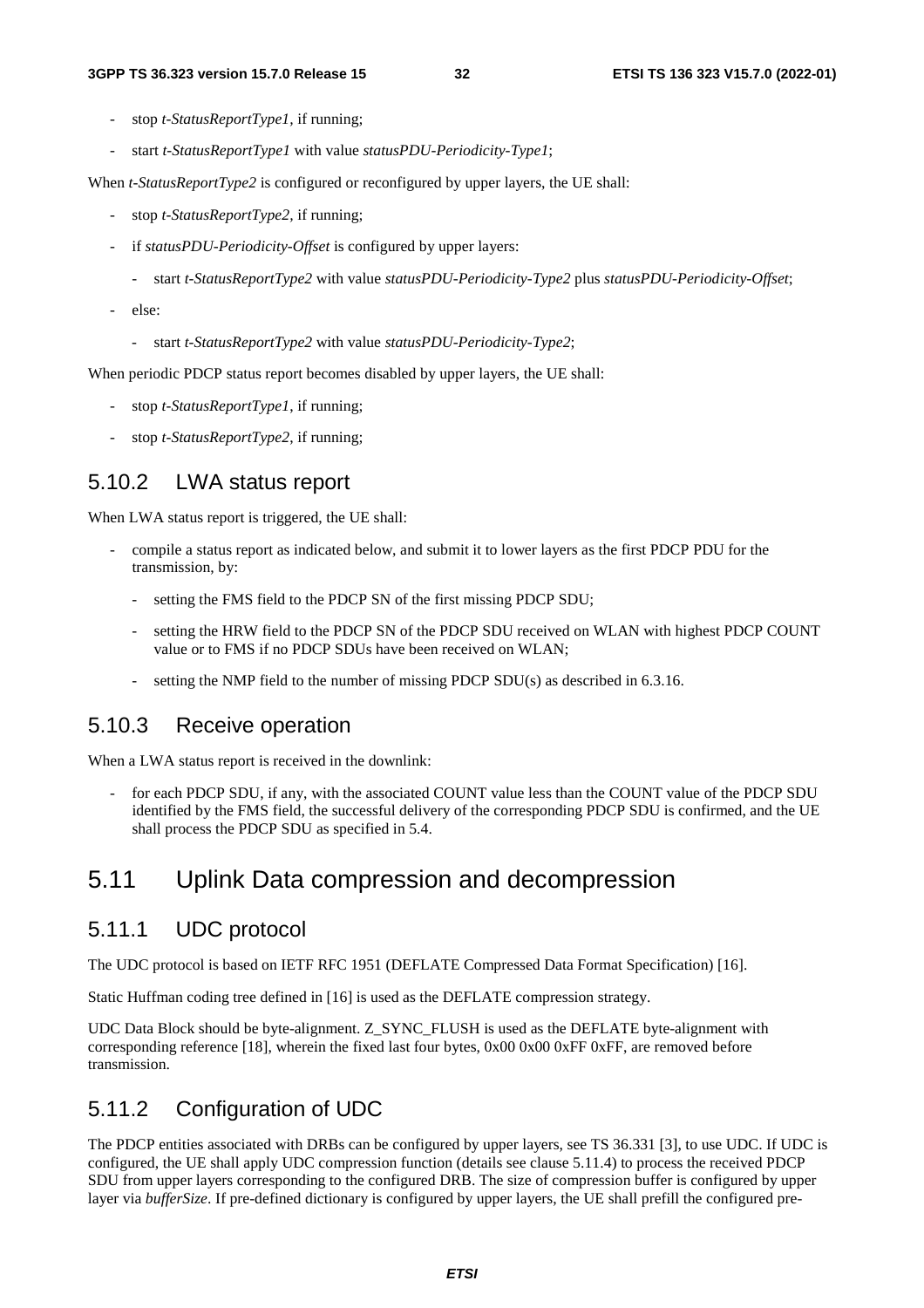defined dictionary in the compression buffer upon configuration of UDC. If pre-defined dictionary is not configured by upper layers, UE shall set the compression buffer to all zeros.

### 5.11.3 UDC header

UDC header (1 byte) is added in UDC compression function followed by UDC data block (details see clause 5.11.4, 6.2.14, 6.2.15 and 6.2.16). The UDC header contains the information about whether the current PDCP SDU is compressed by UDC protocol or not. Only the compressed packets are stored in the buffer. The UDC header also contains a reset bit to inform the decompressor that the compression buffer has been reset. The validation bits (checksum) of the compression buffer are also contained in UDC header. Checksum mechanism could be used to resolve miss-match (if any) between the compression and de-compression buffers.

### 5.11.4 Uplink data compression

The UDC protocol generates UDC packets, each associated with one PDCP SDU.

A UDC packet consists of a UDC header and a UDC data block. A UDC data block contains either DEFLATE compressed blocks generated from the original PDCP SDU by UDC protocol or original PDCP SDU for SDU not compressed by UDC protocol; the type is specified in FU field (details see clause 6.3.21) in UDC header. The FR field (details see clause 6.3.22) and the Checksum field (details see clause 6.3.23) in UDC header are used only if FU field is set to 1.

A UDC packet is associated with the same PDCP SN and COUNT values as the related PDCP SDU.

### 5.11.5 Pre-defined dictionary

One standard dictionary for SIP and SDP and one operator defined dictionary can be used as pre-defined dictionaries in UDC. The standard dictionary for SIP and SDP consists of the first 3468 bytes of the dictionary for SigComp defined in RFC 3485 [17]. When UDC is configured, at most one dictionary, configured by upper layers, is put into the tail of the compression buffer. Also, the compression buffer acts as a FIFO and hence the content of the dictionary is to be totally pushed out of the compression buffer after the size of transmitted uncompressed packets compressed by UDC exceeds the compression buffer size. If the size of dictionary is larger than the compression buffer size, only the tail of the dictionary is inserted in the compression buffer.

### 5.11.6 UDC buffer reset procedure

UDC works on the condition that compression buffer and de-compression buffer are synchronized. UDC buffer reset mechanism is to resynchronize buffer when error is detected. For resynchronization, UE shall reset the compression buffer to all zeros. After performing the reset, the FR field (details see clause 6.3.22) in UDC header of the first compressed PDU shall be set to 1.

### 5.11.7 UDC checksum error handling

UDC checksum error notification PDCP control PDU indicates the compression buffer and de-compression buffer are out of synchronization. When receiving the notification, the UE shall trigger UDC buffer reset procedure to resynchonize the compression buffer.

## 6 Protocol data units, formats and parameters

6.1 Protocol data units

### 6.1.1 PDCP Data PDU

The PDCP Data PDU is used to convey:

a PDCP SDU SN; and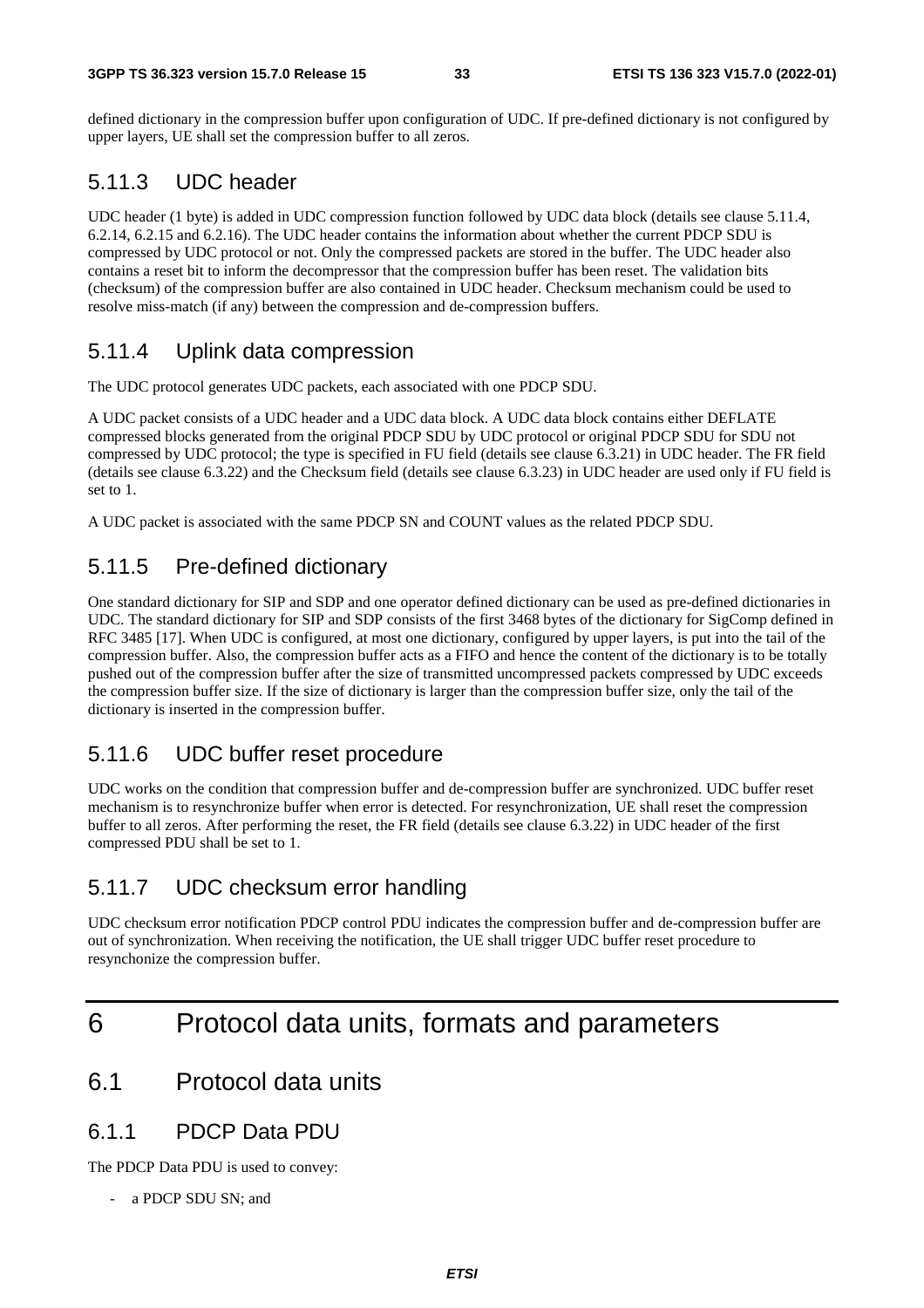- for SLRBs used for one-to-many communication, PGK Index, PTK Identity, and SDU type; or
- for SLRBs used for one-to-one communication,  $K_{D-<sub>sess</sub>}$  Identity, and SDU type; and
- user plane data containing an uncompressed PDCP SDU; or
- user plane data containing a compressed PDCP SDU; or
- control plane data; and
- a MAC-I field for SRBs; or
- for the SLRB that needs integrity protection for one-to-one communication, a MAC-I field; or
- for RNs, a MAC-I field for DRB (if integrity protection is configured);

### 6.1.2 PDCP Control PDU

The PDCP Control PDU is used to convey:

- a PDCP status report indicating which PDCP SDUs are missing and which are not following a PDCP reestablishment.
- header compression control information, e.g. interspersed ROHC feedback.
- a LWA status report.
- a LWA end-marker packet.

### 6.2 Formats

#### 6.2.1 General

A PDCP PDU is a bit string that is byte aligned (i.e. multiple of 8 bits) in length. In the figures in clause 6.2, bit strings are represented by tables in which the most significant bit is the leftmost bit of the first line of the table, the least significant bit is the rightmost bit on the last line of the table, and more generally the bit string is to be read from left to right and then in the reading order of the lines. The bit order of each parameter field within a PDCP PDU is represented with the first and most significant bit in the leftmost bit and the last and least significant bit in the rightmost bit.

PDCP SDUs are bit strings that are byte aligned (i.e. multiple of 8 bits) in length. A compressed or uncompressed SDU is included into a PDCP PDU from the first bit onward.

### 6.2.2 Control plane PDCP Data PDU

Figure 6.2.2.1 shows the format of the PDCP Data PDU carrying data for control plane SRBs.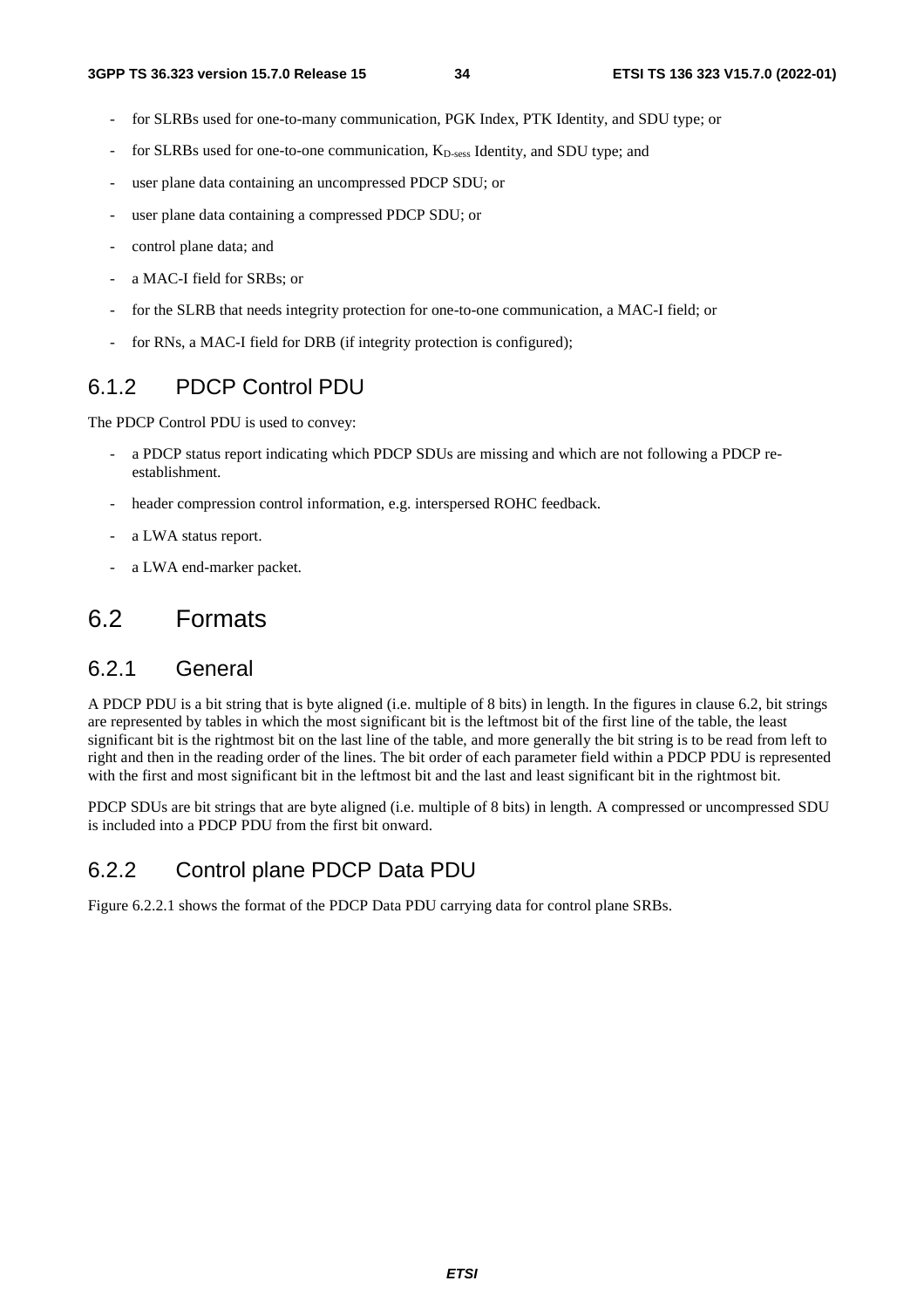

#### **Figure 6.2.2.1: PDCP Data PDU format for SRBs**

### 6.2.3 User plane PDCP Data PDU with long PDCP SN (12 bits)

Figures 6.2.3.1 and 6.2.3.2 show the format of the downlink and uplink PDCP Data PDUs respectively, when a 12 bit SN length is used. These formats are applicable for PDCP Data PDUs carrying data from DRBs mapped on RLC AM or RLC UM.



#### **Figure 6.2.3.1: PDCP Data PDU format for DRBs using a 12 bit SN (for downlink)**



#### **Figure 6.2.3.2: PDCP Data PDU format for DRBs using a 12 bit SN (for uplink)**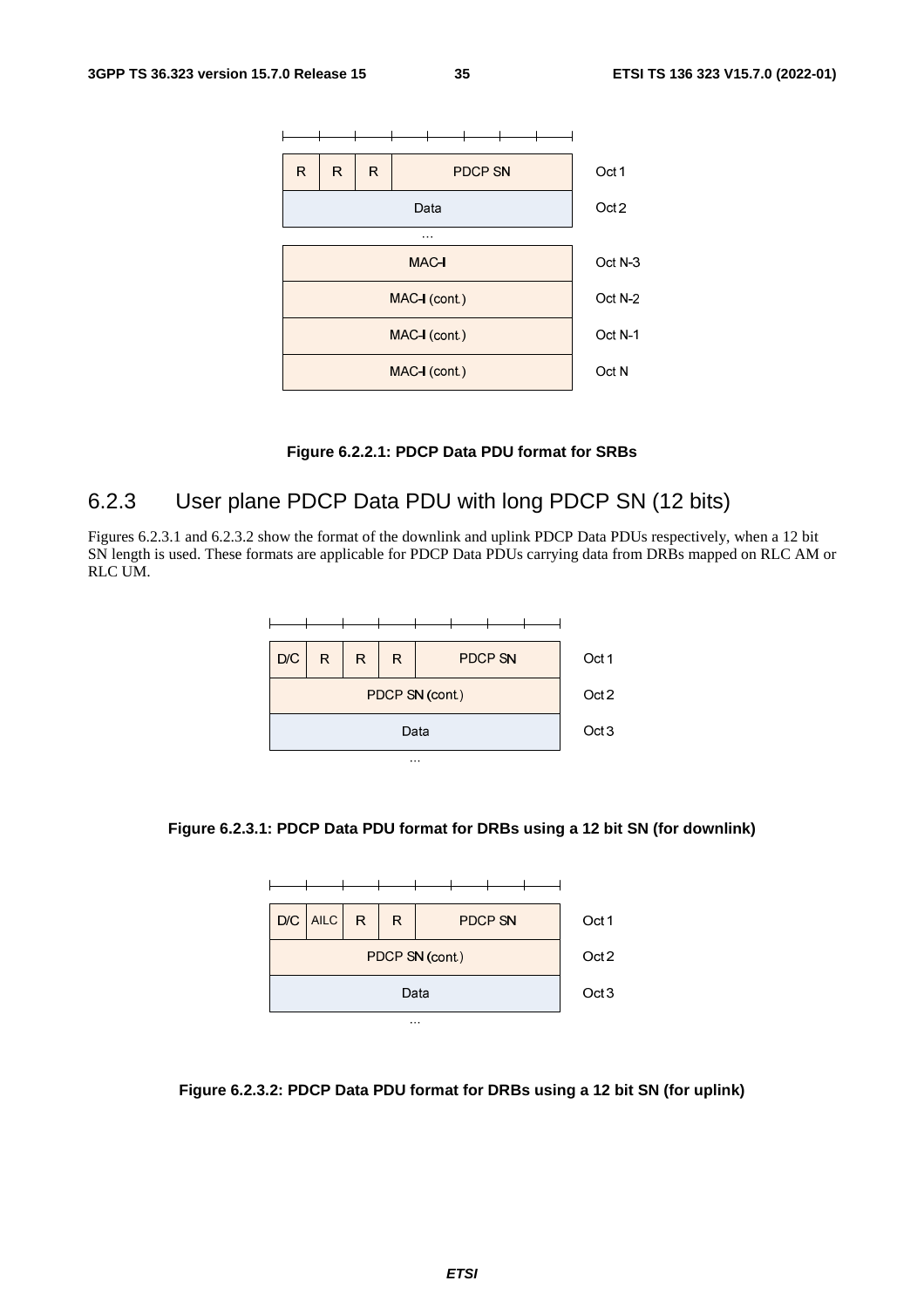### 6.2.4 User plane PDCP Data PDU with short PDCP SN (7 bits)

Figure 6.2.4.1 shows the format of the PDCP Data PDU when a 7 bit SN length is used. This format is applicable for PDCP Data PDUs carrying data from DRBs mapped on RLC UM or in NB-IoT DRBs mapped on RLC AM and on RLC UM.



#### **Figure 6.2.4.1: PDCP Data PDU format for DRBs using 7 bit SN**

### 6.2.5 PDCP Control PDU for interspersed ROHC feedback packet

Figure 6.2.5.1 shows the format of the PDCP Control PDU carrying one interspersed ROHC feedback packet. This format is applicable for DRBs mapped on RLC AM or RLC UM.



#### **Figure 6.2.5.1: PDCP Control PDU format for interspersed ROHC feedback packet**

### 6.2.6 PDCP Control PDU for PDCP status report

Figure 6.2.6.1 shows the format of the PDCP Control PDU carrying one PDCP status report when a 12 bit SN length is used, Figure 6.2.6.2 shows the format of the PDCP Control PDU carrying one PDCP status report when a 15 bit SN length is used, and Figure 6.2.6.3 shows the format of the PDCP Control PDU carrying one PDCP status report when an 18 bit SN length is used. This format is applicable for DRBs mapped on RLC AM.



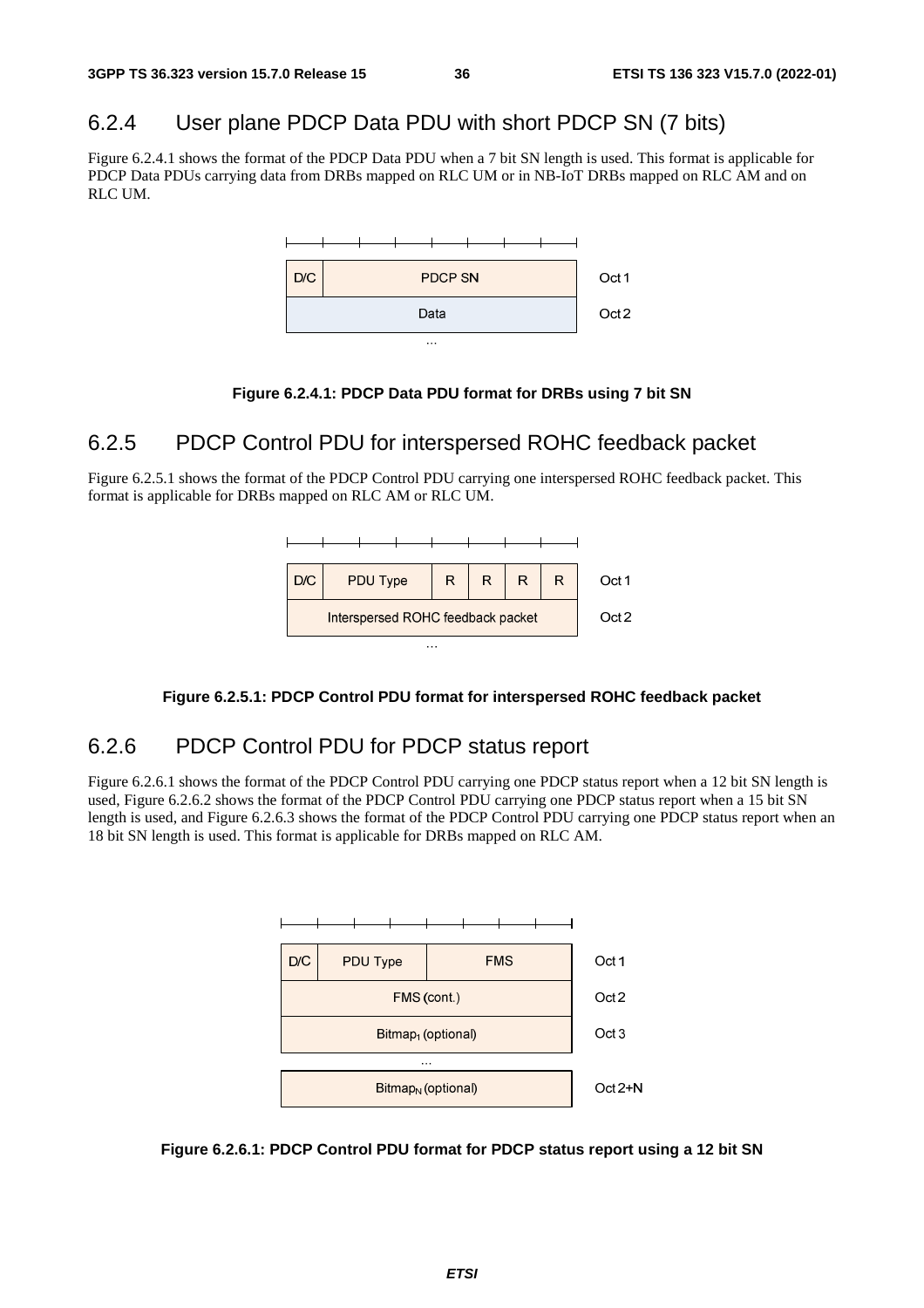

#### **Figure 6.2.6.2: PDCP Control PDU format for PDCP status report using a 15 bit SN**



#### **Figure 6.2.6.3: PDCP Control PDU format for PDCP status report using an 18 bit SN**

6.2.7 Void

### 6.2.8 RN user plane PDCP Data PDU with integrity protection

Figure 6.2.8.1 shows the format of the PDCP Data PDU for RNs when integrity protection is used. This format is applicable for PDCP Data PDUs carrying data from DRBs mapped on RLC AM or RLC UM.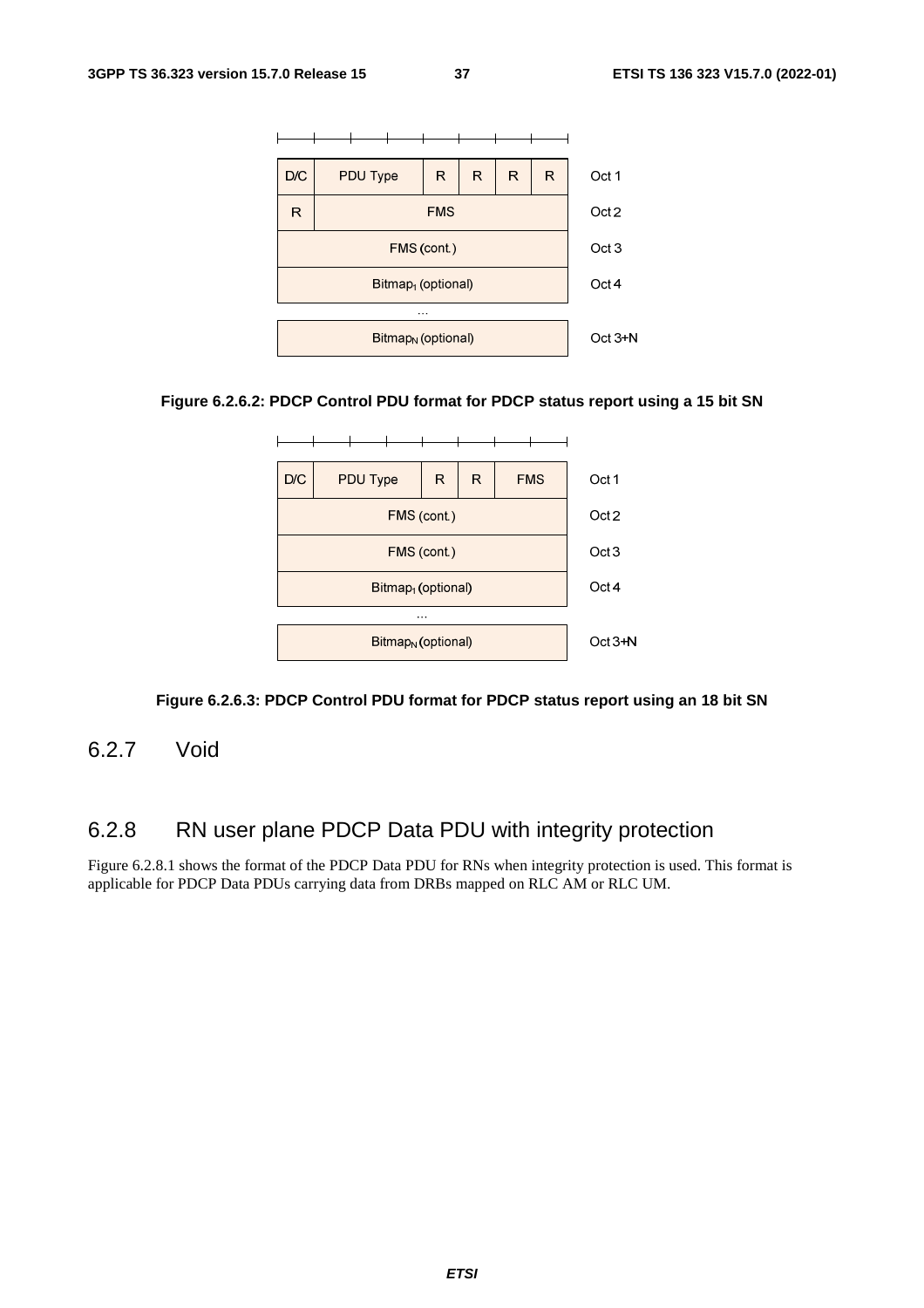

#### **Figure 6.2.8.1: PDCP Data PDU format for RN DRBs using integrity protection**

### 6.2.9 User plane PDCP Data PDU with extended PDCP SN (15 bits)

Figure 6.2.9.1 shows the format of the PDCP Data PDU when a 15 bit SN length is used. This format is applicable for PDCP Data PDUs carrying data from DRBs mapped on RLC AM.



**Figure 6.2.9.1: PDCP Data PDU format for DRBs using a 15 bit SN** 

### 6.2.10 User plane PDCP Data PDU for SLRB

Figure 6.2.10.1 shows the format of the PDCP Data PDU for SLRB used for one-to-many communication where a 16 bit SN length is used.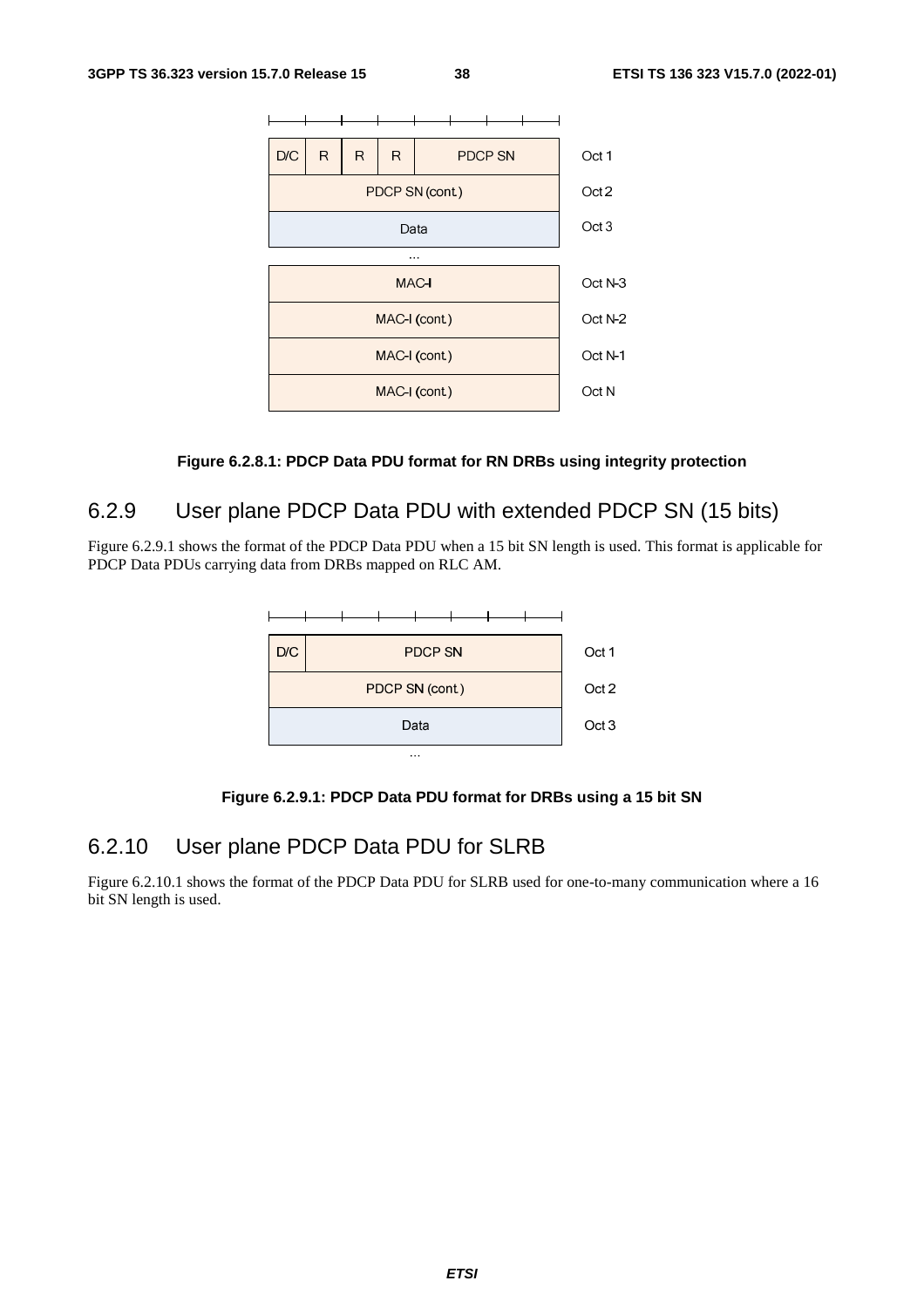

#### **Figure 6.2.10.1: PDCP Data PDU format for SLRB used for one-to-many communication**

Figure 6.2.10.2 shows the format of the PDCP Data PDU for SLRB used for one-to-one communication where a 16 bit SN length is used. MAC-I field is used only for the SLRB that needs integrity protection.



#### **Figure 6.2.10.2: PDCP Data PDU format for SLRB used for one-to-one communication**

### 6.2.11 User plane PDCP Data PDU with further extended PDCP SN (18 bits)

Figure 6.2.11.1 shows the format of the PDCP Data PDU when an 18 bit SN length is used. This format is applicable for PDCP Data PDUs carrying data from DRBs mapped on RLC AM. The UE not supporting LWA shall consider the PDCP Data PDU invalid if the P bit is set to 1.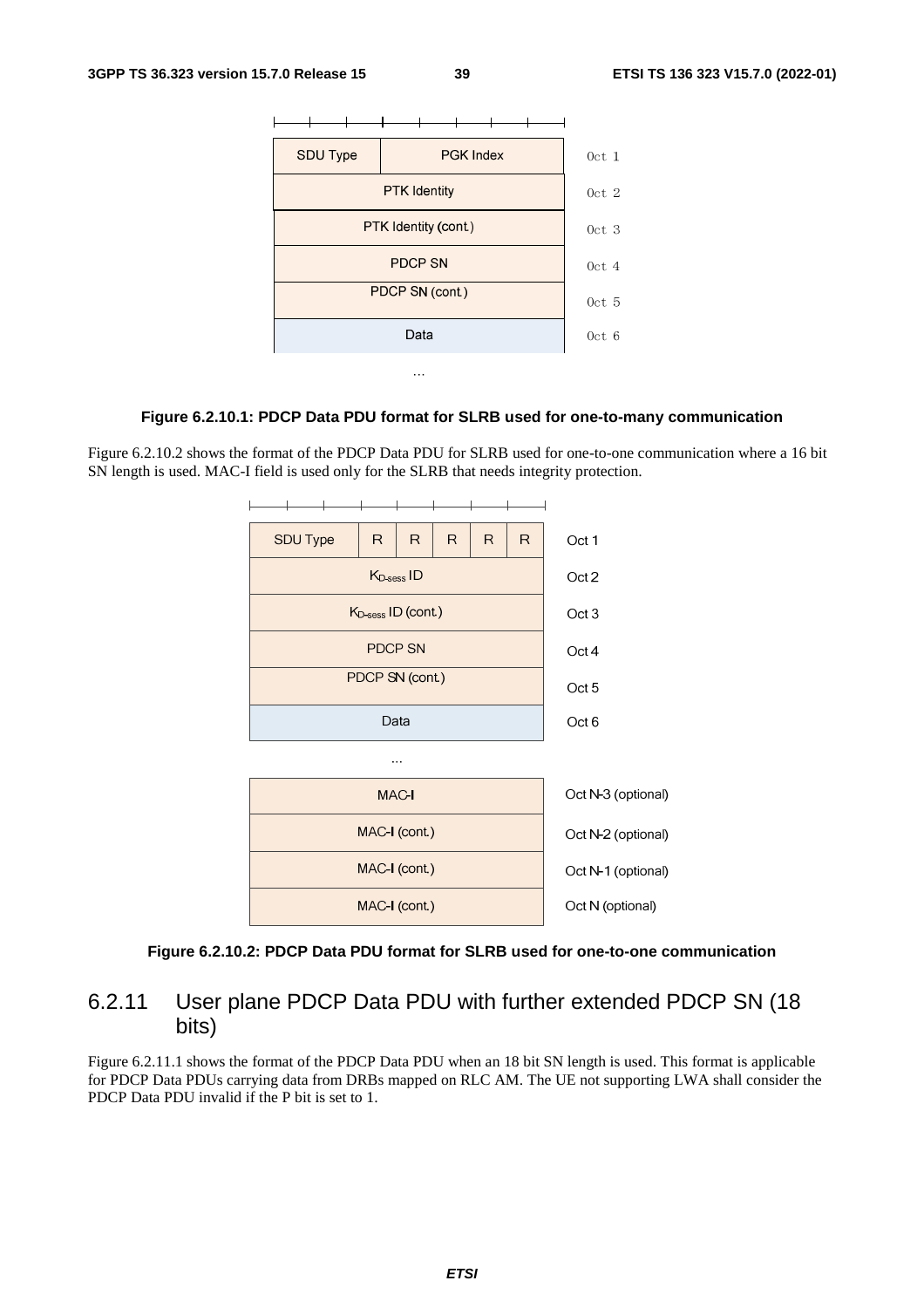

#### **Figure 6.2.11.1: PDCP Data PDU format for DRBs using an 18 bit SN**

### 6.2.12 PDCP Control PDU for LWA status report

Figure 6.2.12.1 shows the format of the PDCP Control PDU carrying one LWA status report when a 12 bit SN length is used, Figure 6.2.12.2 shows the format of the PDCP Control PDU carrying one LWA status report when a 15 bit SN length is used, and Figure 6.2.12.3 shows the format of the PDCP Control PDU carrying one LWA status report when an 18 bit SN length is used. This format is applicable for LWA DRBs.







**Figure 6.2.12.2: PDCP Control PDU format for LWA status report using a 15 bit SN**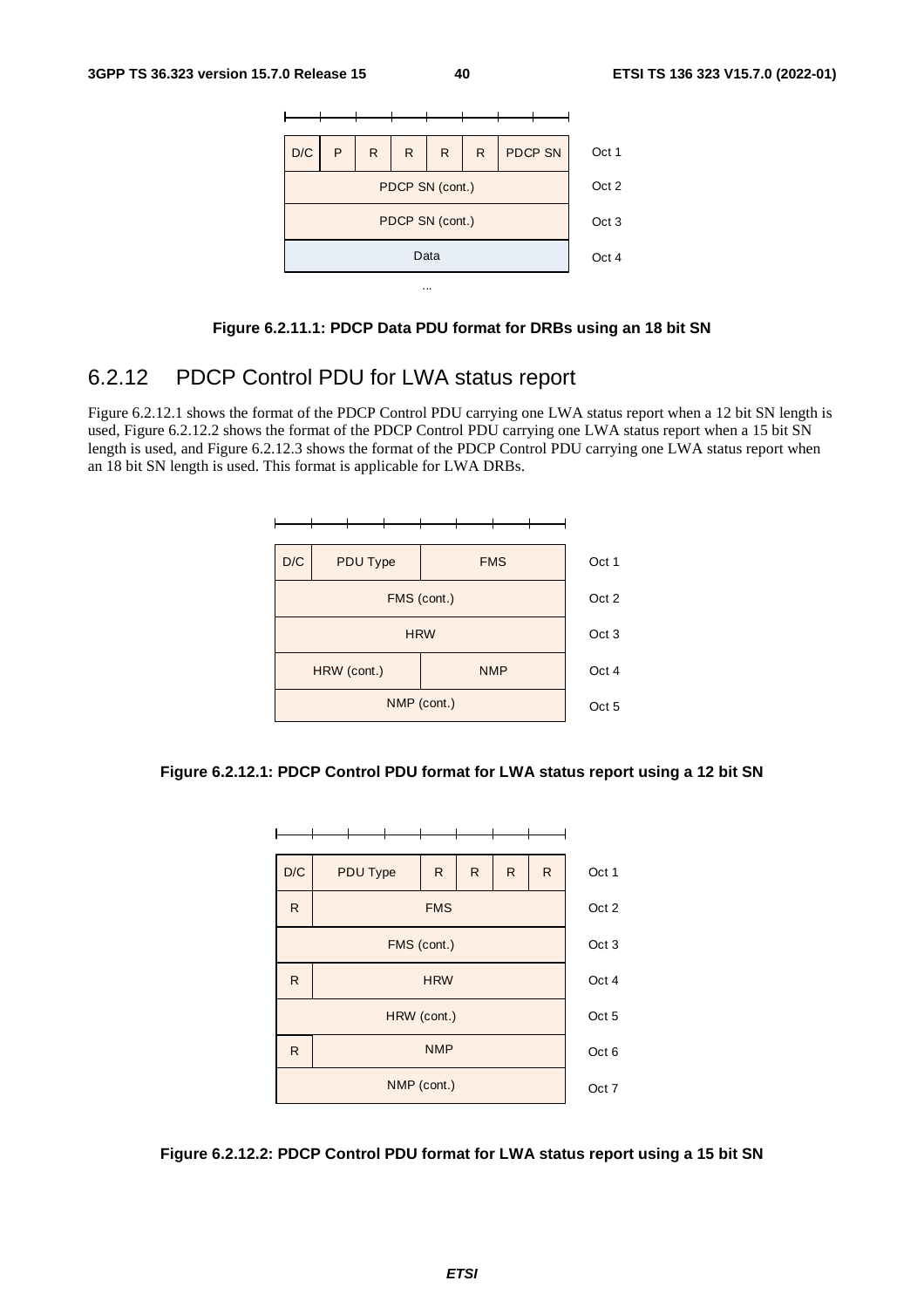

#### **Figure 6.2.12.3: PDCP Control PDU format for LWA status report using an 18 bit SN**

### 6.2.13 PDCP Control PDU for LWA end-marker packet

Figure 6.2.13.1 shows the format of the PDCP Control PDU for LWA end-marker packet when a 12 bit SN length is used, Figure 6.2.13.2 shows the format of the PDCP Control PDU for LWA end-marker packet when a 15 bit SN length is used, and Figure 6.2.13.3 shows the format of the PDCP Control PDU for LWA end-marker packet when an 18 bit SN length is used.



**Figure 6.2.13.1: PDCP Control PDU format for LWA end-marker packet using a 12 bit SN** 



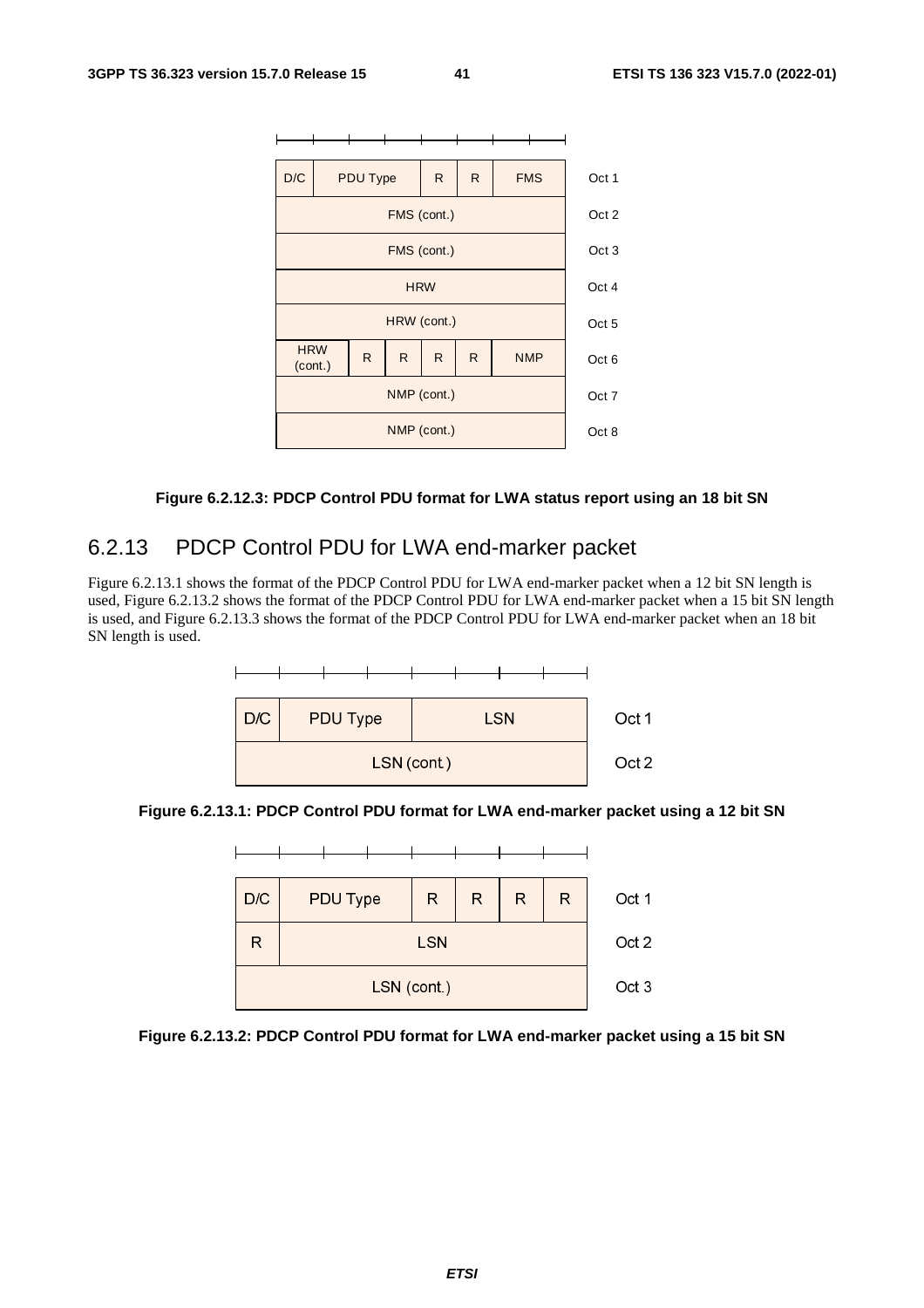



### 6.2.14 User plane PDCP Data PDU with long PDCP SN (12 bits) for UDC

Figure 6.2.14.1 shows the format of the PDCP Data PDU when a 12 bit SN length is used and UDC is configured. This format is applicable for uplink PDCP Data PDUs carrying data from DRBs configured with UDC.



#### **Figure 6.2.14.1: PDCP Data PDU format for DRBs using a 12 bit SN (UDC configured)**

### 6.2.15 User plane PDCP Data PDU with extended PDCP SN (15 bits) for UDC

Figure 6.2.15.1 shows the format of the PDCP Data PDU when a 15 bit SN length is used and UDC is configured. This format is applicable for PDCP Data PDUs carrying data from DRBs configured with UDC.



#### **Figure 6.2.15.1: PDCP Data PDU format for DRBs using a 15 bit SN (UDC configured)**

### 6.2.16 User plane PDCP Data PDU with further extended PDCP SN (18 bits) for UDC

Figure 6.2.16.1 shows the format of the PDCP Data PDU when an 18 bit SN length is used and UDC is configured. This format is applicable for uplink PDCP Data PDUs carrying data from DRBs configured with UDC.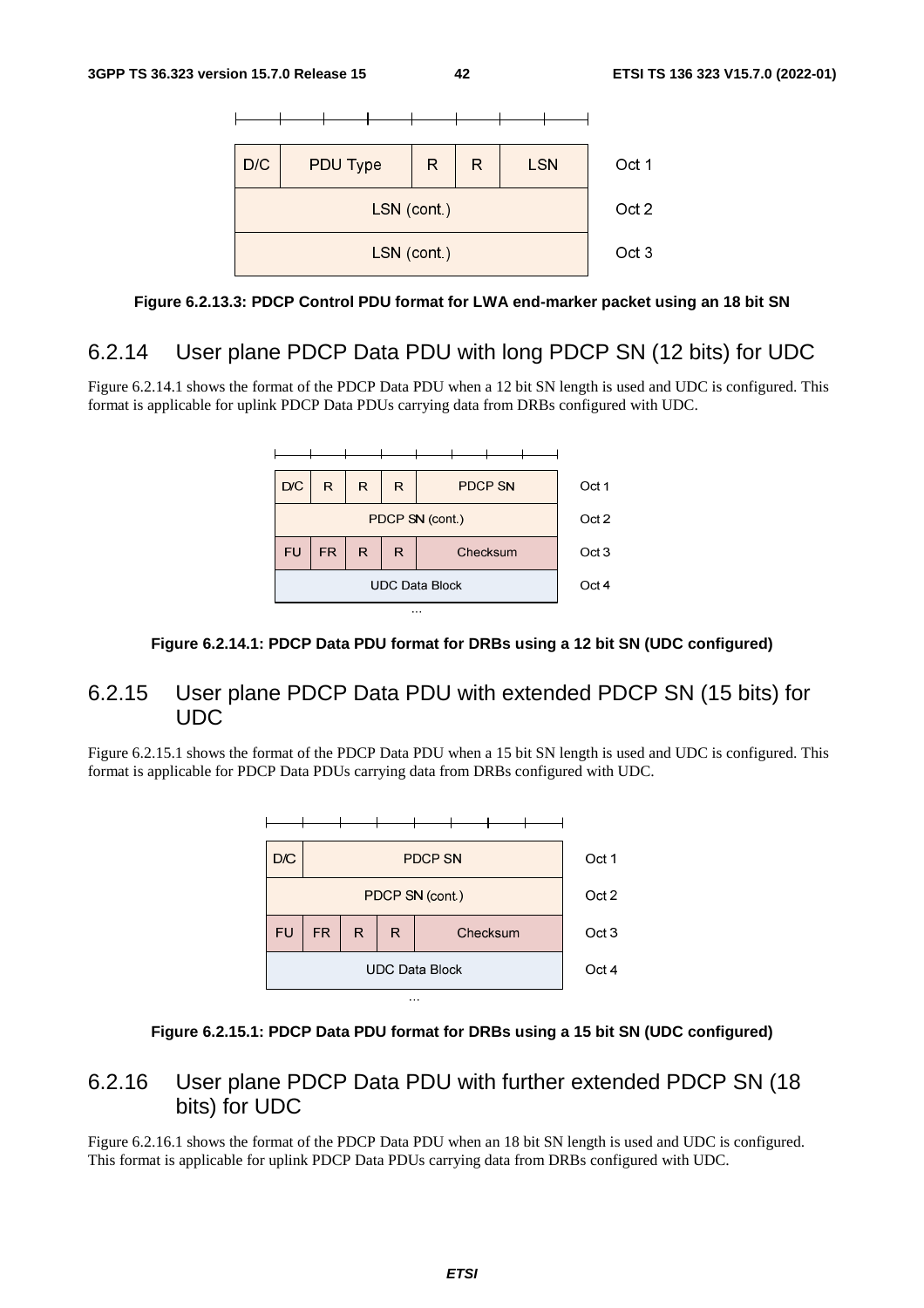

#### **Figure 6.2.16.1: PDCP Data PDU format for DRBs using an 18 bit SN (UDC configured)**

### 6.2.17 PDCP Control PDU for UDC feedback packet

Figure 6.2.17.1 shows the format of the PDCP Control PDU for UDC feedback packet. This format is applicable for DRBs configured with UDC.



#### **Figure 6.2.17.1: PDCP Control PDU format for UDC feedback packet**

### 6.3 Parameters

### 6.3.1 General

If not otherwise mentioned in the definition of each field then the bits in the parameters shall be interpreted as follows: the left most bit string is the first and most significant and the right most bit is the last and least significant bit.

Unless otherwise mentioned, integers are encoded in standard binary encoding for unsigned integers. In all cases the bits appear ordered from MSB to LSB when read in the PDU.

### 6.3.2 PDCP SN

Length: 5, 7, 12, 15, 16, or 18 bits as indicated in table 6.3.2.1 except for NB-IoT which uses 7 bit PDCP SN for DRB.

| Length | <b>Description</b>                                        |
|--------|-----------------------------------------------------------|
| 5      | <b>SRBs</b>                                               |
|        | DRBs, if configured by upper layers (pdcp-SN-Size, see TS |
|        | 36.331 [3])                                               |
| 12     | DRBs, if configured by upper layers (pdcp-SN-Size, see TS |
|        | 36.331 [3])                                               |
| 15     | DRBs, if configured by upper layers (pdcp-SN-Size, see TS |
|        | 36.331 [3])                                               |
| 16     | <b>SLRBs</b>                                              |
| 18     | DRBs, if configured by upper layers (pdcp-SN-Size, see TS |
|        | 36.331 [3])                                               |

#### **Table 6.3.2.1: PDCP SN length**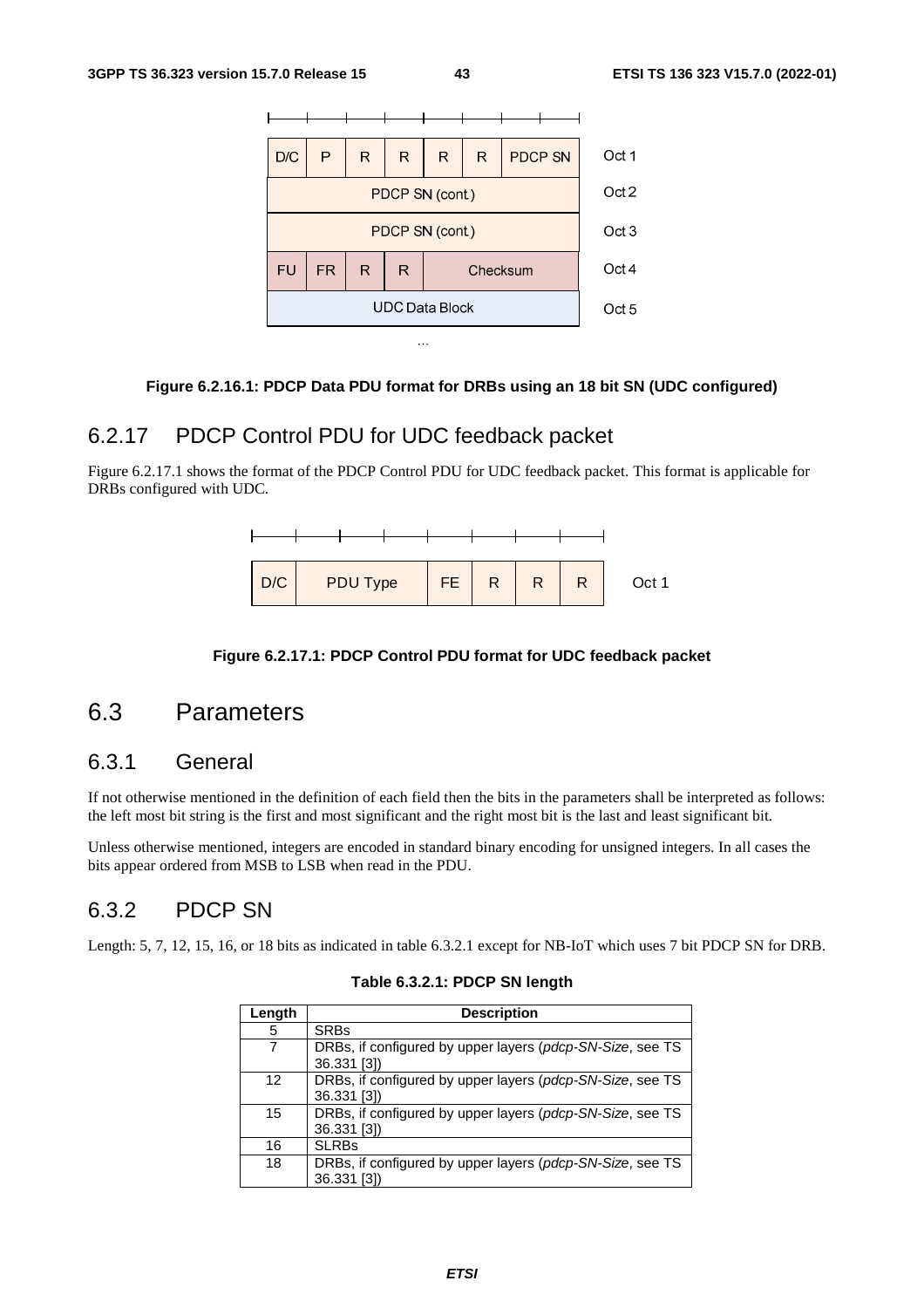#### 6.3.3 Data

Length: Variable

The Data field may include either one of the following:

- Uncompressed PDCP SDU (user plane data, or control plane data); or
- Compressed PDCP SDU (user plane data only); or
- UDC header and UDC Data Block if UDC is configured.

NOTE: All fields other than PDCP PDU header and MAC-I belong to Data field.

### 6.3.4 MAC-I

Length: 32 bits

The MAC-I field carries a message authentication code calculated as specified in clause 5.7.

For control plane data that are not integrity protected, the MAC-I field is still present and should be padded with padding bits set to 0.

### 6.3.5 COUNT

#### Length: 32 bits

For ciphering and integrity a COUNT value is maintained. The COUNT value is composed of a HFN and the PDCP SN. The length of the PDCP SN is configured by upper layers.

|  | <b>PDCP SN</b> |
|--|----------------|
|--|----------------|

#### **Figure 6.3.5.1: Format of COUNT**

The size of the HFN part in bits is equal to 32 minus the length of the PDCP SN.

NOTE: When performing comparison of values related to COUNT, the UE takes into account that COUNT is a 32-bit value, which may wrap around (e.g., COUNT value of  $2^{32}$  - 1 is less than COUNT value of 0).

### 6.3.6 R

#### Length: 1 bit

Reserved. In this version of the specification reserved bits shall be set to 0. Reserved bits shall be ignored by the receiver.

### 6.3.7 D/C

Length: 1 bit

#### **Table 6.3.7.1: D/C field**

| Bit | <b>Description</b> |
|-----|--------------------|
|     | Control PDU        |
|     | Data PDU           |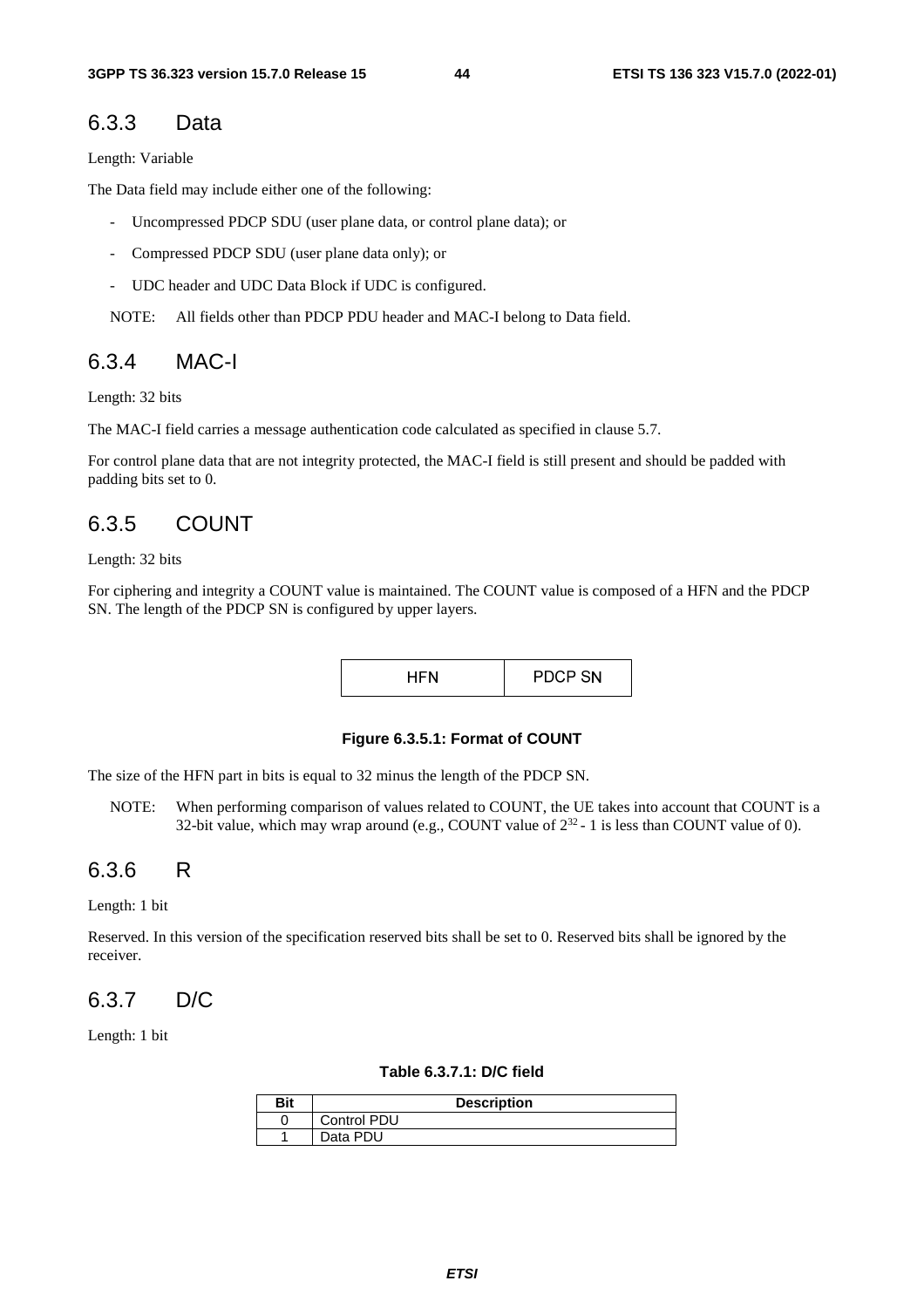### 6.3.8 PDU type

Length: 3 bits

#### **Table 6.3.8.1: PDU type**

| Bit     | <b>Description</b>                |
|---------|-----------------------------------|
| 000     | PDCP status report                |
| 001     | Interspersed ROHC feedback packet |
| 010     | LWA status report                 |
| 011     | LWA end-marker packet             |
| 100     | UDC feedback packet               |
| $101 -$ | reserved                          |
| 111     |                                   |

### 6.3.9 FMS

Length: 12 bits when a 12 bit SN length is used, 15 bits when a 15 bit SN length is used, and 18 bits when an 18 bit SN length is used

PDCP SN of the first missing PDCP SDU.

### 6.3.10 Bitmap

Length: Variable

The length of the bitmap field can be 0.

The MSB of the first octet of the type "Bitmap" indicates whether or not the PDCP SDU with the SN ( $FMS + 1$ ) modulo (Maximum\_PDCP\_SN + 1) has been received and, optionally decompressed correctly. The LSB of the first octet of the type "Bitmap" indicates whether or not the PDCP SDU with the SN ( $FMS + 8$ ) modulo (Maximum\_PDCP\_SN + 1) has been received and, optionally decompressed correctly.

#### **Table 6.3.10.1 Bitmap**

| <b>Bit</b> | <b>Description</b>                                                      |  |  |  |  |
|------------|-------------------------------------------------------------------------|--|--|--|--|
| 0          | PDCP SDU with PDCP SN = $(FMS + bit position)$                          |  |  |  |  |
|            | modulo (Maximum_PDCP_SN + 1) is missing in the                          |  |  |  |  |
|            | receiver. The bit position of N <sup>th</sup> bit in the Bitmap is N,   |  |  |  |  |
|            | i.e., the bit position of the first bit in the Bitmap is 1.             |  |  |  |  |
|            | PDCP SDU with PDCP SN = (FMS + bit position)                            |  |  |  |  |
|            | modulo (Maximum_PDCP_SN + 1) does not need to be                        |  |  |  |  |
|            | retransmitted. The bit position of N <sup>th</sup> bit in the Bitmap is |  |  |  |  |
|            | N, i.e., the bit position of the first bit in the Bitmap is 1.          |  |  |  |  |

The UE fills the bitmap indicating which SDUs are missing (unset bit - '0'), i.e. whether an SDU has not been received or optionally has been received but has not been decompressed correctly, and which SDUs do not need retransmission (set bit - '1'), i.e. whether an SDU has been received correctly and may or may not have been decompressed correctly.

### 6.3.11 Interspersed ROHC feedback packet

#### Length: Variable

Contains one ROHC packet with only feedback, i.e. a ROHC packet that is not associated with a PDCP SDU as defined in clause 5.5.4.

### 6.3.12 PGK Index

Length: 5 bits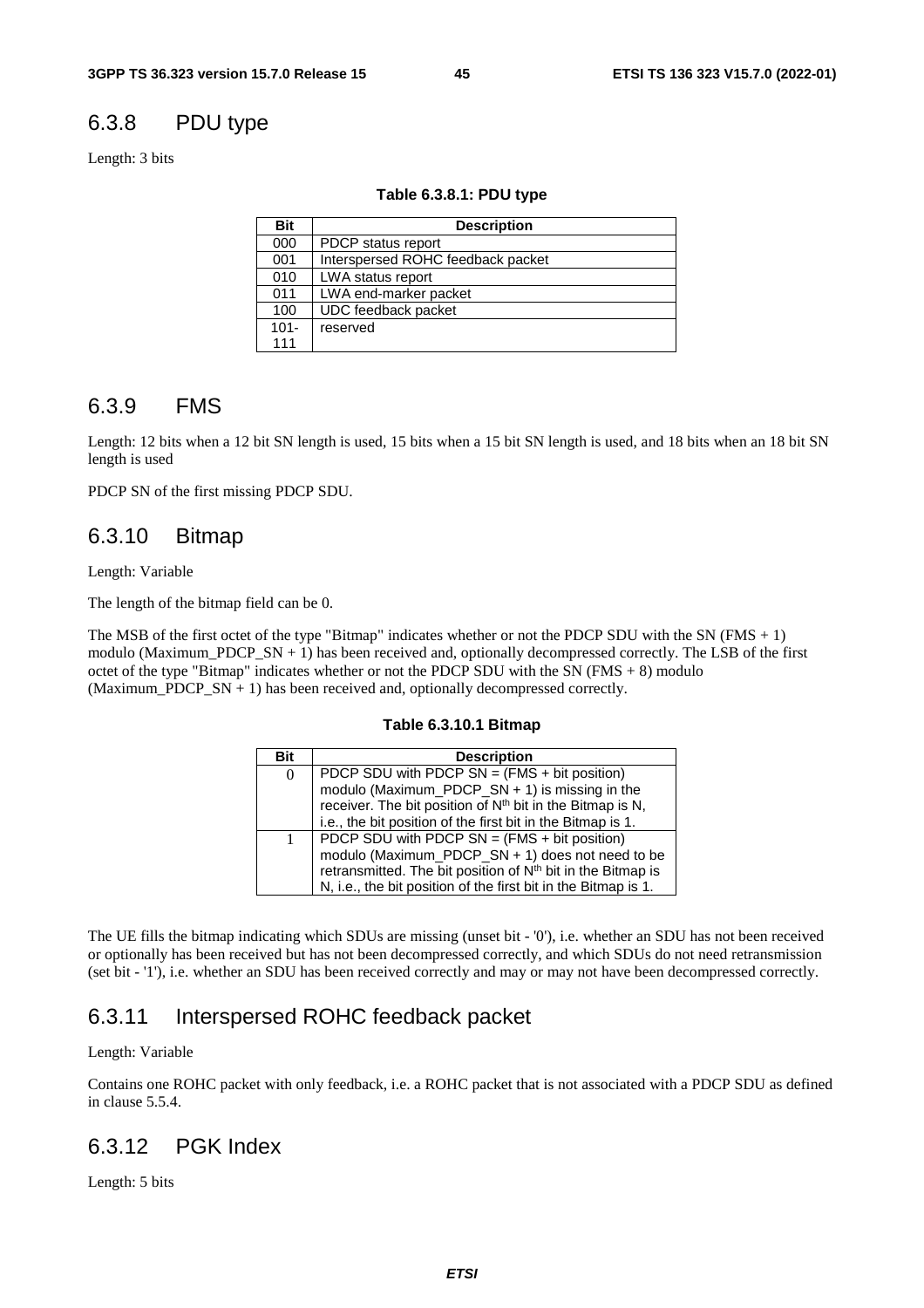5 LSBs of PGK Identity as specified in TS 33.303 [13].

### 6.3.13 PTK Identity

Length: 16 bits

PTK Identity as specified in TS 33.303 [13].

### 6.3.14 SDU Type

Length: 3 bits

PDCP SDU type, i.e. Layer-3 Protocol Data Unit type as specified in [14]. PDCP entity may handle the SDU differently per SDU Type, e.g. header compression is applicable to IP SDU but not ARP SDU and Non-IP SDU.

| Table 6.3.14.1: SDU Type |  |  |  |  |
|--------------------------|--|--|--|--|
|--------------------------|--|--|--|--|

| Bit     | <b>Description</b> |  |  |  |  |  |  |  |
|---------|--------------------|--|--|--|--|--|--|--|
| 000     | IP                 |  |  |  |  |  |  |  |
| 001     | ARP                |  |  |  |  |  |  |  |
| 010     | PC5 Signaling      |  |  |  |  |  |  |  |
| 011     | Non-IP             |  |  |  |  |  |  |  |
| 100-111 | reserved           |  |  |  |  |  |  |  |

### $6.3.15$  K<sub>D-sess</sub> ID

Length: 16 bits

K<sub>D-sess</sub> Identity as specified in TS 33.303 [13].

### 6.3.16 NMP

Length: 12 bits when a 12 bit SN length is used, 15 bits when a 15 bit SN length is used, and 18 bits when an 18 bit SN length is used.

Number of missing PDCP SDU(s) with associated COUNT value below the associated COUNT value corresponding to HRW, starting from and including the associated COUNT value corresponding to FMS.

### 6.3.17 HRW

Length: 12 bits when a 12 bit SN length is used, 15 bits when a 15 bit SN length is used and 18 bits when an 18 bit SN length is used.

PDCP SN of the PDCP SDU received on WLAN with highest associated PDCP COUNT value.

#### 6.3.18 P

Length: 1 bit

Polling indication. The P field indicates whether the UE is requested to send a PDCP status report or a LWA status report for LWA. The field is not applicable to uplink PDCP PDUs and the UE shall set the P field to 0.

#### **Table 6.3.18.1: P field**

| Bit | <b>Description</b>             |
|-----|--------------------------------|
|     | Status report is not requested |
|     | Status report is requested     |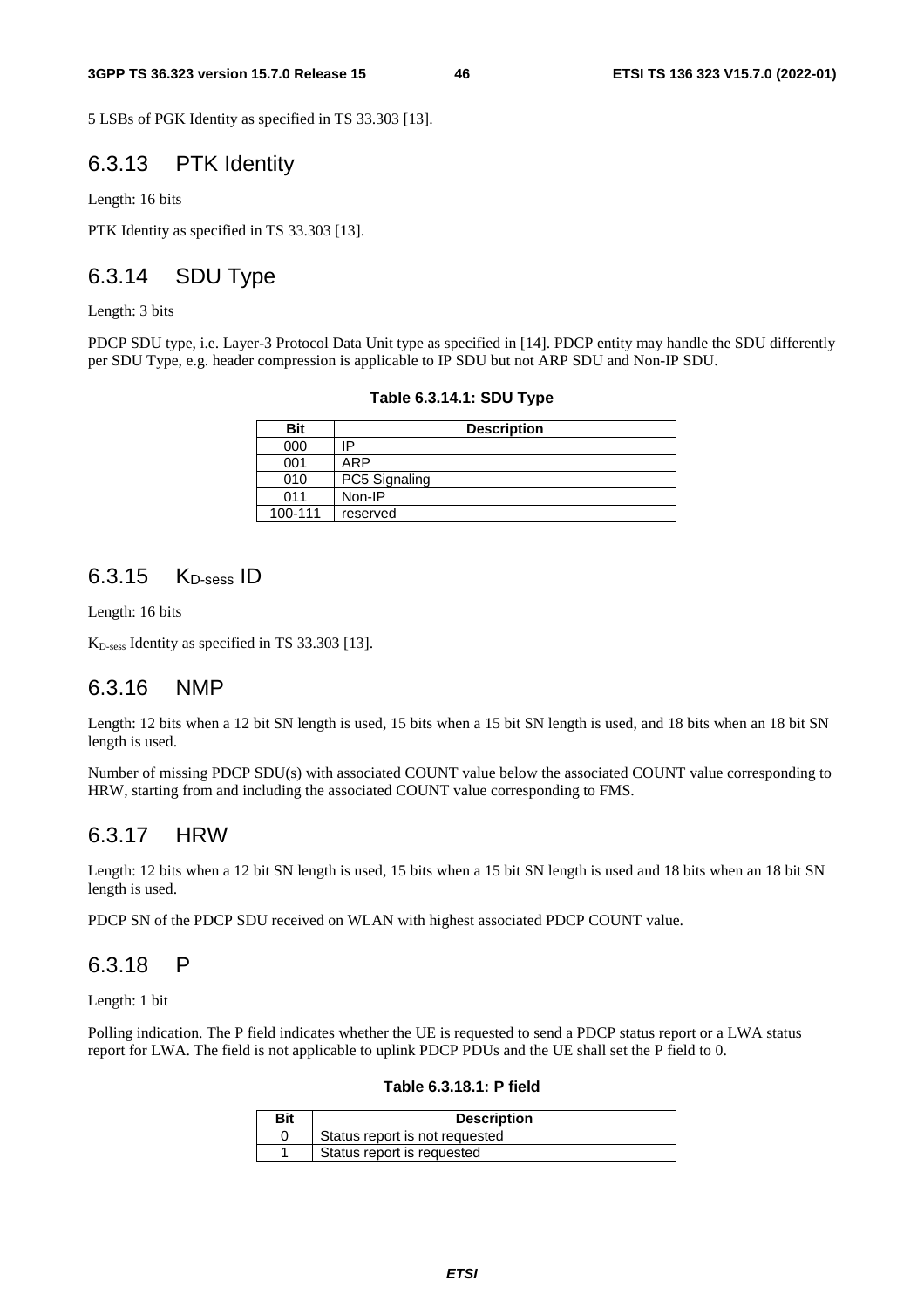### 6.3.19 LSN

Length: 12 bits when a 12 bit SN length is used, 15 bits when a 15 bit SN length is used, and 18 bits when an 18 bit SN length is used

PDCP SN of the last PDCP PDU for which the data part is ciphered with the key used before PDCP re-establishment. Only applicable for the case when upper layers request a PDCP re-establishment for a LWA bearer where LWA configuration is retained with the same WT.

### 6.3.20 AILC

Length: 1 bit

The AILC field indicates that corresponding PDCP SDU in the uplink PDCP PDU may be transferred to the local cache entity when PDCP entity is configured by upper layers, i.e. ailc-BitConfig, as specified in TS 36.331 [3]. If the PDCP SDU may be transferred to the local cache entity, the AILC field shall be set to 1, otherwise to 0.

| Table 6.3.20.1: AILC field |
|----------------------------|
|----------------------------|

| Bit | <b>Description</b>                                                          |
|-----|-----------------------------------------------------------------------------|
|     | Indicates that the SDU need not to be transferred to the local cache entity |
|     | Indicates that the SDU may be transferred to the local cache entity.        |

### 6.3.21 FU

Length: 1 bit

Indication of whether this packet is compressed by UDC protocol or not. Value '1' means the packet is compressed by UDC protocol.

#### **Table 6.3.21.1: FU field**

| <b>Bit</b> | <b>Description</b>                          |
|------------|---------------------------------------------|
|            | Packet is not compressed using UDC protocol |
|            | Packet is compressed using UDC protocol     |

### 6.3.22 FR

Length: 1 bit

Indication of whether UDC compression buffer is reset or not. Value '1' means this is the first compressed packet after UDC buffer reset.

#### **Table 6.3.22.1: FR field**

| Bit | <b>Description</b>                 |  |  |  |  |  |  |  |
|-----|------------------------------------|--|--|--|--|--|--|--|
|     | Compression buffer is not reset.   |  |  |  |  |  |  |  |
|     | Compression buffer has been reset. |  |  |  |  |  |  |  |

### 6.3.23 Checksum

Length: 4 bits

This field contains the validation bits for the compression buffer content: The checksum is calculated by the content of current compression buffer before the current packet is put into buffer.

The checksum is derived from the values of the first 4 bytes and the last 4 bytes in the whole compression buffer. The calculation is described as follows: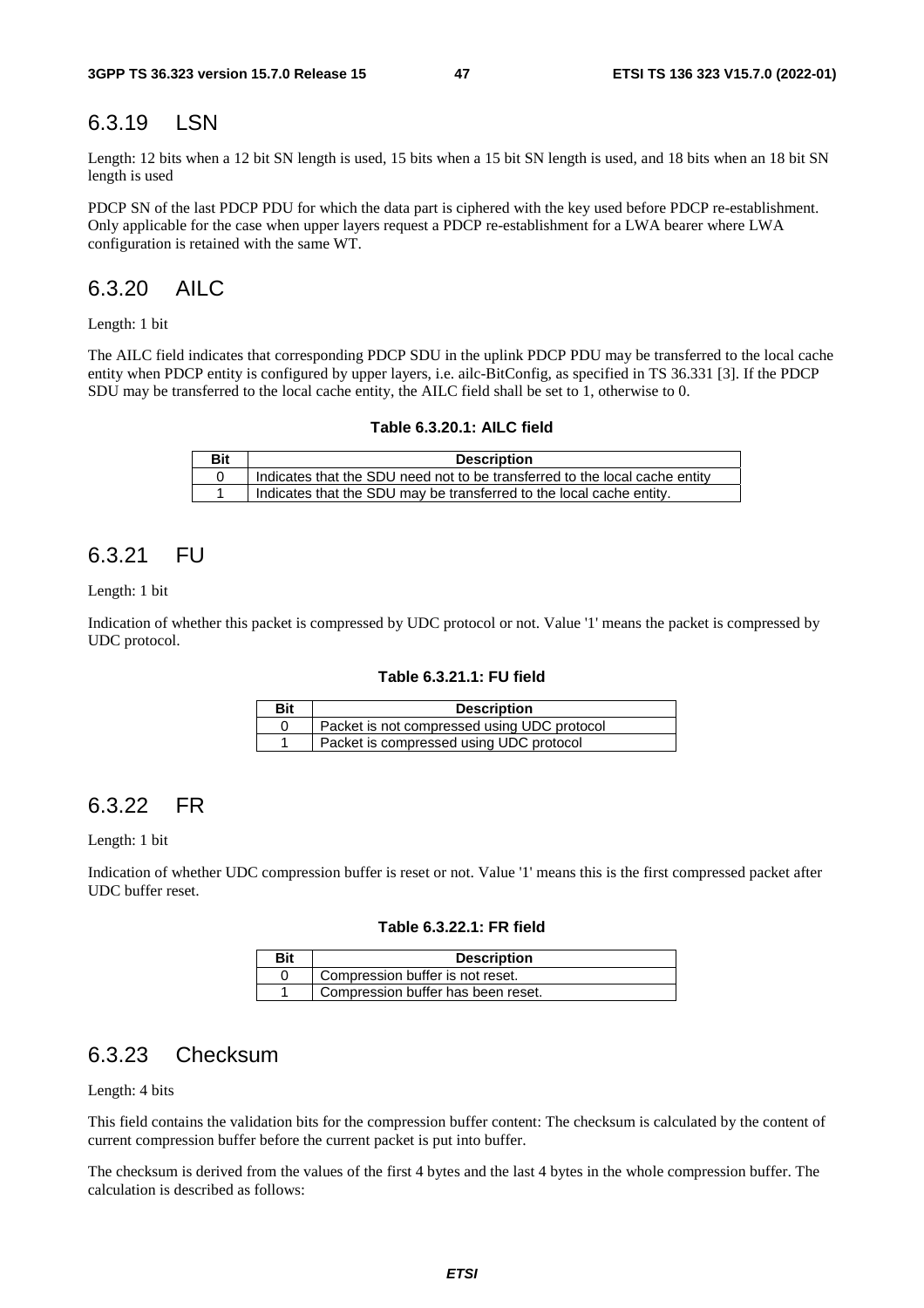- Each byte is divided into two 4-bit numbers.
- The 164-bit numbers are added together to obtain a sum;
- The checksum is one's complement of the right-most 4 bits (i.e. 4 LSB) of the sum.

An example of checksum calculation is shown in Annex A.

### 6.3.24 FE

Length: 1 bit

Indication of whether checksum error is detected or not. Value '1' means checksum error is detected and the UE shall reset the compression buffer.

#### **Table 6.3.24.1: FE field**

| Bit | <b>Description</b>                 |  |  |  |  |  |
|-----|------------------------------------|--|--|--|--|--|
|     | No Error                           |  |  |  |  |  |
|     | <b>Checksum Error Notification</b> |  |  |  |  |  |

## 7 Variables, constants and timers

### 7.1 State variables

This sub clause describes the state variables used in PDCP entities in order to specify the PDCP protocol.

All state variables are non-negative integers.

The transmitting side of each PDCP entity shall maintain the following state variables:

#### a) Next\_PDCP\_TX\_SN

The variable Next\_PDCP\_TX\_SN indicates the PDCP SN of the next PDCP SDU for a given PDCP entity. At establishment of the PDCP entity, the UE shall set Next\_PDCP\_TX\_SN to 0. For the PDCP entity mapped with SLRB of which the indicated *SL-V2X-TxProfile* is *rel15* (see TS 36.331 [3]), the UE shall set Next\_PDCP\_TX\_SN to 1 at establishment of the PDCP entity.

#### b) TX\_HFN

The variable TX\_HFN indicates the HFN value for the generation of the COUNT value used for PDCP PDUs for a given PDCP entity. At establishment of the PDCP entity, the UE shall set TX\_HFN to 0.

The receiving side of each PDCP entity shall maintain the following state variables:

c) Next\_PDCP\_RX\_SN

The variable Next\_PDCP\_RX\_SN indicates the next expected PDCP SN by the receiver for a given PDCP entity. At establishment of the PDCP entity, the UE shall set Next\_PDCP\_RX\_SN to 0. For the PDCP entity mapped with SLRB of which the indicated *SL-V2X-TxProfile* is *rel15* (see TS 36.331 [3]), the UE shall set Next\_PDCP\_RX\_SN to (x +1) modulo (Maximum\_PDCP\_SN + 1), where x is the SN of the first received PDCP Data PDU with SN not set to "0".

#### d) RX\_HFN

The variable RX\_HFN indicates the HFN value for the generation of the COUNT value used for the received PDCP PDUs for a given PDCP entity. At establishment of the PDCP entity, the UE shall set RX\_HFN to 0.

#### e) Last\_Submitted\_PDCP\_RX\_SN

The variable Last Submitted PDCP\_RX\_SN indicates the SN of the last PDCP SDU delivered to the upper layers. At establishment of the PDCP entity, the UE shall set Last\_Submitted\_PDCP\_RX\_SN to Maximum\_PDCP\_SN. For the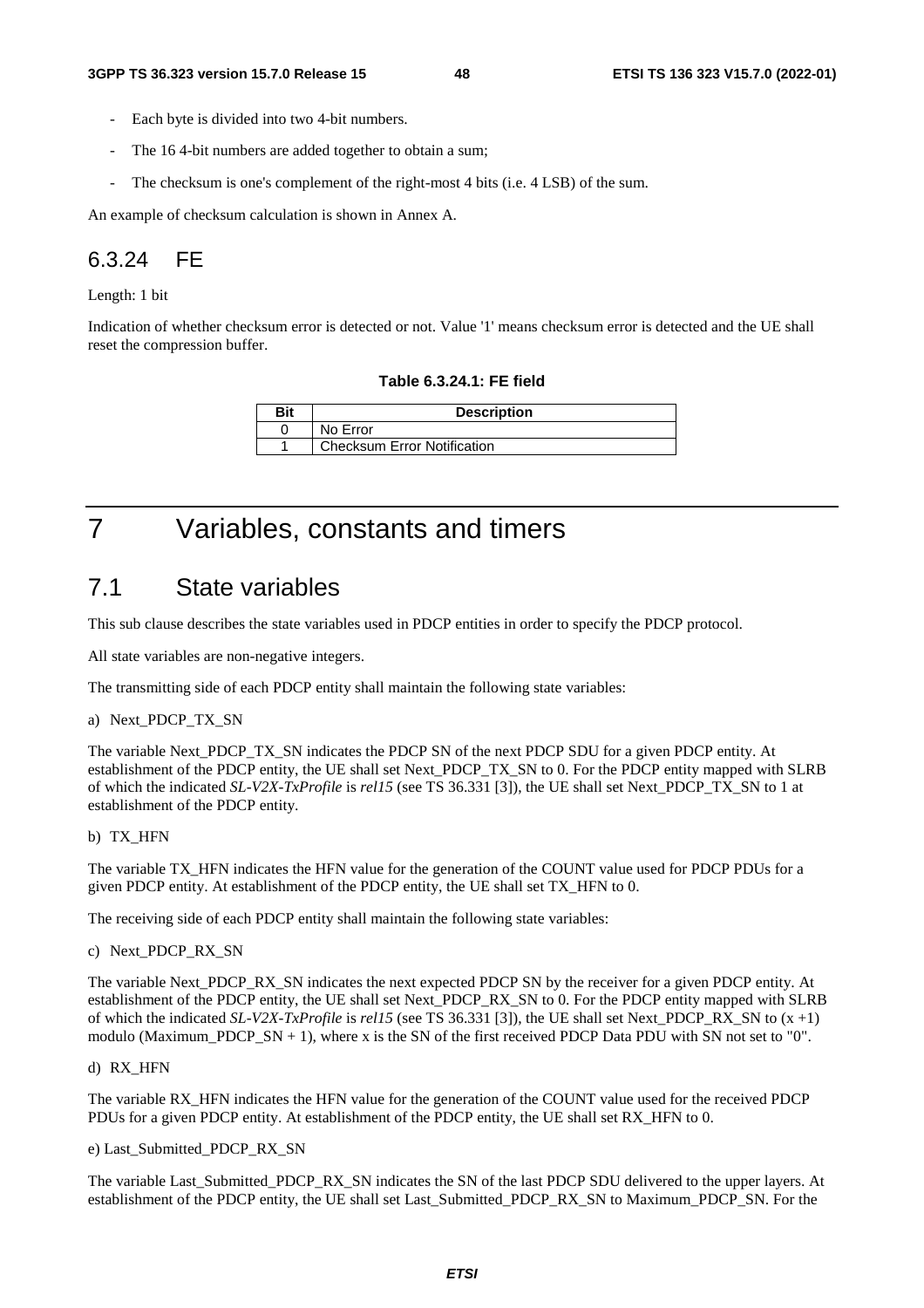PDCP entity mapped with SLRB of which the indicated *SL-V2X-TxProfile* is *rel15* (see TS 36.331 [3]), the UE shall set Last\_Submitted\_PDCP\_RX\_SN to  $(x - 0.5 *$  Reordering\_Window) modulo (Maximum\_PDCP\_SN + 1), where x is the SN of the first received PDCP Data PDU with SN not set to "0".

#### f) Reordering\_PDCP\_RX\_COUNT

This variable is used only when the reordering function is used. This variable holds the value of the COUNT following the COUNT value associated with the PDCP PDU which triggered *t-Reordering*.

### 7.2 Timers

The transmitting side of each PDCP entity for DRBs shall maintain the following timers:

#### a) *discardTimer*

The duration of the timer is configured by upper layers, see TS 36.331 [3]. In the transmitter, a new timer is started upon reception of an SDU from upper layer.

The receiving side of each PDCP entity shall maintain the following timers only when the reordering function is used:

#### b) *t-Reordering*

The duration of the timer is configured by upper layers, see(TS 36.331 [3], except for the case of Sidelink reception when the reordering function is used. For when the reordering function is used reception when the reordering function is used, the *t-Reordering* timer is determined by the UE implementation. This timer is used to detect loss of PDCP PDUs as specified in the clause 5.1.2.1.4. If *t-Reordering* is running, *t-Reordering* shall not be started additionally, i.e. only one *t-Reordering* per PDCP entity is running at a given time.

The receiving side of each PDCP entity associated with LWA bearers shall maintain the following timers:

#### c) *t-StatusReportType1*

The duration of the timer is configured by upper layers (*statusPDU-Periodicity-Type1*, see TS 36.331 [3]). This timer is used to trigger status report transmission for LWA as specified in the clause 5.10.

#### d) *t-StatusReportType2*

The duration of the timer is configured by upper layers (*statusPDU-Periodicity-Type2* and *statusPDU-Periodicity-Offset*, see TS 36.331 [3]). If *statusPDU-Periodicity-Offset* is configured and it is the first run of the timer after (re)configuration, the duration of the timer is the sum of *statusPDU-Periodicity-Type2* and *statusPDU-Periodicity-Offset*, see TS 36.331 [3], otherwise the duration of the timer is *statusPDU-Periodicity-Type2*. When configured, this timer is used to trigger status report transmission for LWA as specified in the clause 5.10.

### 7.3 Constants

#### a) Reordering\_Window

Indicates the size of the reordering window. The size equals to 16 when a 5 bit SN length is used, 64 when a 7 bit SN length is used, 2048 when a 12 bit SN length is used, 16384 when a 15 bit SN length is used, 32768 when a 16 bit SN length is used, or 131072 when 18 bit SN length is used, i.e. half of the PDCP SN space, for radio bearers that are mapped on RLC AM, for LWA bearers and for SLRBs when the reordering function is used.

#### b) Maximum\_PDCP\_SN is:

- 262143 if the PDCP entity is configured for the use of 18 bits SNs
- 65535 if the PDCP entity is configured for the use of 16 bits SNs
- 32767 if the PDCP entity is configured for the use of 15 bits SNs
- 4095 if the PDCP entity is configured for the use of 12 bit SNs
- 127 if the PDCP entity is configured for the use of 7 bit SNs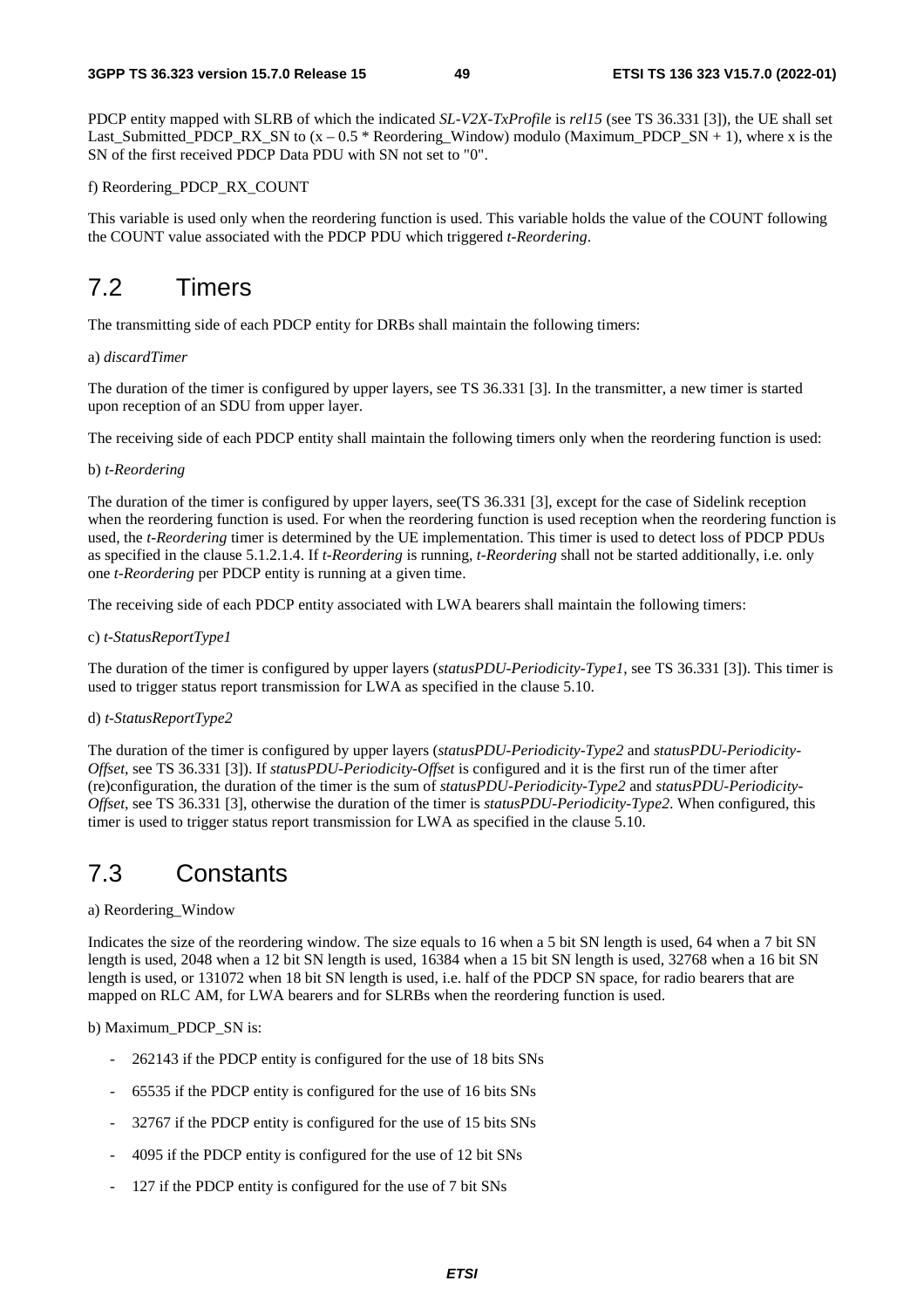- 31 if the PDCP entity is configured for the use of 5 bit SNs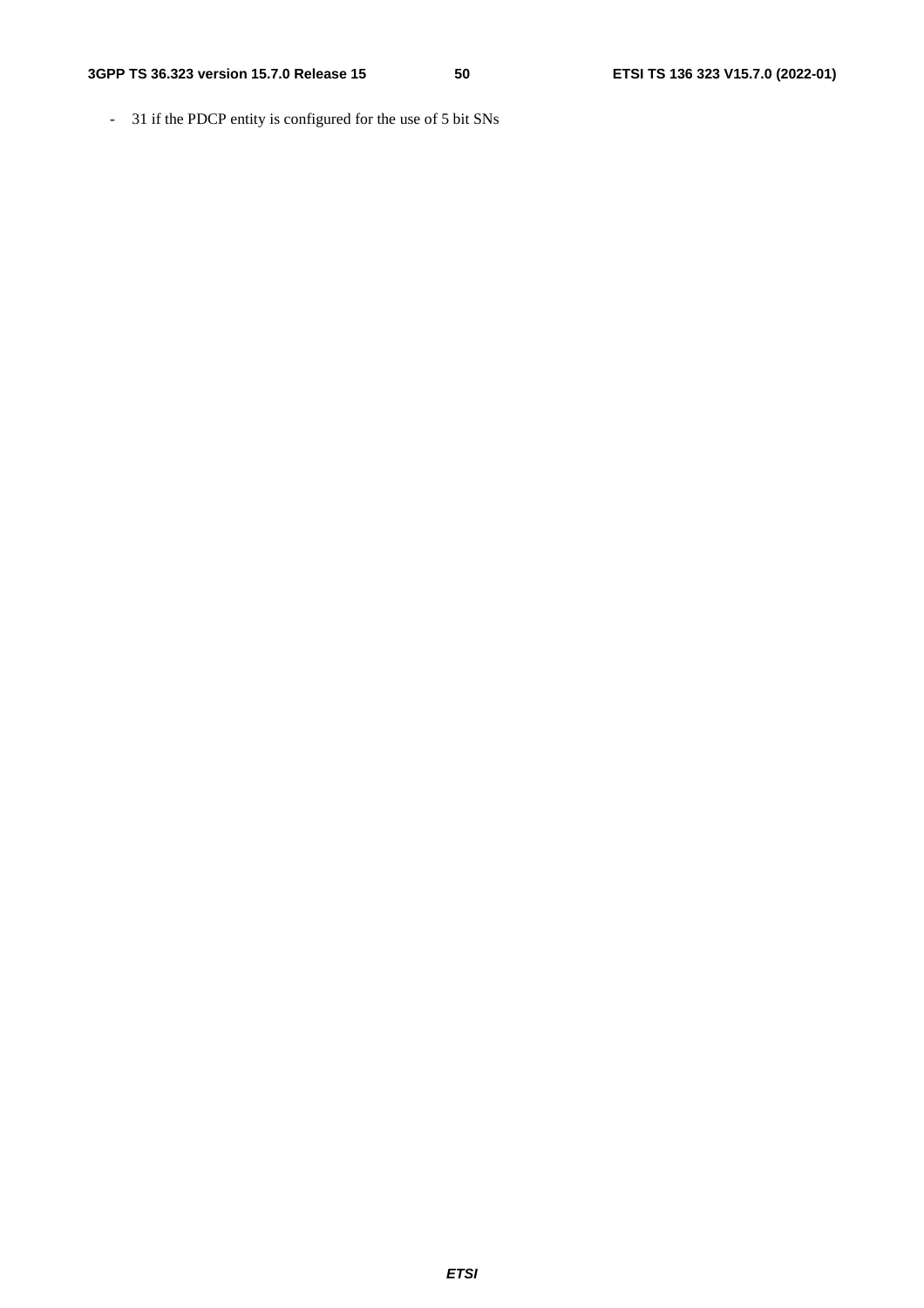## Annex A (informative): An example of UDC Checksum calculation

The current UDC compression/decompression buffer has the following binary values for example:

Header <1,1,0,0,0,1,0,1,0,0,1,1,1,1,1,1,0,0,0,1,1,0,0,1,0,1,0,0,0,1, ……, 0,1,1,1,1,0,1,1,0,0,0,1,0,1,0,1,0,0,1,1,1,1,1,1,0,0,1,1,1,0,0>Tail

The sum of the first 4 bytes and the last 4 bytes can be calculated:

 $1100+0101+0011+1111+0001+1001+0101+0001+0111+1101+1000+1010+1101+11001+1100 = 10000110$ ;

And checksum value will be one's complement of the right-most 4 bits (i.e. 4 LSB) of the above sum. Hence checksum is 1001.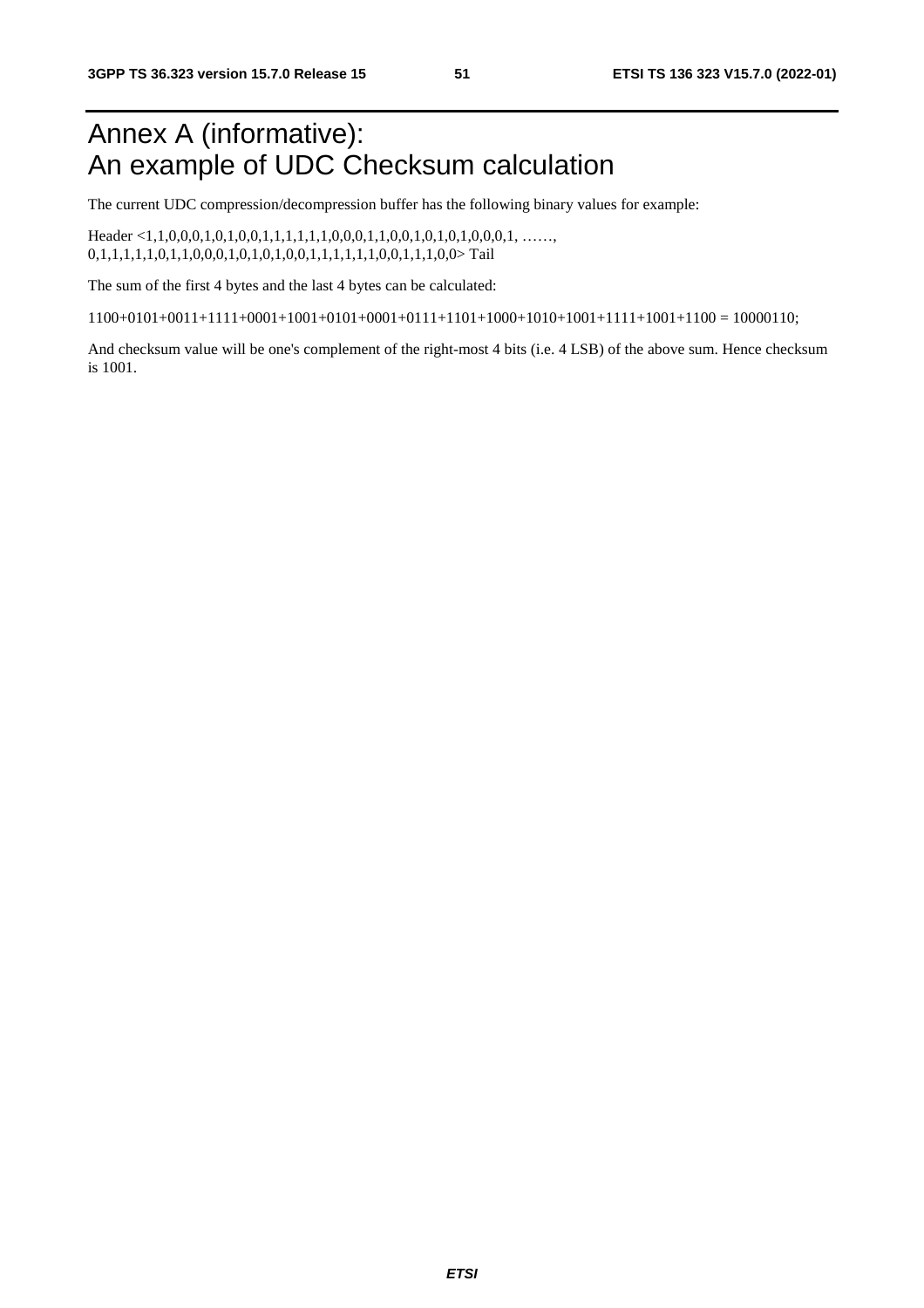## Annex B (informative): Change history

|                 |              |                         |           |                |     | Change history after change control                                       |            |
|-----------------|--------------|-------------------------|-----------|----------------|-----|---------------------------------------------------------------------------|------------|
| <b>Date</b>     | <b>TSG</b>   | <b>TSG Doc.</b>         | <b>CR</b> | <b>Rev</b>     | Cat | Subject/Comment                                                           | <b>New</b> |
|                 |              |                         |           |                |     |                                                                           | version    |
|                 |              | 2007-12 RP-38 RP-070919 |           |                |     | Approved at TSG-RAN #38 and placed under Change Control                   | 8.0.0      |
|                 |              | 2008-03 RP-39 RP-080197 | 0001      | $\blacksquare$ |     | CR to 36.323 with Update of E-UTRAN PDCP specification                    | 8.1.0      |
|                 |              | 2008-05 RP-40 RP-080412 | 0002      |                |     | Clarification of the BSR calculation                                      | 8.2.0      |
|                 |              | RP-40 RP-080412         | 0003      | $\mathbf{1}$   |     | PDCP minor changes                                                        | 8.2.0      |
|                 |              | RP-40 RP-080387         | 0004      | $\mathbf{3}$   |     | Addition of a duplicate discard window                                    | 8.2.0      |
|                 |              | RP-40 RP-080412         | 0006      |                |     | Reference to ROHCv2 profiles                                              | 8.2.0      |
|                 |              | RP-40 RP-080412         | 0010      |                |     | Bitmap in the DL PDCP status report                                       | 8.2.0      |
|                 |              |                         |           |                |     | Corrections to sections 5.5.1.1, 5.5.1.2.1 and 5.8 to correctly implement | 8.2.1      |
|                 |              |                         |           |                |     | CR0004 Rev 3 (instead of CR0004 Rev 2 of RP-080412).                      |            |
|                 |              | 2008-09 RP-41 RP-080692 | 0013      |                |     | Restructuring of PDCP specification                                       | 8.3.0      |
|                 | <b>RP-41</b> | RP-080692               | 0016      |                |     | Miscellaneous PDCP corrections                                            | 8.3.0      |
|                 |              | RP-41 RP-080692         | 0023      |                |     | Correction to the PDCP structure                                          | 8.3.0      |
|                 |              | RP-41 RP-080692         | 0033      |                |     | Initial TX_HFN and RX_HFN values                                          | 8.3.0      |
| 2008-12         |              | RP-42 RP-081020         | 0038      |                |     | Clarification with regards to the PDCP state variables                    | 8.4.0      |
|                 |              | RP-42 RP-081020         | 0039      |                |     | CR 0039 to 36.323 on Correction to PDCP functional view                   | 8.4.0      |
|                 |              | RP-42 RP-081020         | 0040      |                |     | PDCP "in-sequence delivery and duplicate elimination" always on           | 8.4.0      |
|                 |              | RP-42 RP-081020         | 0041      |                |     | Proposed CR to 36.323 on Processing of PDCP SDU received from upper 8.4.0 |            |
|                 |              |                         |           |                |     | layer                                                                     |            |
|                 |              | RP-42 RP-081020         | 0042      |                |     | Error in AM receive window behaviour                                      | 8.4.0      |
|                 |              | RP-42 RP-081020         | 0047      |                |     | Proposed CR on the described scope of Last_Submitted_PDCP_RX_SN           | 8.4.0      |
|                 |              | RP-42 RP-081020         | 0048      |                |     | Proposed CR to move DIRECTION from parameters provided by upper           | 8.4.0      |
|                 |              |                         |           |                |     | layer                                                                     |            |
|                 |              | RP-42 RP-081020         | 0049      |                |     | Clarification on COUNT                                                    | 8.4.0      |
|                 |              | RP-42 RP-081020         | 0050      |                |     | Correction to PDCP procedure for SRB                                      | 8.4.0      |
|                 |              | RP-42 RP-081020         | 0052      |                |     | Correction to the PDCP re-establishment procedure                         | 8.4.0      |
|                 |              | RP-42 RP-081020         | 0054      |                |     | Correction to PDCP functional view                                        | 8.4.0      |
|                 |              | RP-42 RP-081020         | 0055      |                |     | Miscellaneous PDCP corrections                                            | 8.4.0      |
|                 |              | RP-42 RP-081020         | 0057      |                |     | Proposed CR for error handling                                            | 8.4.0      |
|                 |              | RP-42 RP-081020         | 0060      |                |     | Proposed CR to 36.323 on Correction to PDCP Control PDU description       | 8.4.0      |
|                 |              | RP-42 RP-081020         | 0061      | 1              |     | Corrections to PDCP STATUS REPORT                                         | 8.4.0      |
| 2009-03         |              | RP-43 RP-090130         | 0064      |                |     | CR to specify maximum PDCP SDU size                                       | 8.5.0      |
|                 |              | RP-43 RP-090130         | 0065      |                |     | CR with correction on PDCP function of maintaining SNs                    | 8.5.0      |
|                 |              |                         |           |                |     |                                                                           |            |
|                 |              | RP-43 RP-090130         | 0066      |                |     | Miscellaneous corrections to 36.323                                       | 8.5.0      |
|                 |              | RP-43 RP-090130         | 0067      |                |     | Minor issues on PDCP                                                      | 8.5.0      |
|                 |              | RP-43 RP-090130         | 0068      |                |     | Security related corrections                                              | 8.5.0      |
|                 |              | RP-43 RP-090130         | 0069      |                |     | CR to 36.323 on RRC Parameters                                            | 8.5.0      |
|                 |              | RP-43 RP-090130         | 0070      | $\mathbf{1}$   |     | Corrections on BSR reporting and transmission/ retransmission after an    | 8.5.0      |
|                 |              |                         |           |                |     | Handover                                                                  |            |
|                 |              | RP-43 RP-090130         | 0071      |                |     | Corrections on PDCP services and functions                                | 8.5.0      |
|                 |              | RP-43 RP-090130         | 0077      |                |     | PDCP Control PDU as Data Available for transmission in PDCP               | 8.5.0      |
|                 |              | 2009-06 RP-44 RP-090515 | 0078      | $\mathbf{1}$   |     | <b>PDCP Status Report</b>                                                 | 8.6.0      |
|                 |              | RP-44 RP-090515         | 0079      | $\mathbf{1}$   |     | Correction to PDCP PDU submission condition in lower layer re-            | 8.6.0      |
|                 |              |                         |           |                |     | establishment                                                             |            |
|                 |              | RP-44 RP-090515 0080    |           | $\overline{2}$ |     | Minor correction and clarification to 36.323                              | 8.6.0      |
| 2009-12 RP-46 - |              |                         |           |                |     | Upgrade to the Release 9 - no technical change                            | 9.0.0      |
| 2010-12 RP-50 - |              |                         |           |                |     | Upgrade to the Release 10 - no technical change                           | 10.0.0     |
|                 |              | 2011-03 RP-51 RP-110280 | 0086      |                |     | Clarification on the number of ROHC instances in a PDCP entity            | 10.1.0     |
|                 | RP-51        | RP-110291               | 0087      |                |     | Addition of integrity protection of DRBs in PDCP for RNs                  | 10.1.0     |
|                 |              | 2012-03 RP-57 RP-121377 | 0099      | 1              |     | Introduction of Carrier aggregation enhancements                          | 11.0.0     |
|                 |              | 2012-12 RP-58 RP-121959 | 0100      |                |     | CR to 36.323 on introducing ROHC context continue for intra-ENB           | 11.1.0     |
|                 |              |                         |           |                |     | handover                                                                  |            |
|                 |              | RP-58 RP-121959         | 0104      |                |     | ROHC mode upon handover                                                   | 11.1.0     |
|                 |              | RP-58 RP-121936         | 0106      |                |     | Prevention of HFN de-synchronization due to PDCP SN over-allocation       | 11.1.0     |
|                 |              | 2013-03 RP-59 RP-130248 | 0109      |                |     | ROHC mode upon handover in UM DRB                                         | 11.2.0     |
|                 |              | 2014-06 RP-64 RP-140869 | 0113      |                |     | Clarification of CID reuse                                                | 11.3.0     |
|                 |              | RP-64 RP-140892         | 0123      |                |     | ROHC Feedback Handling                                                    | 12.0.0     |
| 2014-09         |              | RP-65 RP-141498         | 0126      |                |     | Clarification of the decompressor state and mode after PDCP re-           | 12.1.0     |
|                 |              |                         |           |                |     | establishment                                                             |            |
|                 |              | 2014-12 RP-66 RP-142135 | 0128      | $\mathbf{1}$   |     | Introduction of dual connectivity in PDCP                                 | 12.2.0     |
|                 |              | 2015-03 RP-67 RP-150373 | 0133      |                |     | Reconfiguration of PDCP reordering timer                                  | 12.3.0     |
|                 |              | RP-67 RP-150374         | 0135      |                |     | Introduction of ProSe Direct Communication                                | 12.3.0     |
|                 |              | 2015-06 RP-68 RP-150921 | 0137      |                |     | COUNT derivation in ProSe                                                 | 12.4.0     |
|                 |              | RP-68 RP-150921         | 0138      |                |     | Miscellaneous corrections for DC                                          | 12.4.0     |
|                 |              | RP-68 RP-150921         | 0139      |                |     | <b>BSR Triggering for Split Bearers</b>                                   | 12.4.0     |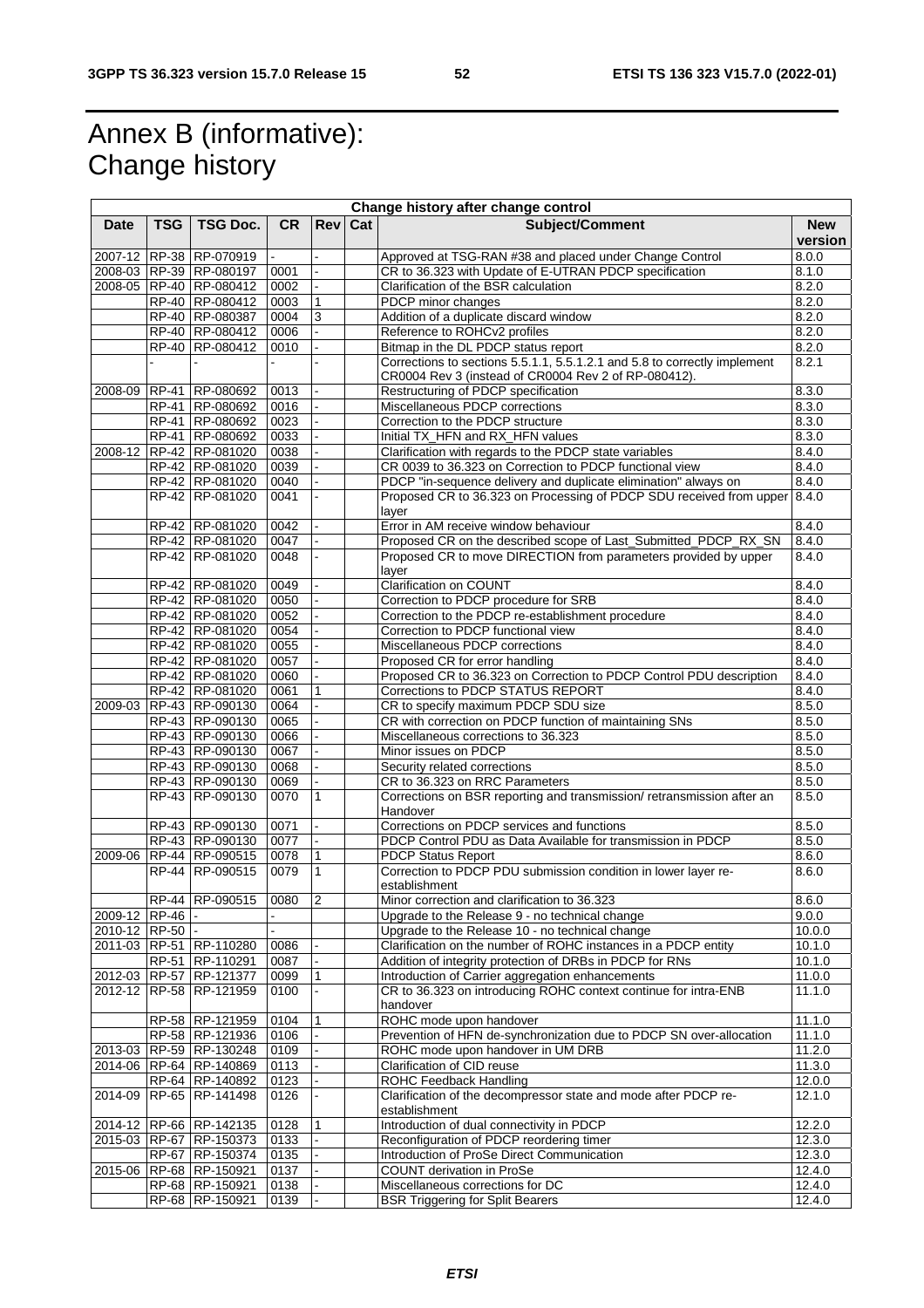|               | 2015-12 RP-70 RP-152053                    | 0145         |                |                | <b>Corrections to Sidelink</b>                                                                  | 12.5.0           |
|---------------|--------------------------------------------|--------------|----------------|----------------|-------------------------------------------------------------------------------------------------|------------------|
|               | RP-70 RP-152053                            | 0144         | $\mathbf{1}$   |                | Update to Services expected from Lower Layers in DC                                             | 12.5.0           |
|               | 2015-12 RP-70 RP-152074                    | 0146         |                |                | Introduction of UL split bearer in PDCP                                                         | 13.0.0           |
|               | RP-70 RP-152071                            | 0148         | $\overline{1}$ |                | Introduction of enhanced CA in PDCP                                                             | 13.0.0           |
|               | RP-70 RP-152072                            | 0149         | $\overline{2}$ |                | Introducing enhanced ProSe                                                                      | 13.0.0           |
|               | 2016-03 RP-71 RP-160454                    | 0155         |                |                | Correction for KD-sess Identity in 36.323                                                       | 13.1.0           |
|               | RP-71 RP-160457                            | 0158         | 4              |                | Introduction of LWA into PDCP specification                                                     | 13.1.0           |
|               | 2016-06 RP-72 RP-161080                    | 0160         |                |                | Clarification on LWA                                                                            | 13.2.0           |
|               | RP-72 RP-161078                            | 0162         | $\mathbf{1}$   |                | Data available for transmission due to PDCP data recovery                                       | 13.2.0           |
|               | RP-72 RP-161080                            | 0163         |                |                | Correction for sidelink                                                                         | 13.2.0           |
|               | RP-72 RP-161078                            | 0165         |                |                | Corrections on RoHC description                                                                 | 13.2.0           |
|               | RP-72 RP-161080                            | 0166         | $\mathbf{1}$   |                | Clarification on Control PDU for LWA                                                            | 13.2.0           |
|               | RP-72 RP-161080                            | 0169         |                |                | Polling for LWA status report                                                                   | 13.2.0           |
|               | RP-72 RP-161091                            | 0171         | 4              |                | Introduction of NB-IoT functionality to PDCP protocol                                           | 13.2.0           |
|               | RP-72 RP-161080                            | 0172         |                |                | PDCP CR to capture C-IoT optimizations for non-NB-IoT UEs                                       | 13.2.0           |
| 2016-06       | RP-72 RP-161080                            | 0160         |                |                | Missing changes from CR0160 (Clarification on LWA) added                                        | 13.2.1           |
|               | 2016-09 RP-73 RP-161756                    | 0175         | $\mathbf{1}$   |                | Addition of COUNT determination for the purpose of HRW setting                                  | 13.3.0           |
|               | RP-73 RP-161756                            | 0177         | $\mathbf{1}$   |                | Clarification on NMP in LWA status report                                                       | 13.3.0           |
|               | RP-73 RP-161756                            | 0179         |                |                | Corrections to PDCP Status Reporting                                                            | 13.3.0           |
| 2016-09 RP-73 |                                            |              |                |                | MCC cleanup and missing text from v13.2.1 added                                                 | 13.3.1           |
|               | 2016-09 RP-73 RP-161746                    | 0174         | $\overline{2}$ |                | Introduction of PC5 V2V for 36.323                                                              | 14.0.0           |
| 2016-09 RP-73 |                                            |              |                |                | MCC cleanup                                                                                     | 14.0.1           |
|               | 2016-12 RP-74 RP-162318                    | 0182         |                |                | Correction of security handling upon connection suspension                                      | 14.1.0           |
|               | RP-74 RP-162317                            | 0185         | $\mathbf{1}$   |                | Corrections to handling of uplink split                                                         | 14.1.0           |
|               | 2017-03 RP-75 RP-170655                    | 0188         |                | Α              |                                                                                                 | 14.2.0           |
|               | RP-75 RP-170643                            | 0189         |                | F              | Correction on channel bandwidth definition for NB-IoT<br>Corrections on V2V in TS 36.323        | 14.2.0           |
|               |                                            |              | $\overline{2}$ | $\overline{B}$ | Introduction of Enhanced LTE-WLAN Aggregation (eLWA)                                            |                  |
|               | RP-75 RP-170628<br>RP-76 RP-171225         | 0191<br>0197 | $\mathbf{1}$   | F              |                                                                                                 | 14.2.0<br>14.3.0 |
|               |                                            |              |                | B              | Update of ROHC profile reference                                                                |                  |
|               | RP-76 RP-171225<br>RP-76 RP-171244         | 0198<br>0199 |                | Ā              | Enable Uplink-Only RoHC operations<br>Clarification on polling                                  | 14.3.0<br>14.3.0 |
| 2017-09       | RP-77 RP-171915                            | 0200         | 3              | С              | Support of RLC UM for LWA bearer                                                                | 14.4.0           |
|               |                                            |              | $\blacksquare$ | F              |                                                                                                 |                  |
|               | 2017-12 RP-78 RP-172617<br>RP-78 RP-172617 | 0210<br>0216 | $\mathbf{1}$   | F              | Correction to RLC UM for LWA<br>Deliver stored PDCP SDUs for LWA bearer with RLC UM at PDCP re- | 14.5.0<br>14.5.0 |
|               |                                            |              |                |                | establishment                                                                                   |                  |
| 2018-07       | RP-80 RP-181221                            | 0211         | $\overline{4}$ | B              | Running 36.323 CR to introduce assistance information for local cache                           | 15.0.0           |
|               | RP-80 RP-181226                            | 0217         | $\overline{3}$ | B              | Introduction of DEFLATE based UDC Solution                                                      | 15.0.0           |
|               | RP-80 RP-181252                            | 0231         | $\overline{2}$ | B              | Introduction of further NB-IoT enhancements in 36.323                                           | 15.0.0           |
|               | RP-80 RP-181248                            | 0232         | $\overline{2}$ | B              | Introduction of V2X duplication to TS 36.323                                                    | 15.0.0           |
|               | RP-80 RP-181247                            | 0235         |                | B              | Introduction of Ultra Reliable Low Latency Communication for LTE                                | 15.0.0           |
|               | 2018-09 RP-81 RP-181955                    | 0237         | $\mathbf{1}$   | F              | Calculation of checksum                                                                         | 15.1.0           |
|               | RP-81 RP-181955                            | 0238         |                | F              | Correction to description for UDC-only PDU                                                      |                  |
|               |                                            |              |                |                |                                                                                                 | 15.1.0           |
|               | RP-81 RP-181949<br>2018-12 RP-82 RP-182678 | 0241         | $\overline{2}$ | F<br>F         | Deliver stored PDCP SDUs for UM DRB at PDCP re-establishment                                    | 15.1.0           |
|               |                                            | 0243         | 3              |                | CR on supporting of the ROHC for PDCP duplication                                               | 15.2.0           |
|               | RP-82 RP-182678                            | 0249         | 4              | F<br>F         | Correction on PDCP for eV2X                                                                     | 15.2.0           |
|               | RP-82 RP-182679<br>RP-82 RP-182678         | 0255         | $\mathbf{1}$   | F              | Correction on PDCP duplication                                                                  | 15.2.0           |
|               |                                            | 0264         |                |                | Correction to SLRB and state variables for sidelink transmission                                | 15.2.0           |
|               | RP-82   RP-182678                          | 0265         |                | ΙF             | Header Decompression for SLRB                                                                   | 15.2.0           |
|               | 2019-03 RP-83 RP-190552                    | 0266         | $\mathbf{1}$   | F              | Correction on UDC data format                                                                   | 15.3.0           |
|               | RP-83 RP-190551                            | 0270         | 1              | F              | CR on ROHC for V2X                                                                              | 15.3.0           |
|               | RP-83 RP-190552                            | 0271         | 1              | F              | CR on PDCP structure for split bearer and LWA bearer                                            | 15.3.0           |
|               | 2019-06 RP-84 RP-191385                    | 0272         | 1              | F              | CR on HFN maintainance                                                                          | 15.4.0           |
|               | RP-84 RP-191387                            | 0273         |                | F              | Clarification of the PDCP structure                                                             | 15.4.0           |
|               | 2019-12 RP-86 RP-192941                    | 0277         |                | F              | Specify UDC Header is part of Data Field                                                        | 15.5.0           |
|               | 2020-07 RP-88 RP-201168                    | 0280         | $\overline{2}$ | F              | Correction on SRB duplication                                                                   | 15.6.0           |
|               | RP-88 RP-201168                            | 0283         | 1              | F              | CR on RLC out-of-order delivery configuration                                                   | 15.6.0           |
|               | 2021-12 RP-94 RP-213343                    | 0297         | $\overline{2}$ | F              | <b>Clarification on Security Coverage</b>                                                       | 15.7.0           |